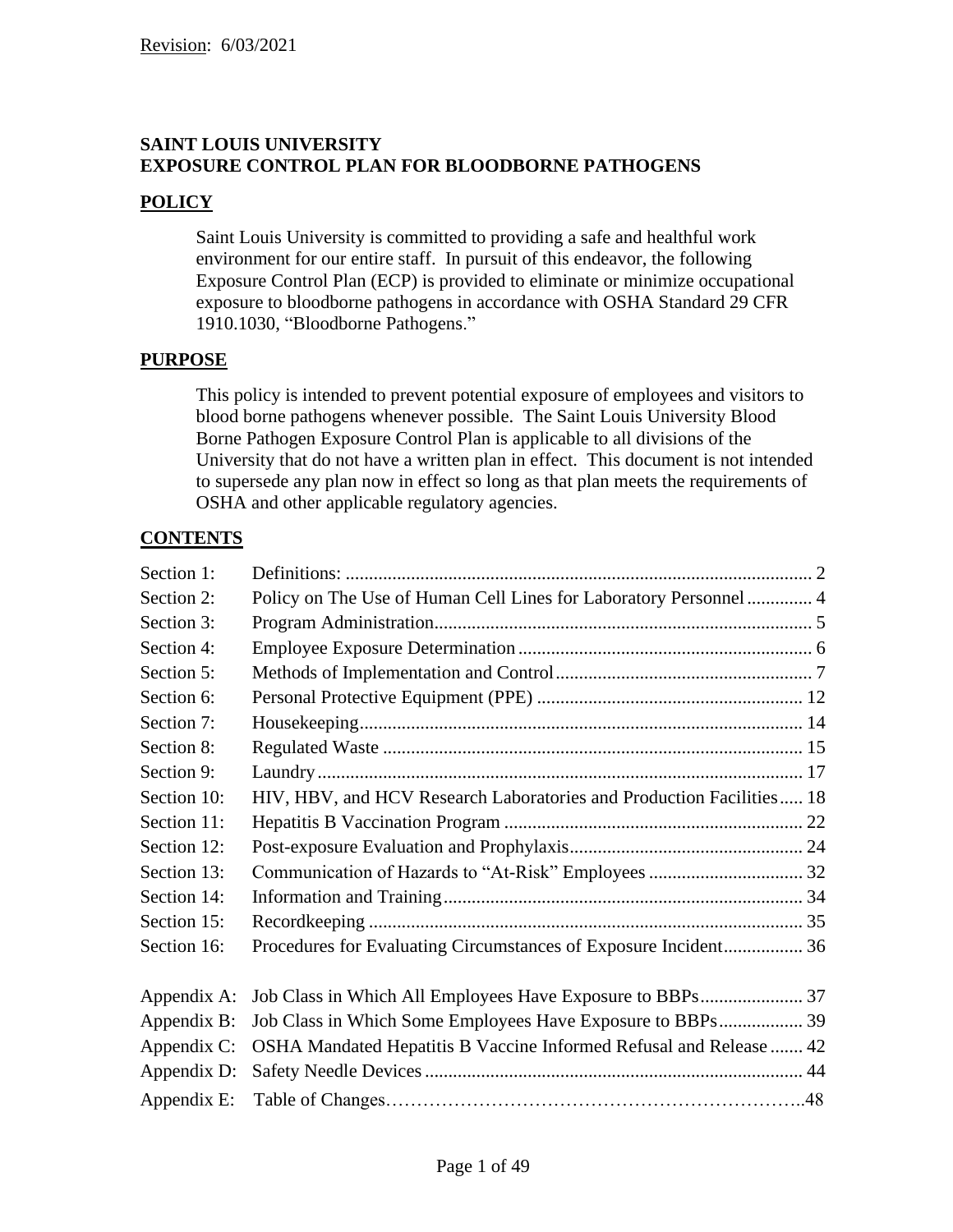#### **SECTION 1: DEFINITIONS**

(Consistent with OSHA Standard 29CFR 1910.1030)

The following definitions are used:

**"Blood"** means human blood, human blood components, and products made from human blood.

**"Bloodborne Pathogens"** means pathogenic microorganisms that are present in human blood and can cause disease in humans. These pathogens include, but are not limited to, human immunodeficiency virus (HIV), hepatitis B virus (HBV), and hepatitis C virus (HCV).

**"Clinical laboratory"** means a workplace where diagnostic or other screening procedures are performed on blood or other potentially infectious materials.

**"Contaminated"** means the presence or the reasonably anticipated presence of blood or other potentially infectious materials on an item or surface.

**"Contaminated laundry"** means laundry which has been soiled with blood or other potentially infectious materials or may contain sharps.

**"Contaminated Sharps"** means any contaminated object that can penetrate the skin, but not limited to, needles, scalpels, broken glass, broken capillary tubes, and exposed ends of dental wires.

**"Decontamination"** means the use of physical or chemical means to remove, inactivate, or destroy bloodborne pathogens on a surface or item to the point where they are no longer capable of transmitting infectious particles and the surface or item is rendered safe for handling, use, or disposal.

**"ECP"** means Exposure Control Plan – this document.

**"Employee"** means any Saint Louis University faculty, staff, student, or volunteer.

**"Engineering Controls"** means controls (e.g., sharps disposal containers, self-sheathing needles, sharps with engineered sharps safety features, biosafety cabinets, etc.) that isolate or remove the bloodborne pathogens hazard from the workplace.

**"Exposure Incident"** means a specific eye, mouth, other mucous membrane, non-intact skin, or parenteral contact with blood or other potentially infectious materials that results from the performance of an employee's duties.

**"Handwashing facilities"** means a facility providing an adequate supply of running potable water, soap and single use towels or hot-air drying machines.

**"HBV"** means hepatitis B virus.

**"HCV"** means hepatitis C virus.

"HIV" means human immunodeficiency virus.

**"IBC"** means Institutional Biosafety Committee.

**"Occupational Exposure"** means reasonably anticipated skin, eye, mucous membrane, or parenteral contact with blood or other potentially infectious materials that may result from the performance of an employee's duties.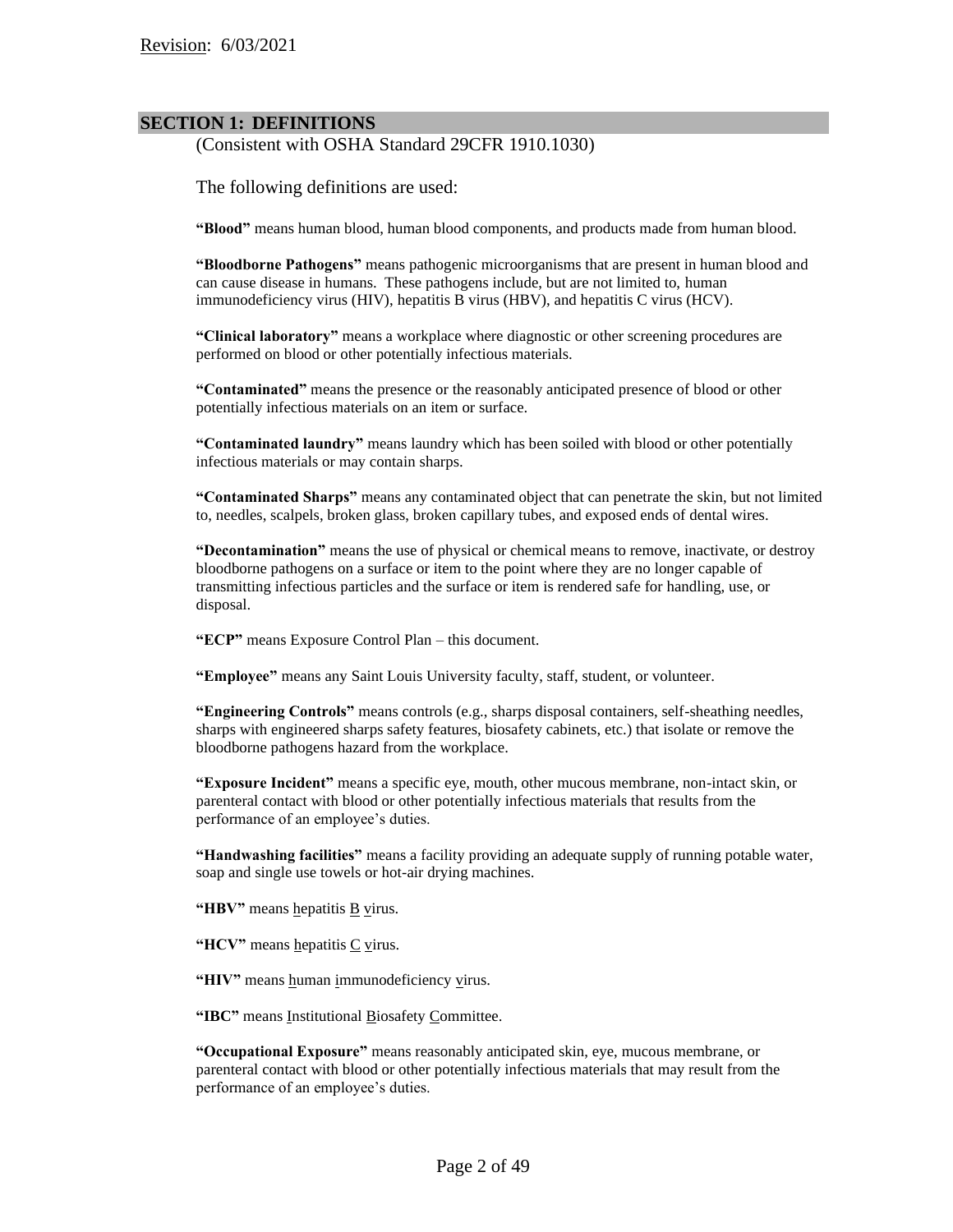**"OPIM"** means other potentially infectious materials; see "Other Potentially Infectious Materials".

#### **"Other Potentially Infectious Materials"** means:

- (1) The following human body fluids: semen, vaginal secretions, cerebrospinal fluid, synovial fluid, pleural fluid, pericardial fluid, peritoneal fluid, amniotic fluid, saliva in dental procedures, any body fluid that is visibly contaminated with blood, and all body fluids in situations where it is difficult or impossible to differentiate between body fluids;
- (2) Any unfixed tissue or organ (other than intact skin) from a human (living or dead);
- (3) All human derived cell cultures, including well established cell lines as described within Section 2 of this plan; and
- (4) HIV-containing culture medium or other solutions; and blood, organs, or other tissues from experimental animals infected with HIV, HBV, or HCV.

**"Parenteral"** means piercing mucous membranes or the skin barrier through such events as needle sticks, human bites, cuts, and abrasions.

**"Personal Protective Equipment"** is specialized clothing or equipment worn by an employee for protection against a hazard. General work clothes (e.g., uniforms, pants, shirts or blouses) not intended to function as protection against a hazard are not considered to be personal protective equipment.

**"PPE"** means personal protective equipment; see "Personal Protective Equipment".

**"Production facility"** means a facility engaged in industrial-scale, large-volume or high concentration production of HIV, HBV, or HCV.

**"Regulated Waste"** means liquid or semi-liquid blood or other potentially infectious materials; contaminated items that would release blood or other potentially infectious materials in a liquid or semi-liquid state if compressed; items that are caked with dried blood or other potentially infectious materials and are capable of releasing these materials during handling; contaminated sharps; and pathological and microbiological wastes containing blood or other potentially infectious materials.

**"Research Laboratory"** means a laboratory producing or using research-laboratory-scale amounts of HIV, HBV or HCV. Research laboratories may produce high concentrations of HIV, HBV or HCV but not in the volume found in production facilities.

**"Source Individual"** means any individual, living or dead, whose blood or other potentially infectious materials may be a source of occupational exposure to the employee. Examples include, but are not limited to, hospital and clinic patients; clients in institutions for the developmentally disabled; trauma victims; clients of drug and alcohol treatment facilities; residents of hospices and nursing homes; human remains; and individuals who donate or sell blood or blood components.

**"Standard Precautions"** refers to the general concept that all patients and all laboratory specimens should be handled as if they were infectious, capable of transmitting disease.

**"Sterilize"** means the use of a physical or chemical procedure to destroy all microbial life including highly resistant bacterial endospores.

**"Universal Precautions"** is an approach to infection control. According to the concept of Universal Precautions, all human blood and certain human body fluids are treated as if known to be infectious for HIV, HBV, HCV and other bloodborne pathogens.

**"Work Practice Controls"** means controls that reduce the likelihood of exposure by altering the manner in which a task is performed (e.g., prohibiting recapping of needles by a two-handed technique).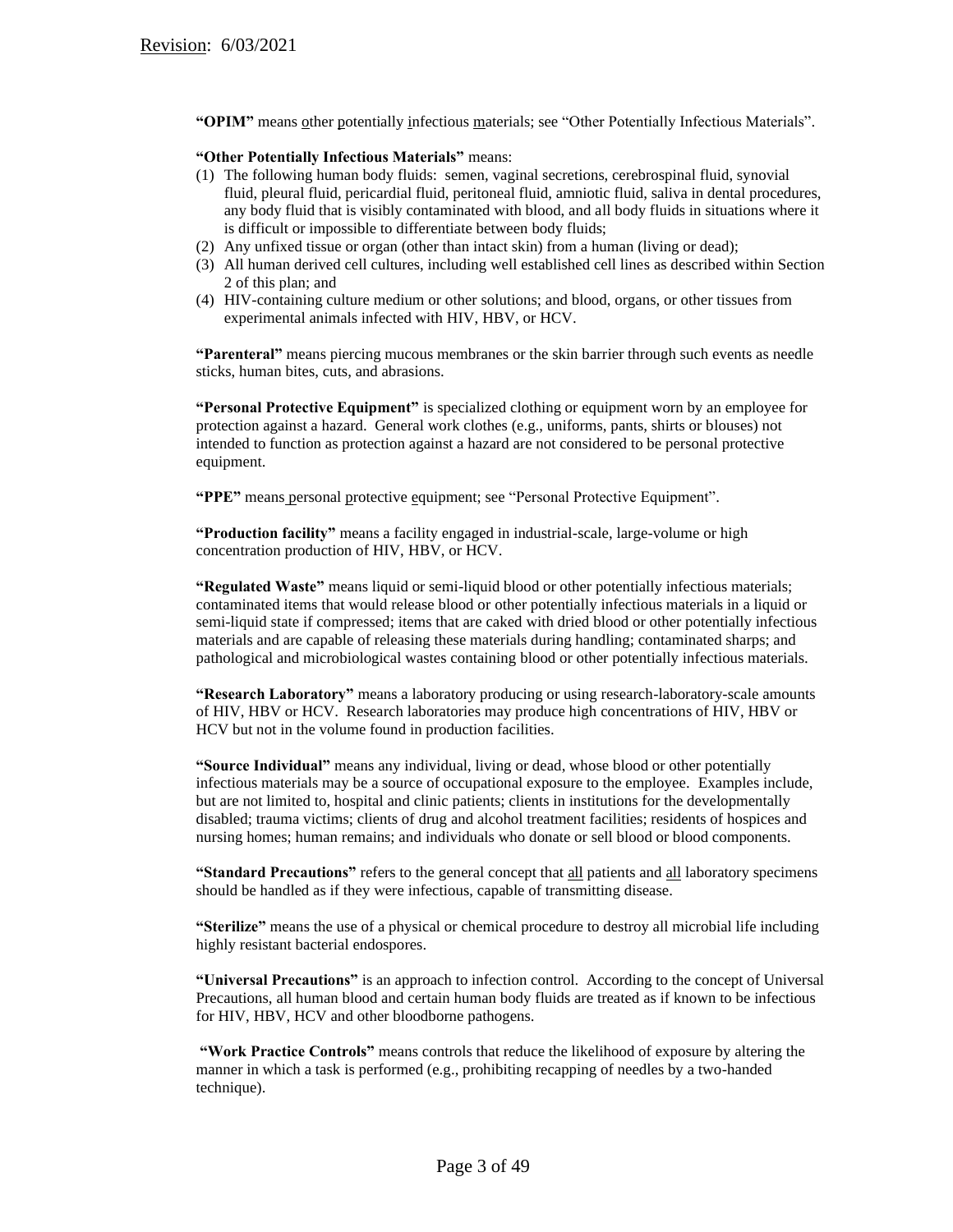# **SECTION 2: POLICY ON THE USE OF HUMAN CELL LINES FOR LABORATORY PERSONNEL**

# **Introduction**

Human cell lines are commonly used in biomedical research, yet appropriate biosafety requirements for handling human cell lines are often subject to debate within the scientific community. In order to clarify the University's position on this matter, the Institutional Biosafety Committee has created the following policy.

## **Background**

In 1991, the Occupational Safety and Health Administration (OSHA) issued the Bloodborne Pathogens (BBP) Standard to protect employees who have occupational exposure to human blood or other potentially infectious materials. While human blood, most body fluids, unfixed human tissues and organs were clearly included within the scope and application of the standard, the inclusion of human cell lines was ambiguous.

In 1994, OSHA issued an [interpretation](http://www.osha.gov/pls/oshaweb/owadisp.show_document?p_table=INTERPRETATIONS&p_id=21519) of the applicability of the BBP Standard towards human cell lines. According to the interpretation, human cell lines are considered to be potentially infectious and within the scope of the BBP Standard unless the specific cell line has been characterized to be free of hepatitis viruses, HIV, Epstein-Barr virus, papilloma viruses and other recognized bloodborne pathogens. $\frac{1}{1}$  $\frac{1}{1}$  $\frac{1}{1}$  In alignment with this interpretation, the American Type Culture Collection (ATCC) [recommends](https://www.atcc.org/en/search#q=Cells%20biosafety&sort=relevancy&numberOfResults=12x) that all human cell lines be accorded the same level of biosafety consideration as a cell line known to carry HIV or hepatitis virus. <sup>2</sup> Moreover, the Sixth Edition of the CDC publication, *Biosafety in Microbiological and Biomedical Laboratories* [\(BMBL\)](https://www.cdc.gov/labs/pdf/SF__19_308133-A_BMBL6_00-BOOK-WEB-final-3.pdf), recommends that at a minimum, human and other primate cells be treated as potentially infectious and handled using Biosafety Level 2 (BSL2) practices, engineering controls, and facilities. Higher containment must be considered for cell lines harboring Risk Group 3 (RG3) and RG4 pathogens as indicated by the risk assessment.<sup>[3](https://www.cdc.gov/labs/pdf/SF__19_308133-A_BMBL6_00-BOOK-WEB-final-3.pdf)</sup>

In consideration of the aforementioned regulatory interpretation and consensus guidelines and other factors, the Saint Louis University Institutional Biosafety Committee has adopted the following policy in regard to the use of human cell lines.

# **Policy**

**All cell and organ cultures of human origin, including well established cell lines, shall be handled in accordance with the OSHA Bloodborne Pathogens Standard and under Biosafety Level 2 (BSL2) containment.**

## **References**

- 1. OSHA Letter of Interpretation: [VIEW URL](http://www.osha.gov/pls/oshaweb/owadisp.show_document?p_table=INTERPRETATIONS&p_id=21519)
- 2. American Type Culture Collection Frequently Asked Questions: [VIEW URL](https://www.atcc.org/en/search#q=Cells%20biosafety&sort=relevancy&numberOfResults=12)
- 3. Biosafety in Microbiological and Biomedical Laboratories, 6th Edition, June 2020 URL: [VIEW URL](https://www.cdc.gov/labs/pdf/SF__19_308133-A_BMBL6_00-BOOK-WEB-final-3.pdf)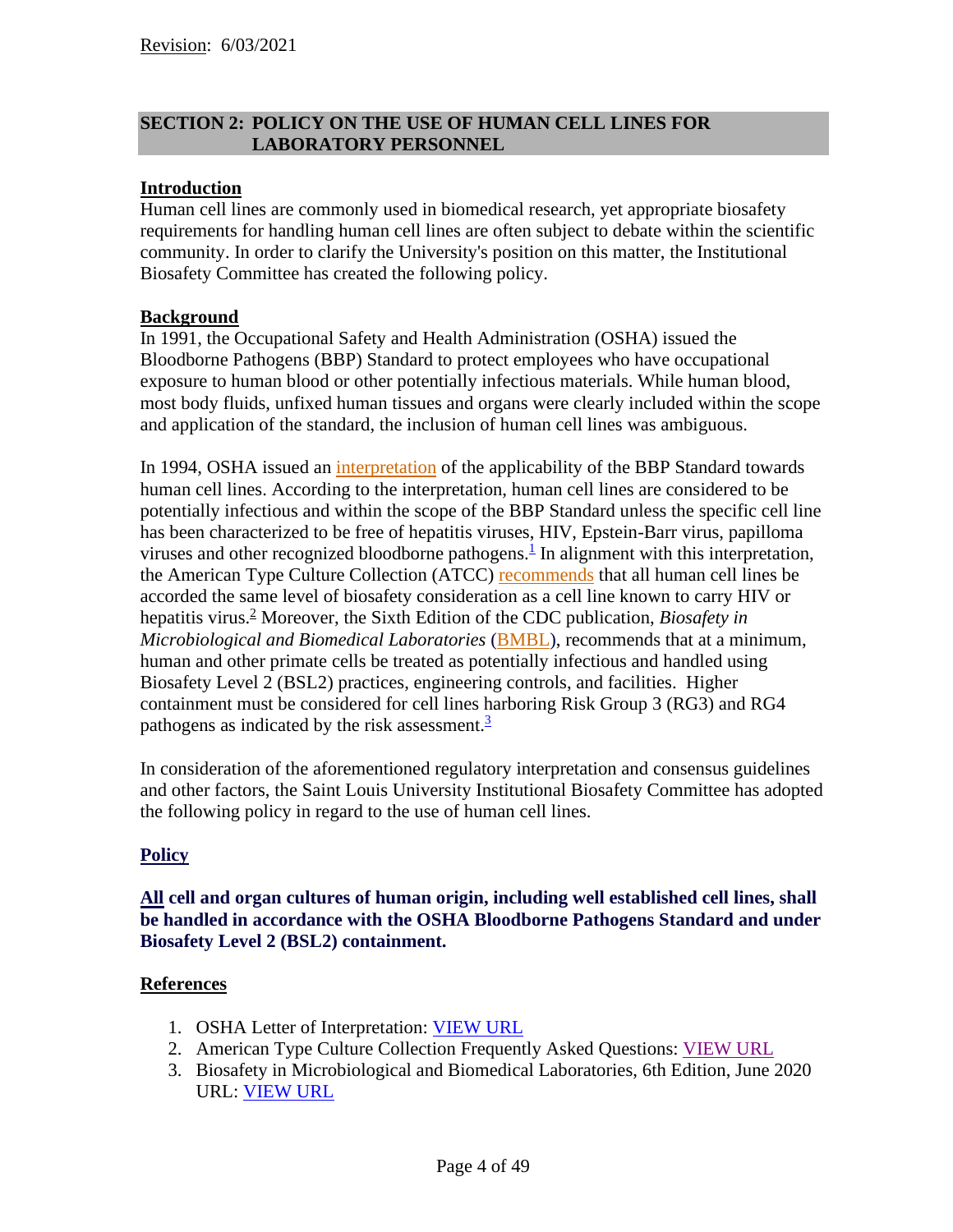# **SECTION 3: PROGRAM ADMINISTRATION**

| <b>Task</b>                                                                                                                                                                       | <b>Responsible Dept. and Contact Info.</b>                                                                                                                                            |
|-----------------------------------------------------------------------------------------------------------------------------------------------------------------------------------|---------------------------------------------------------------------------------------------------------------------------------------------------------------------------------------|
| Implementation of the ECP                                                                                                                                                         | Environmental Health and Safety, Employee<br>Health, Human Resources                                                                                                                  |
| Maintain, review, and update the ECP at least<br>annually and whenever necessary to include new or<br>modified tasks and procedures <sup>*</sup>                                  | <b>Institutional Biosafety Committee/IBC</b><br>Subcommittee: Saint Louis University, 1402 S.<br>Grand Blvd., Caroline Bldg. Rm. 305, St. Louis,<br>MO 63104. Phone No.: 314-977-6888 |
| Maintain and provide all necessary personal<br>protective equipment (PPE), engineering controls<br>(e.g., sharps containers), labels, and red bags as<br>required by the standard | Laboratory/Clinical Managers, Supervisors,<br>Principal Investigators (P.I.s)                                                                                                         |
| Ensure that all medical actions required are<br>performed                                                                                                                         | Medical Director, Employee Health: Saint Louis<br>University, 3655 Vista Avenue, West Pavilion Suite<br>116, St. Louis, MO 63110-2539. Phone No.: 314-<br>257-8400                    |
| Responsible for making the written ECP available<br>to employees, OSHA, and NIOSH representatives                                                                                 | Environmental Health and Safety: Saint Louis<br>University, 1402 S. Grand Blvd., Caroline Bldg.<br>Rm. 305, St. Louis, MO 63104. Phone No.: 314-<br>977-6888                          |
| Appropriate OSHA records regarding needle stick<br>injuries are maintained                                                                                                        | SLU Risk Management: 3545 Lindell Blvd., Wool<br>Center, St. Louis, MO 63103. Phone No.: 314-<br>977-2633                                                                             |
| Ensure that appropriate Employee Health records<br>are maintained                                                                                                                 | Employee Health: Saint Louis University, 3655<br>Vista Avenue, West Pavilion Suite 116, St. Louis,<br>MO 63110-2539. Phone No.: 314-257-8400                                          |
| Supply post-exposure evaluation written opinion to<br>employee                                                                                                                    |                                                                                                                                                                                       |
| Responsible for training and documentation of<br>training via Skillsoft                                                                                                           | Human Resources: 3545 Lindell Blvd., Wool<br>Center, St. Louis, MO 63103. Phone No.: 314-<br>977-2266                                                                                 |

**\*Note: On an annual basis, the Institutional Biosafety Committee or a sub-committee meets to review, revise, and approve the ECP to reflect new or modified tasks and procedures which affect occupational exposure and to reflect new or revised employee positions with occupational exposure. Revisions shall also reflect changes in technology that eliminate or reduce exposure to bloodborne pathogens. This is accomplished by review of employee exposure incidents to determine those tasks and procedures most commonly associated with employee exposures, by review of the CDC websites dealing with occupational health and safety (e.g., [https://www.cdc.gov/workplacehealthpromotion/tools-resources/workplace](https://www.cdc.gov/workplacehealthpromotion/tools-resources/workplace-health/occupational-safety.html)[health/occupational-safety.html](https://www.cdc.gov/workplacehealthpromotion/tools-resources/workplace-health/occupational-safety.html) ), and the OSHA website, and commercial websites such as [SAFENEEDLE.org](http://safeneedle.org/safety-needles/) which highlights products and devices designed to** 

**eliminate or minimize occupational exposure in the workplace.**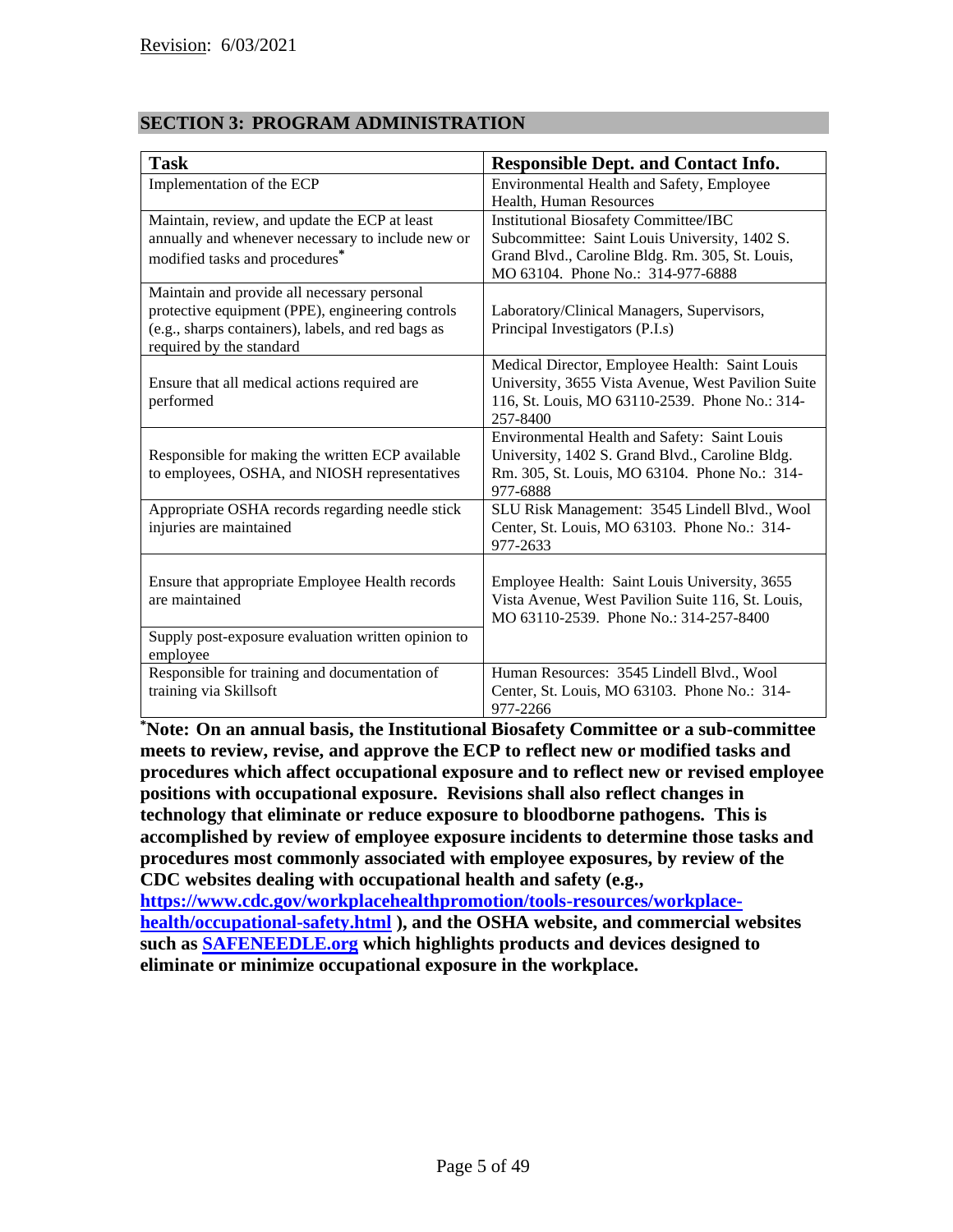## **SECTION 4: EMPLOYEE EXPOSURE DETERMINATION**

*(Note: The job classifications listings described in this section are currently under review. Updates to Appendices A and B will be included in the next update of the ECP and a new revision date assigned.)*

As stated in the BBP Standard, each employer who has employees with occupational exposure to bloodborne pathogens, or other potentially infectious materials is required to prepare an exposure determination which states the job classification in which:

1. *All* employees in that job classification *have occupational exposure*:

See Appendix A

2. *Some* employees in the job classification *have occupational exposure* (Included is a list of tasks and procedures, or groups of closely related tasks and procedures, in which occupational exposure may occur for these individuals):

See Appendix B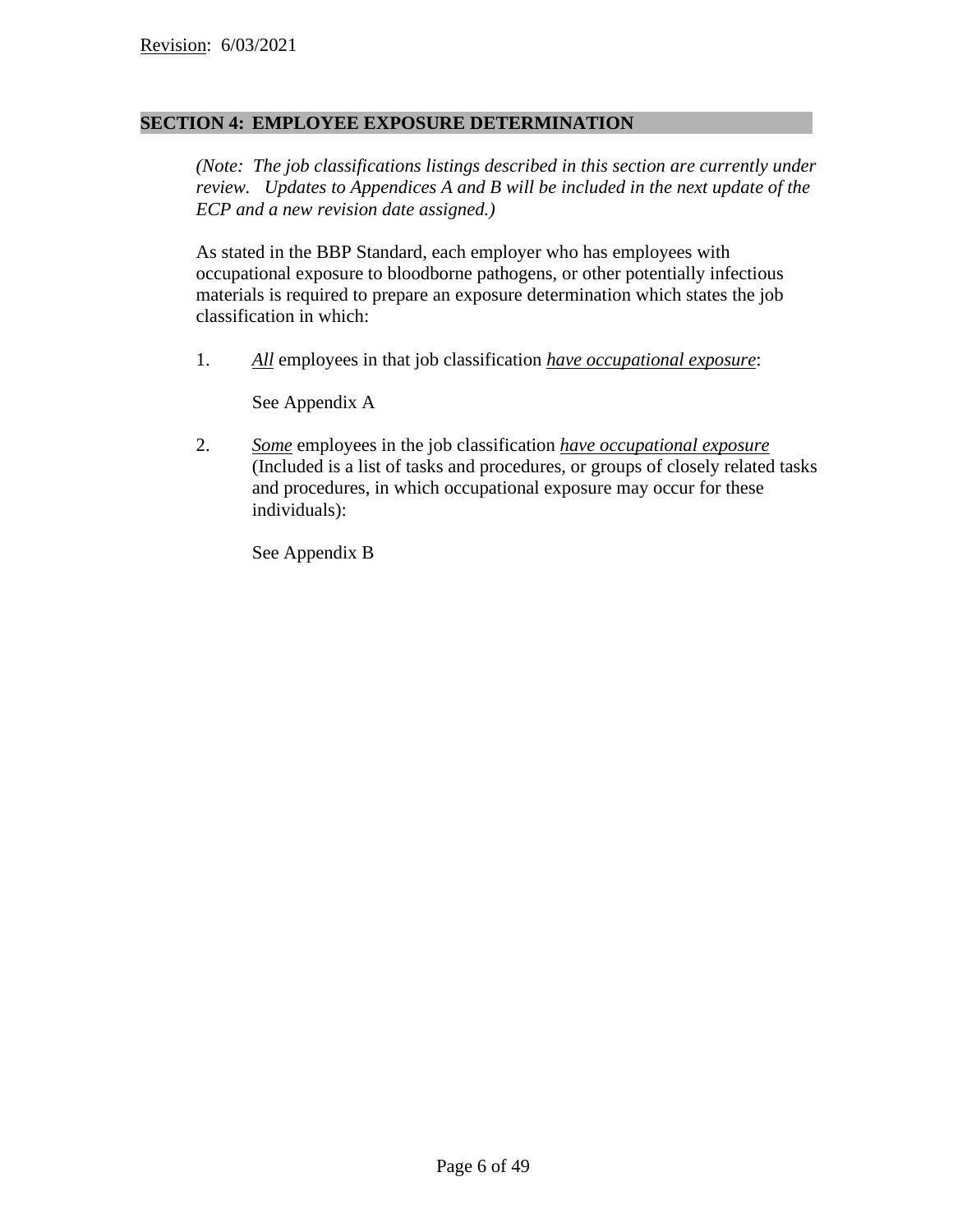## **SECTION 5: METHODS OF IMPLEMENTATION AND CONTROL**

# 1. General

All employees are educated regarding the requirements of the OSHA Blood Borne Pathogen (BBP) Standard **prior** to assuming any duties, which have the potential of exposure to blood and body fluids or other potentially infectious materials. Employees that work in a laboratory will receive BBP awareness training during their initial Laboratory Compliance Training. It will also be reviewed in their annual refresher training. The awareness training will allow the employee to become familiar with the additional training required for work with BBP's. At-Risk employees who do not work within a laboratory will receive notification that the BBP training is available via interoffice communications.

*Skillsoft:* is an on-line computer-based training program used by various departments throughout the University to train employees. The [BBP](https://slu.skillport.com/skillportfe/main.action?path=summary/COURSES/ehs_hsf_c92_sh_enus#summary/COURSES/CDE$121435:_ss_cca:ehs_hsf_c92_sh_enus)  [training module](https://slu.skillport.com/skillportfe/main.action?path=summary/COURSES/ehs_hsf_c92_sh_enus#summary/COURSES/CDE$121435:_ss_cca:ehs_hsf_c92_sh_enus) is a component of Skillsoft and is accessible from any computer that has access to an internet service provider. The instruction includes training specific to the Saint Louis University Exposure Control Plan, Universal Precautions, Engineering Controls, Personal Protective Equipment (PPE), Hand Hygiene and Personal Hygiene. Included is an explanation of the epidemiology and symptoms of blood borne diseases, an explanation of transmission of these diseases, and the methods for recognizing tasks and other activities that may involve potential exposure to blood borne pathogens.

*A Record of BBP training* will be documented online. Once an employee has completed Skillsoft BBP program, he/she will be tested by answering a short series of questions designed to assess his or her knowledge of the training that was provided on BBP's. Answers will be graded, and the employee will be provided a certificate of completion for their records. Skillsoft will automatically file the completed BBP test within the individual's HR records. Educational records will be maintained on each employee. Skillsoft will record the dates and contents of the educational sessions.

Skillsoft BBP records will be maintained for 30 years past the employee's last date of employment in the Department of Human Resources (314-977-2360).

2. Work Practice Controls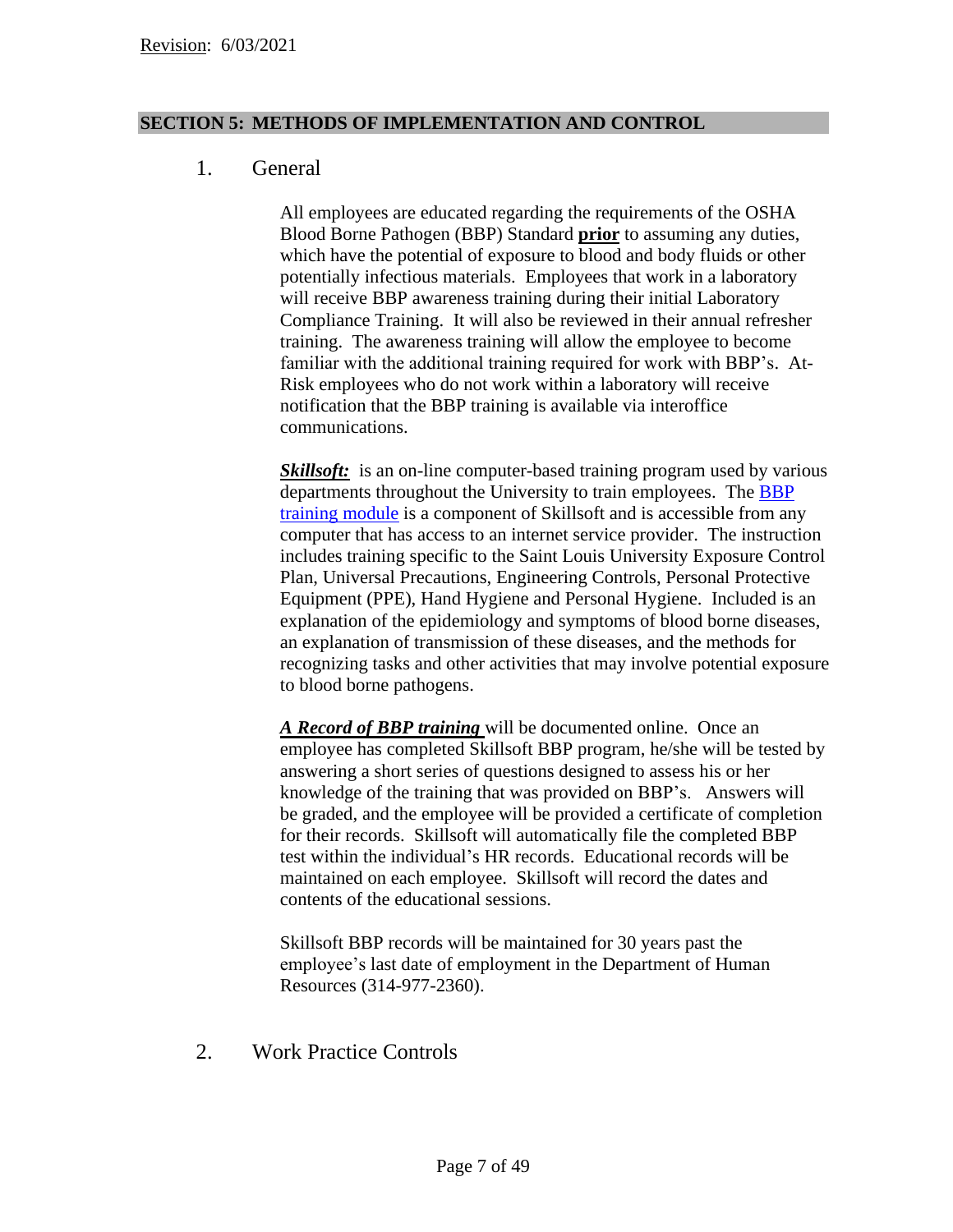Work practice controls shall be used to eliminate or minimize employee exposure. Where occupational exposure remains after institution of these controls, engineering controls and personal protective equipment shall also be used.

- A. Saint Louis University shall provide hand washing facilities which are readily accessible to employees.
- B. When provision of hand washing facilities is not feasible, the University shall provide either an appropriate hand cleanser in conjunction with clean cloth/paper towels or antiseptic towelettes. Hands or other skin surfaces that are visibly soiled must be washed with soap and water. Waterless alcohol-based hand hygiene agents are made available as needed.
- C. Saint Louis University shall ensure that employees wash their hands immediately or as soon as feasible after removal of gloves or other personal protective equipment.
- D. Saint Louis University shall ensure that employees wash hands and any other skin with soap and water, or flush mucous membranes with water immediately or as soon as feasible following contact of such body areas with blood or other potentially infectious materials.
- E. Eating, drinking, smoking, applying cosmetics or lip balm, and handling contact lenses are prohibited in work areas where there is a reasonable likelihood of occupational exposure.
- F. Food and drink shall not be kept in refrigerators, freezers, cabinets, or on shelves, countertops, or bench tops where blood or other potentially infectious materials are present.
- G. All procedures involving blood or other potentially infectious materials shall be performed in such a manner as to minimize splashing, spraying, spattering and generation of droplets of these substances.
- H. Mouth pipetting/suctioning of blood or other potentially infectious materials is prohibited.

# 3. Engineering Controls

Engineering controls shall be used to eliminate or minimize employee exposure. Work practice controls and personal protective equipment shall also be used. Engineering controls shall be examined and maintained or replaced on a regular schedule to ensure their effectiveness.

OSHA specifies that "safer medical devices, such as sharps with engineered sharps injury protections and needleless systems" constitute an effective engineering control, and must be used where feasible.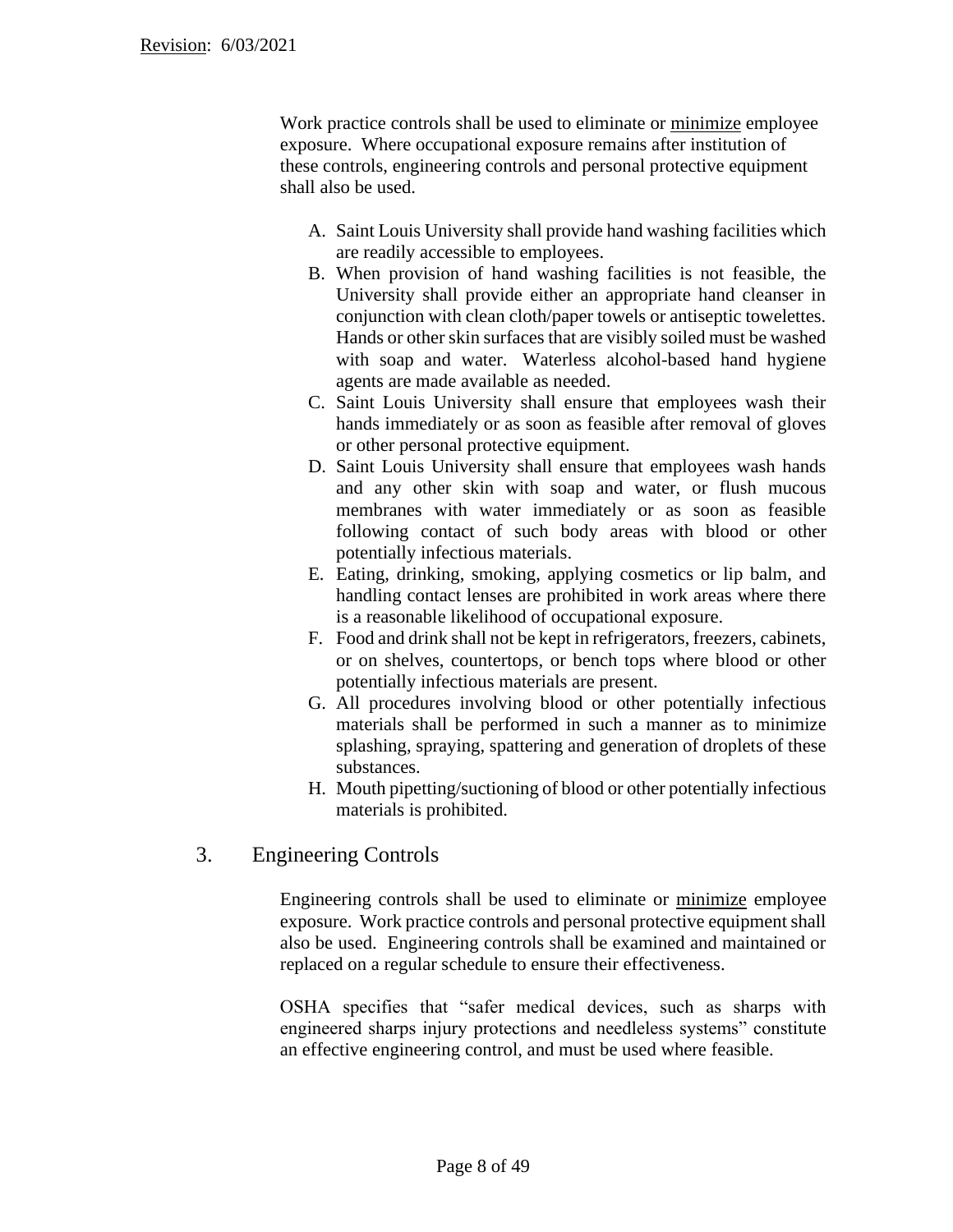**Sharps with Engineered Sharps Injury Protections** is a term which includes non-needle sharps or needle devices containing built-in safety features that are used for collecting fluids or administering medications or other fluids, or other procedures involving the risk of sharps injury. This description covers a broad array of devices, including:

- Syringes with sliding sheath that shields the attached needle after use;
- Needles that retract into a syringe after use;
- Shielded or retracting catheters
- Intravenous medication (IV) delivery systems that use a catheter port with a needle housed in a protective covering.
- Devices designed to safety recap needles.

**Needleless Systems** is a term defined as devices which provide an alternative to needles for various procedures to reduce the risk of injury involving contaminated sharps. Examples include:

- IV medication systems which administer medication or fluids through a catheter port using non-needle connections; and
- Jet injection systems which deliver liquid medication beneath the skin or through a muscle.

Specific engineering controls used are inclusive but not limited to those specified below:

## A. **Contaminated needles and other contaminated sharps**:

- 1) Contaminated needles and other contaminated sharps shall not be bent, recapped, or removed unless the employer can demonstrate that no alternative is feasible or that such action is required by a specific procedure.
	- a) Such bending, recapping or needle removal must be accomplished through the use of a mechanical device or a one-handed technique.
- 2) Contaminated needles and other contaminated sharps shall be placed in appropriate containers until properly reprocessed. This must be done immediately or as soon as possible after use. These containers shall be:
	- a) puncture resistant;
	- b) labeled or color-coded in accordance with the BBP Standard as defined in Section 13 of this document;
	- c) leak proof on the sides and bottom; and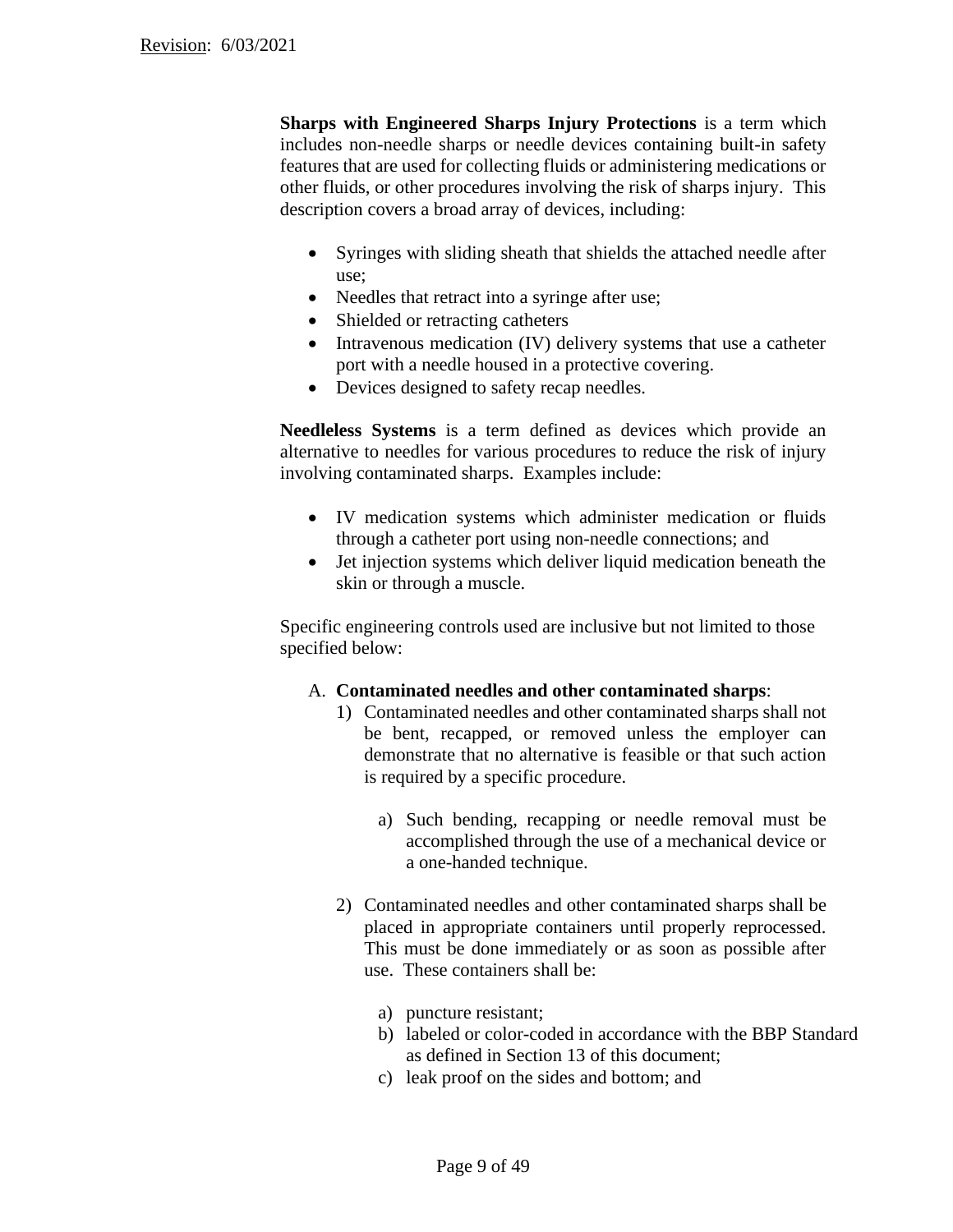d) used in accordance with the following practice: Reusable sharps that are contaminated with blood or other potentially infectious materials shall not be stored or processed in a manner that requires employees to reach by hand into the containers where these sharps have been placed.

# B. **Containers for blood specimens and other potentially infectious materials:**

- 1) Containers shall prevent leakage during collection, handling, processing, storage, transport, or shipping.
- 2) Containers shall be labeled or color-coded in accordance with the BBP standard as defined in Section 13 of this document and closed prior to being stored, transported, or shipped. When a department utilizes Universal Precautions in the handling of all specimens, the labeling/color-coding of specimens is not necessary provided containers are recognizable as containing specimens. This exemption only applies while such specimens/containers remain within the facility. Labeling or color-coding in accordance with the "BBP Standard" is required when such specimens/containers leave the facility.
- 3) Containers shall be placed within a second container which prevents leakage during handling, processing, storage, transport, or shipping and is labeled or color-coded according to the requirements of the "BBP Standard" as defined in Section 13 of this document if outside contamination of the primary container occurs.
- 4) Containers shall be placed within a secondary container, which is puncture-resistant in addition to the above characteristics if the specimen could puncture the primary container.
- C. **Contaminated Equipment:** Equipment which may become contaminated with blood or other potentially infectious materials shall be examined prior to servicing or shipping and shall be decontaminated as necessary, unless it can be demonstrated that decontamination of such equipment or portions of such equipment is not feasible. The following procedures apply:
	- 1) A readily observable label in accordance with the "BBP Standard" as defined in Section 13 of this document shall be attached to the equipment stating which portions remain contaminated.
	- 2) The University shall ensure that this information is conveyed to all affected employees, the servicing representative, and/or the manufacturer, as appropriate, and prior to handling, servicing, or shipping so that appropriate precautions will be taken.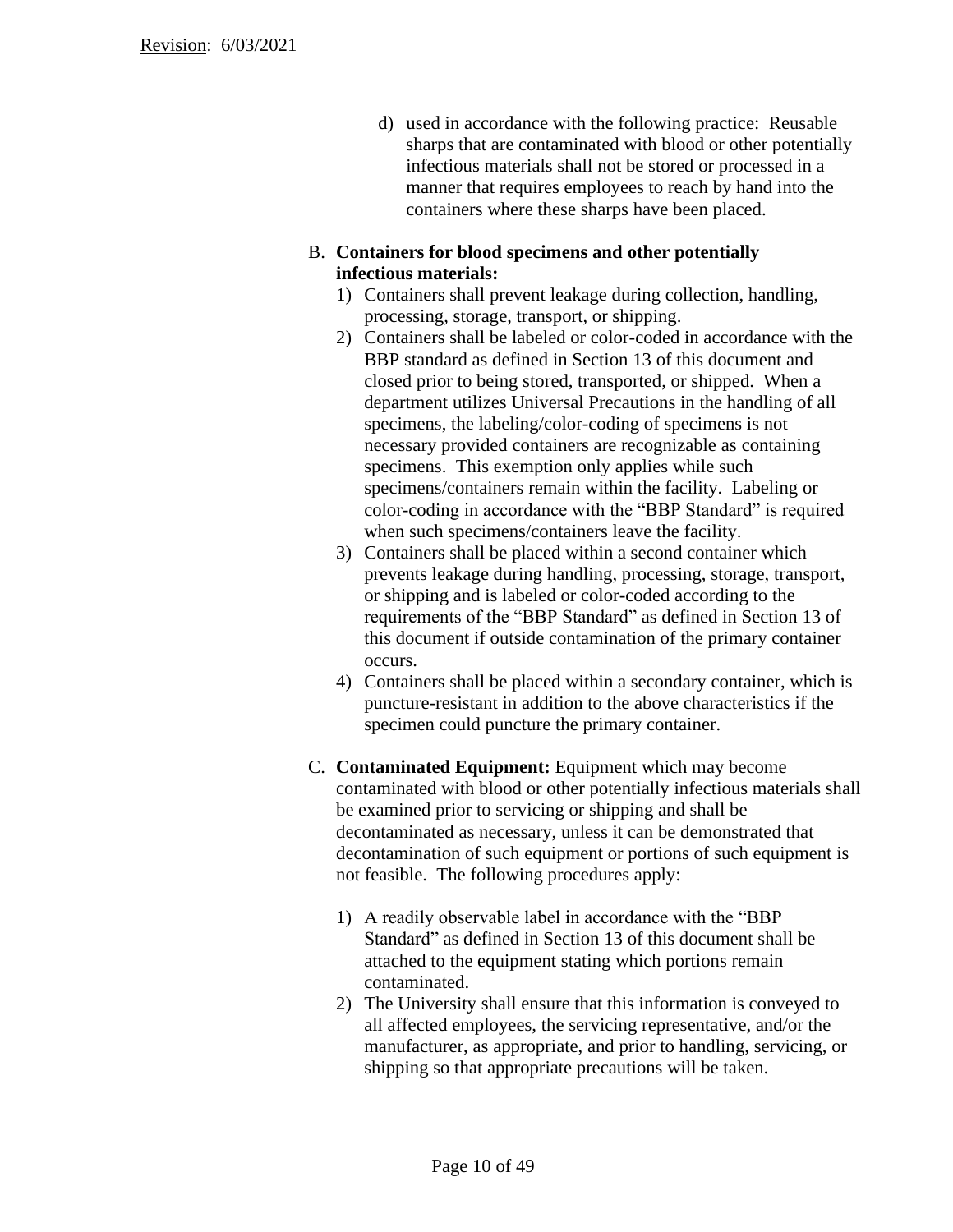D. **Containment Equipment:** Equipment used for containment shall be serviced and maintained according to current regulatory guidelines or accepted standards. The Biological Safety Officer can provide guidance relative to servicing and/or maintaining the equipment.

# **Biological safety cabinets shall be certified when installed, whenever they are moved and at least annually.**

- 1) **Properly maintained class II biological safety cabinets are used whenever:**
	- a) **Procedures with a potential for creating infectious aerosols or splashes are conducted.** These may include centrifuging, grinding, blending, vigorous shaking or mixing, sonic disruption, opening containers of infectious materials whose internal pressures may be different from ambient pressures, inoculating animals intranasally, and harvesting infected tissues from animals or embryonated eggs.
	- b) **High concentrations of large volumes of infectious agents are used.** Such materials may be centrifuged in the open laboratory if sealed rotor heads or centrifuge safety cups are used, and if these rotors or safety cups are opened only in a biological safety cabinet.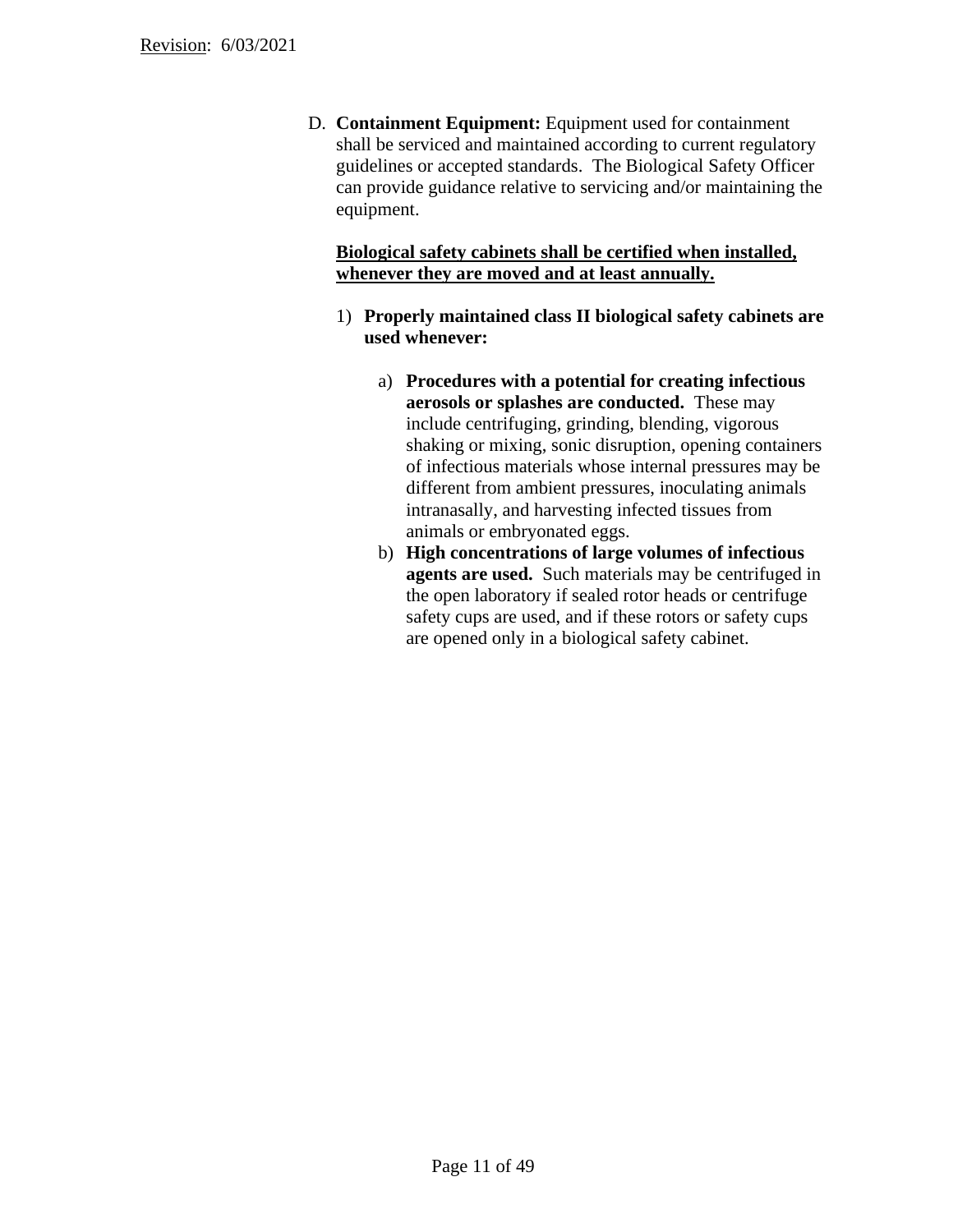## **SECTION 6: PERSONAL PROTECTIVE EQUIPMENT (PPE)**

# 1. Provision

When there is a potential for occupational exposure, the University shall ensure, at no cost to the employee, appropriate personal protective equipment such as, but not limited to, gloves, gowns, laboratory coats, face shields, or masks and eye protection, and mouthpieces, resuscitation bags, pocket masks, or other ventilation devices are prescribed. Personal protective equipment will be considered "appropriate" only if it does not permit blood or other potentially infectious materials to pass through to or reach the employee's work clothes, street clothes, undergarments, skin, eyes, mouth, or other mucous membranes under normal conditions of use and for the duration of time which the protective equipment will be used.

2. Use

The University shall ensure that the employee uses appropriate personal protective equipment unless it was the employee's professional judgment that it would have posed an increased hazard to the safety of the employee or co-worker. When the employee makes this judgment, the circumstances shall be investigated and documented in order to determine whether changes can be instituted to prevent such occurrences in the future.

3. Accessibility

The University shall ensure that appropriate personal protective equipment in the appropriate sizes is readily accessible at the worksite or is issued to employees. Hypoallergenic gloves, glove liners, powderless gloves, or other similar alternatives shall be readily accessible to those employees who are allergic to the gloves normally provided.

4. Cleaning, Laundering, and Disposal

The University shall clean, launder, and dispose of personal protective equipment required by the BBP Standard, at no cost to the employee.

5. Repair and Replacement

The University shall ensure that repairs or replacement of personal protective equipment will be made as needed to maintain its effectiveness, at no cost to the employee.

6. Contamination and Removal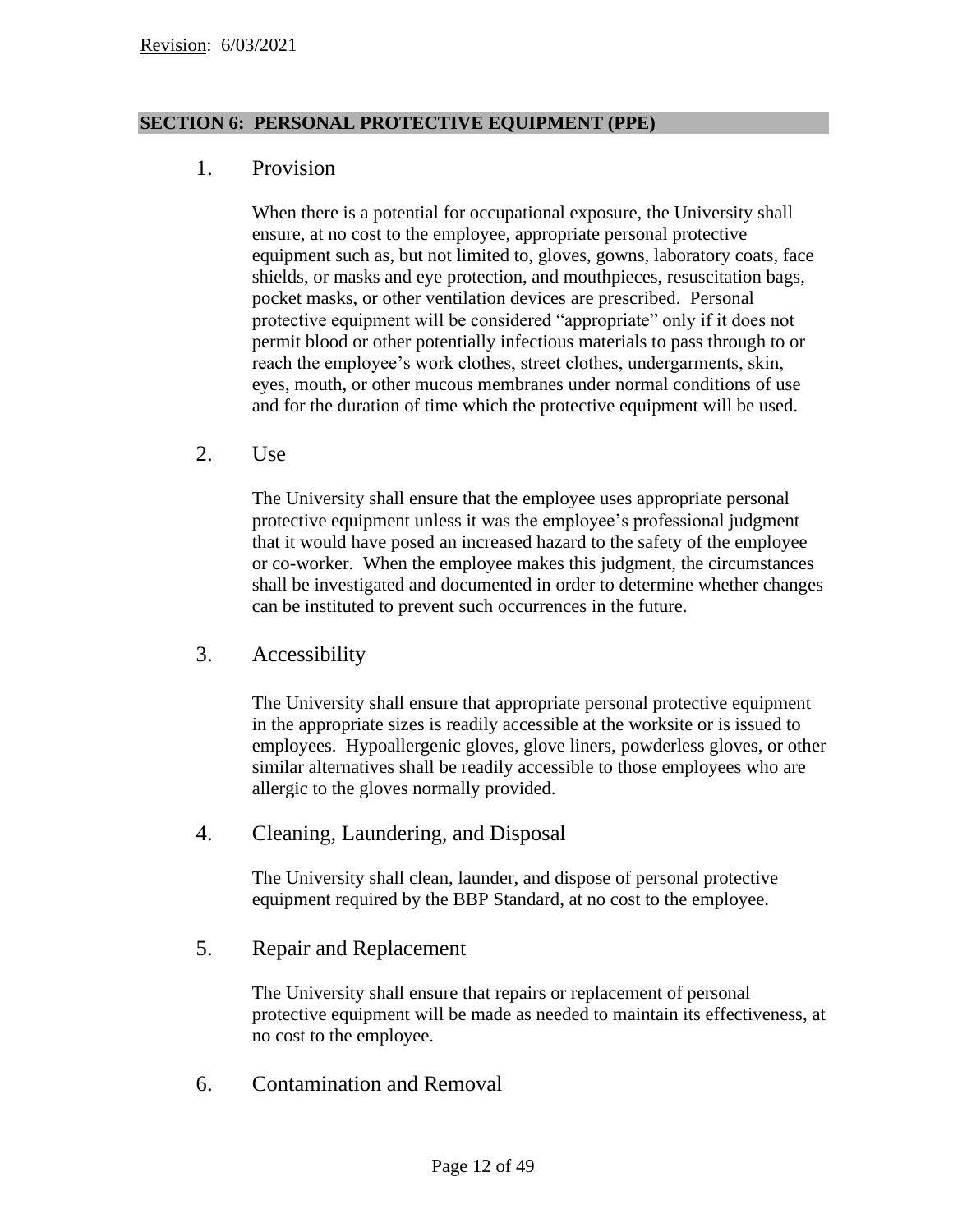If a garment(s) is penetrated by blood or other potentially infectious materials, the garment(s) shall be removed immediately or as soon as feasible. All personal protective equipment shall be removed prior to leaving the work area. When personal protective equipment is removed it shall be placed in an appropriately designated area or container for storage, washing, decontamination or disposal.

# 7. Gloves

Gloves shall be worn when it can be reasonably anticipated that the employee may have hand contact with blood, other potentially infectious materials, mucous membranes, non-intact skin, and when handling or touching contaminated items or surfaces. Disposable (single use) gloves such as surgical or examination gloves shall be replaced as soon as practical when contaminated or as soon as feasible if they are torn, punctured, or when their ability to function as a barrier is compromised. Disposable (single use) gloves shall not be washed or decontaminated for re-use.

Utility gloves (e.g., heavy, rubber, dishwashing gloves) may be decontaminated for re-use if the integrity of the glove is not compromised. However, they must be discarded if they are cracked, peeling, torn, punctured, or exhibit other signs of deterioration or when their ability to function as a barrier is compromised.

# 8. Masks, Eye Protection, and Face Shields

Masks in combination with eye protection devices, such as goggles or glasses with solid side shields, or chin-length face shields, shall be worn whenever splashes, spray, spatter, or droplets of blood or other potentially infectious materials may be generated and eye, nose, or mouth contamination can be reasonably anticipated.

# 9. Gowns, Aprons, and Other Protective Body Clothing

Appropriate protective clothing such as, but not limited to, gowns, aprons, lab coats, clinic jackets, or similar outer garments shall be worn in occupational exposure situations. The type and characteristics will depend upon the task and degree of exposure anticipated.

Surgical caps or hoods and/or shoe covers or boots shall be worn in instances when gross contamination can reasonably be anticipated (e.g., autopsies, orthopedic surgery, etc.).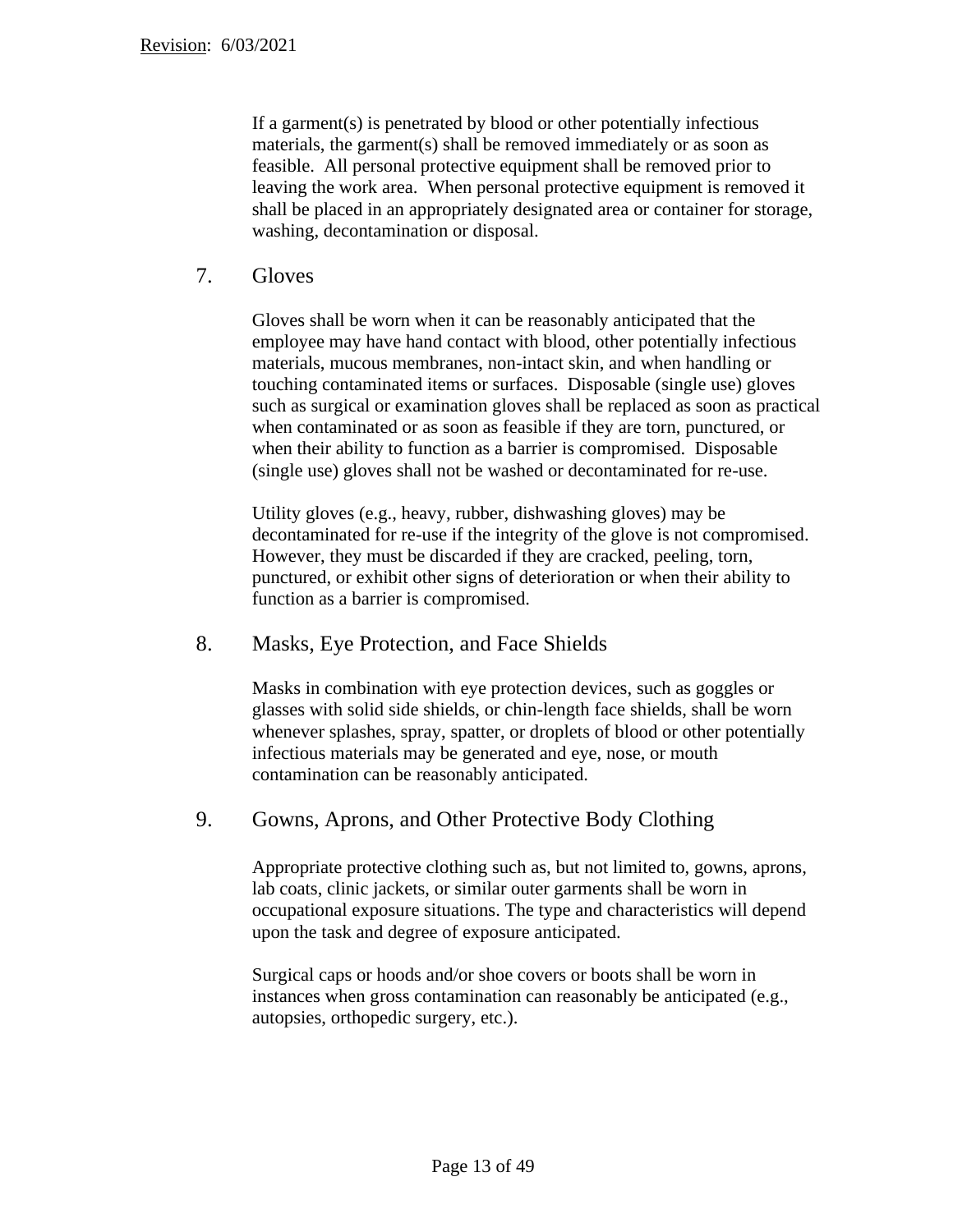### **SECTION 7: HOUSEKEEPING**

# 1. General

Saint Louis University shall ensure that the worksite is maintained in a clean and sanitary condition. The University shall determine and implement an appropriate written schedule for cleaning and method of decontamination based upon the location within the facility, type of surface to be cleaned, type of soil present, and tasks or procedures being performed in the area.

All equipment and work surfaces shall be cleaned and decontaminated after contact with blood or other potentially infectious materials.

Contaminated work surfaces shall be decontaminated with an appropriate disinfectant, typically freshly prepared 1:9 (10%) total volume bleach solution, with at least a 10 minute wet contact time, followed with 70% ethanol, or a disinfectant with an appropriate EPA label claim showing efficacy:

- A. after completion of procedures;
- B. immediately or as soon as feasible when surfaces are overtly contaminated or after any spill of blood or other potentially infectious materials; and
- C. at the end of the work shift if the surface may have become contaminated since the last cleaning.

Protective coverings, such as plastic wrap, aluminum foil, or imperviously backed absorbent paper used to cover equipment and environmental surfaces, shall be removed and replaced as soon as feasible when they become overtly contaminated or at the end of the work shift if they may have become contaminated during the shift.

All bins, pails, cans, and similar receptacles intended for reuse which have a reasonable likelihood for becoming contaminated with blood or other potentially infectious materials shall be inspected and decontaminated before use and immediately or as soon as feasible upon visible contamination.

Broken glassware, which may be contaminated, shall not be picked up directly with the hands. It shall be cleaned up using mechanical means, such as a brush and dustpan, tongs, or forceps.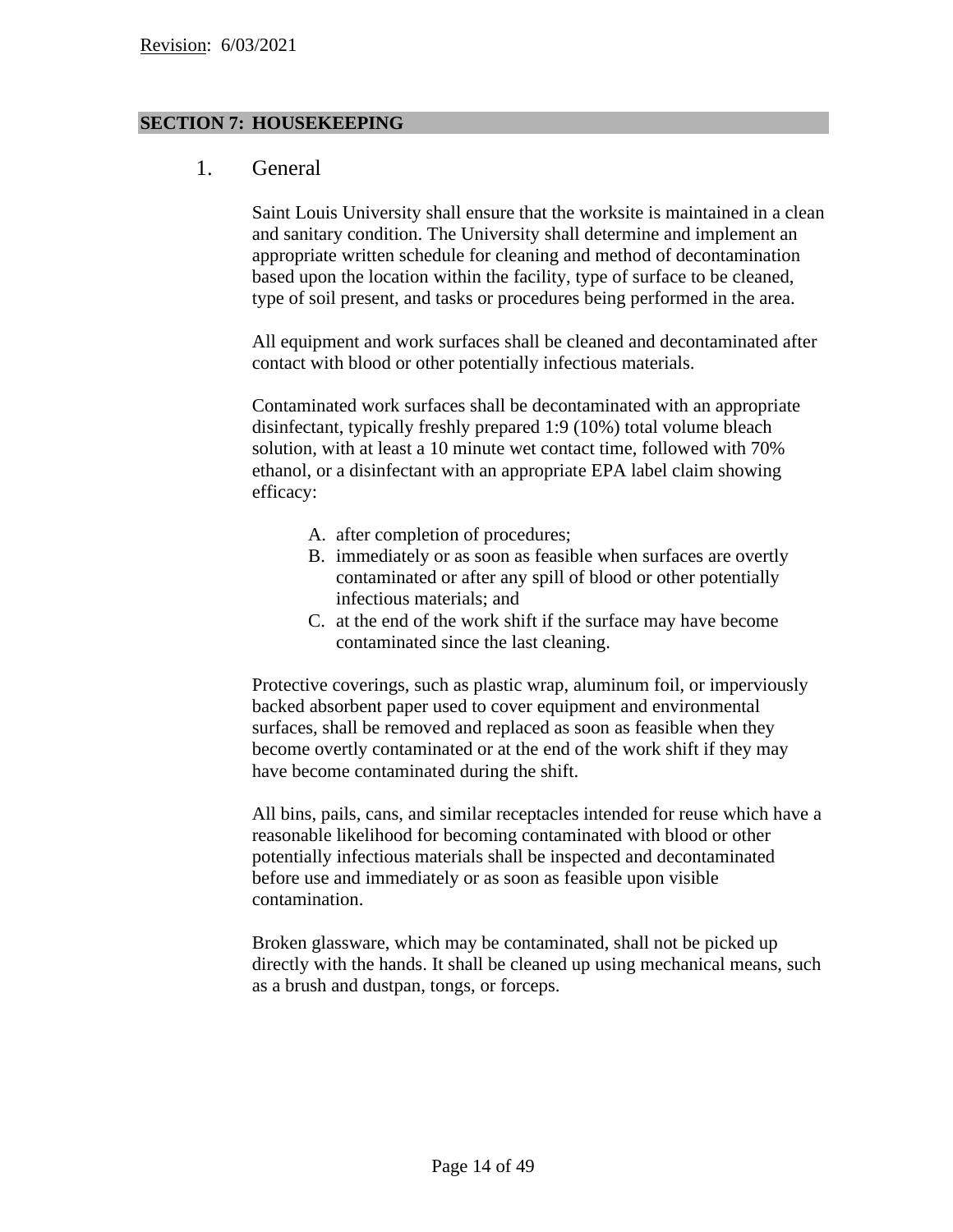## **SECTION 8: REGULATED WASTE.**

1. Contaminated Sharps: Discarding and Containment

Reusable sharps that are contaminated with blood or other potentially infectious materials shall not be stored or processed in a manner that requires employees to reach by hand into the containers where these sharps have been placed.

Contaminated sharps shall be discarded immediately or as soon as feasible in containers that are:

- A. closable;
- B. puncture resistant;
- C. leak proof on sides and bottom; and
- D. labeled or color-coded and shall include the legend "Biohazard" and/or display the biohazard symbol. These labels shall be fluorescent orange or orange-red or predominantly so, with lettering and symbols in a contrasting color.

During use, containers for contaminated sharps shall be:

- A. Easily accessible to personnel and located as close as is feasible to the immediate area where sharps are used or can be reasonably anticipated to be found (e.g., laundries, BSC, vivariums);
- B. Maintained upright throughout use; and
- C. Replaced routinely and not be allowed to overfill.

When moving containers of contaminated sharps from the area of use, the containers shall be:

- A. Closed immediately prior to removal or replacement to prevent spillage or protrusion of contents during handling, storage, transport, or shipping;
- B. Placed in a secondary container if leakage is possible. The second container shall be:
	- 1) Closable;
	- 2) Constructed to contain all contents and prevent leakage during handling, storage, transport, or shipping; and
	- 3) Labeled or color-coded in accordance with the primary container.

Reusable containers shall not be opened, emptied, or cleaned manually or in any other manner, which would expose employees to the risk of percutaneous injury.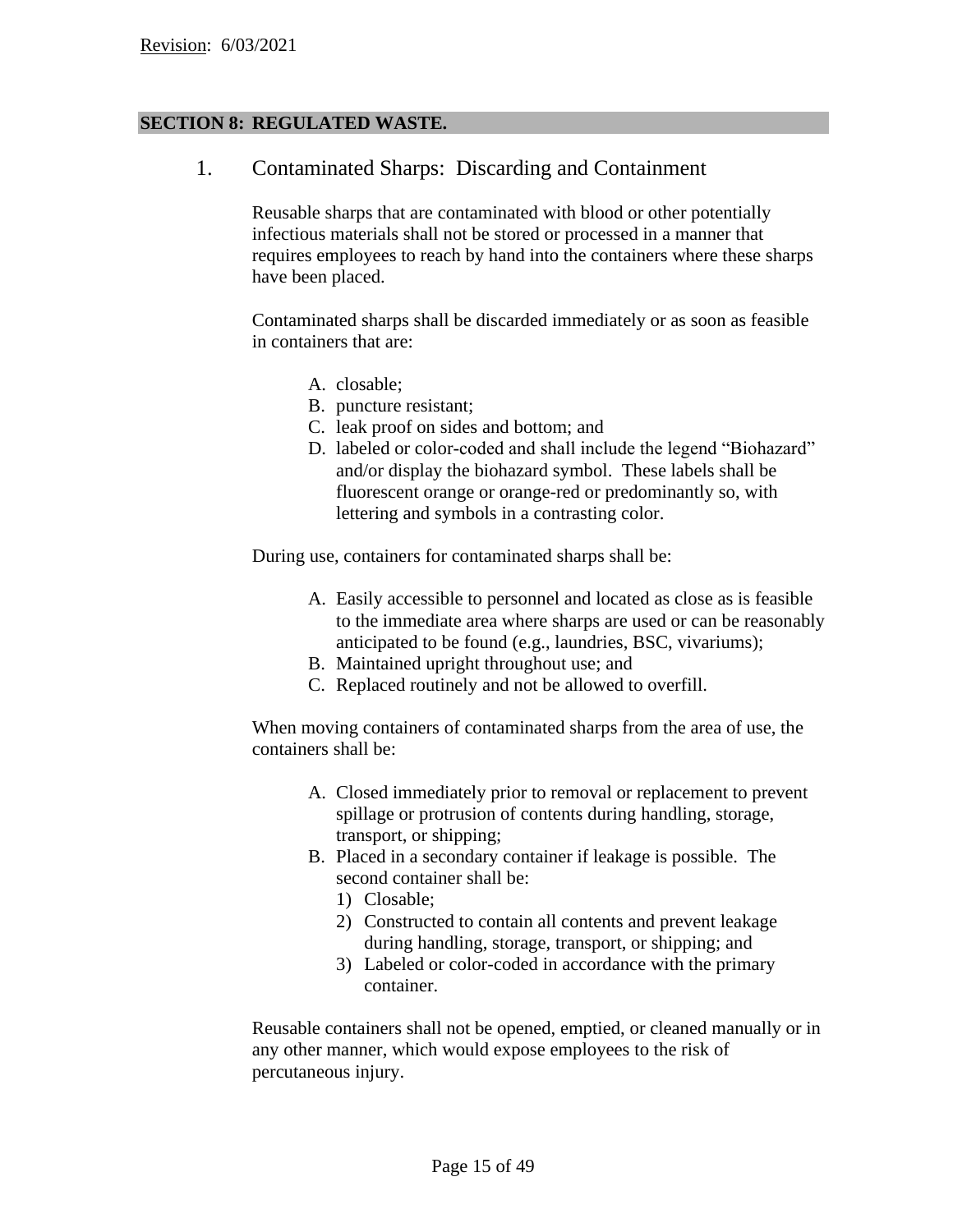# 2. Other Regulated Waste Containment

Regulated waste shall be placed in containers, which are:

A. Closable;

- B. Constructed to contain all contents and prevent leakage of fluids during handling, storage, transport or shipping;
- C. Labeled or color-coded and shall include the legend "Biohazard" and/or display the biohazard symbol. These labels shall be fluorescent orange or orange-red or predominantly so, with lettering and symbols in a contrasting color.
- D. Compliant with DOT regulations for shipping hazardous waste.
- E. Closed prior to removal to prevent spillage or protrusion of contents during handling, storage, transport, or shipping.

If contamination of the regulated waste container exterior occurs, it shall be placed in a second container. The second container shall be:

- A. Closable;
- B. Constructed to contain all contents and prevent leakage of fluids during handling, storage, transport or shipping;
- C. Labeled or color-coded and shall include the legend "Biohazard" and/or display the biohazard symbol. These labels shall be fluorescent orange or orange-red or predominantly so, with lettering and symbols in a contrasting color.
- D. Compliant with DOT regulations for shipping hazardous waste.
- E. Closed prior to removal to prevent spillage or protrusion of contents during handling, storage, transport, or shipping.

## *Disposal of all regulated waste shall be in accordance with applicable regulations of the United States, States and Territories, and political subdivisions of States and Territories.*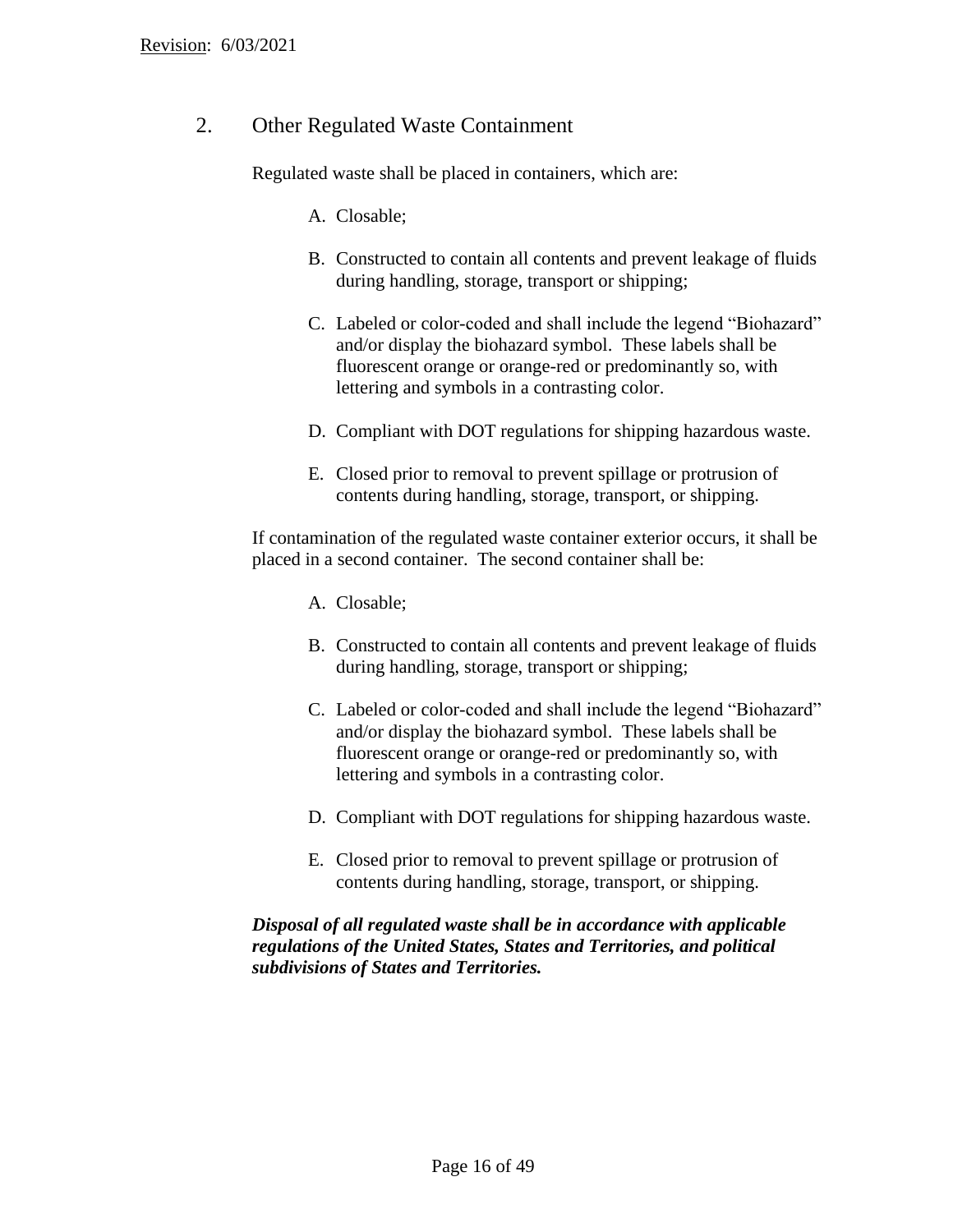## **SECTION 9: LAUNDRY.**

# 1. General

Contaminated laundry shall be handled as little as possible with a minimum of agitation or tossing.

Contaminated laundry shall be bagged or containerized at the location where it was used and shall not be sorted or rinsed in the location of use.

Contaminated laundry shall be placed and transported in bags or containers labeled or color-coded and shall include the legend "Biohazard" and/or display the biohazard symbol. These labels shall be fluorescent orange or orange-red or predominantly so, with lettering and symbols in a contrasting color. When a department utilizes Universal Precautions in the handling of all soiled laundry, alternative labeling or color-coding is sufficient if it permits all employees to recognize the containers as requiring compliance with Universal Precautions.

Whenever contaminated laundry is wet and presents a reasonable likelihood of soak-through of or leakage from the bag or container, the laundry shall be placed and transported in bags or containers which prevent soak-through and/or leakage of fluids to the exterior.

The University shall ensure that employees who have contact with contaminated laundry wear protective gloves and other appropriate personal protective equipment.

When a facility ships contaminated laundry off-site to a second facility which does not utilize Universal Precautions in the handling of all laundry, the facility generating the contaminated laundry must place such laundry in bags or containers which are labeled or color-coded and shall include the legend "Biohazard" and/or display the biohazard symbol. These labels shall be fluorescent orange or orange-red or predominantly so, with lettering and symbols in a contrasting color.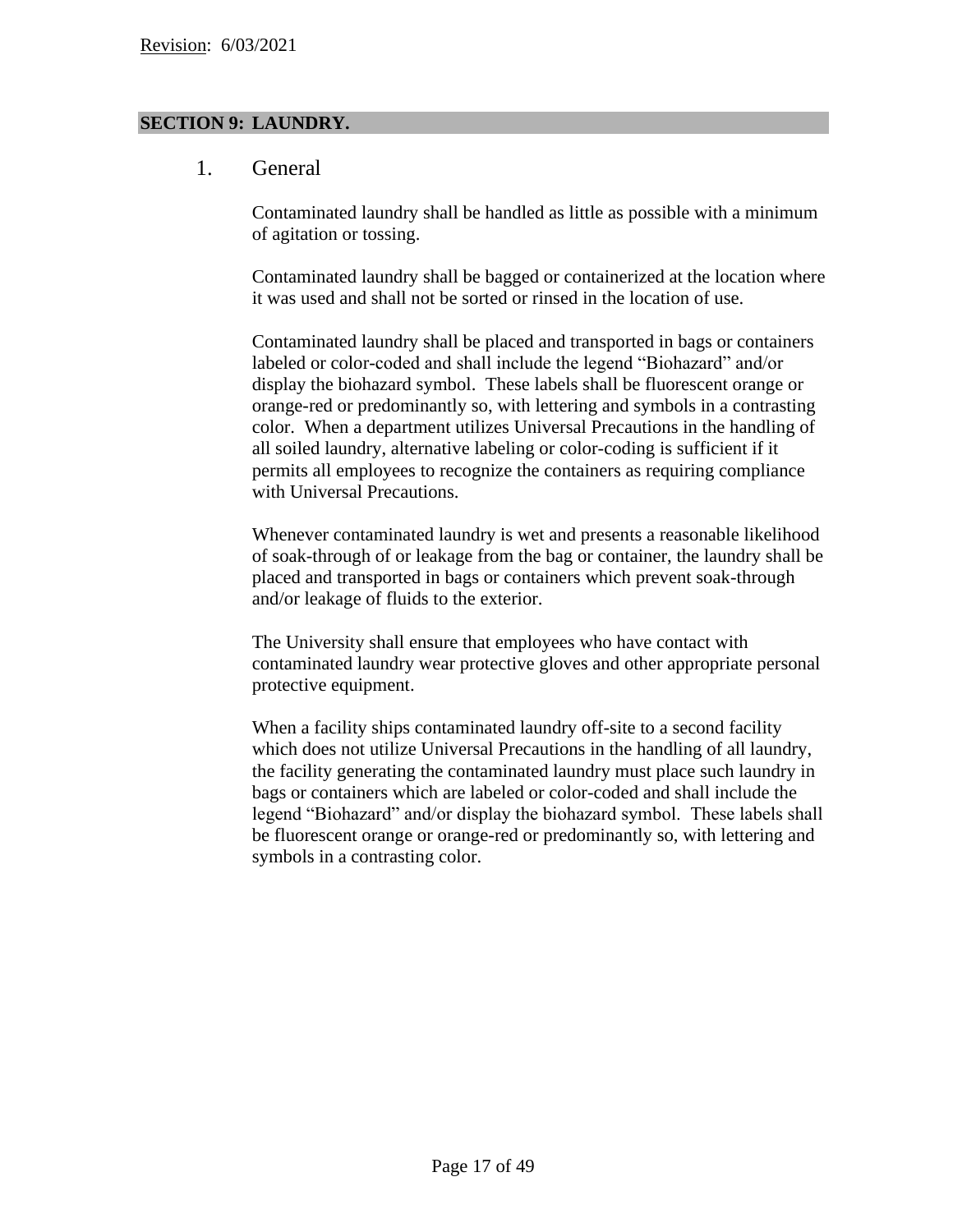## **SECTION 10: HIV, HBV, AND HCV RESEARCH LABORATORIES AND PRODUCTION FACILITIES.**

# 1. General

The requirements in this section apply to research laboratories and production facilities engaged in the culture, production, concentration, experimentation, and manipulation of HIV, HBV, and HCV. These requirements apply in addition to the other requirements of the standard. However, this section does not apply to clinical or diagnostic laboratories engaged solely in the analysis of blood, tissues, or organs.

A. HIV, HBV, and HCV research laboratories and production facilities shall meet the following criteria:

#### **Standard Microbiological Practices:**

1) All regulated waste shall either be incinerated or decontaminated by a method such as autoclaving known to effectively destroy bloodborne pathogens.

## **Special Practices:**

- 1) Laboratory doors shall be kept closed when work involving HIV, HBV, or HCV is in progress.
- 2) Contaminated materials that are to be decontaminated at a site away from the work area shall be placed in a durable, leak proof, labeled or color-coded container that is closed before being removed from the work area.
- 3) Access to the work area shall be limited to authorized persons. Written policies and procedures shall be established whereby only persons who have been advised of the potential biohazard, who meet any specific entry requirements, and who comply with all entry and exit procedures shall be allowed to enter the work areas and animal rooms.
- 4) When other potentially infectious materials or infected animals are present in the work area or containment module, a hazard warning sign incorporating the universal biohazard symbol shall be posted on all access doors. The hazard warning signs shall comply with paragraph  $(g)(1)(ii)$  of 29 CFR Part 1910.1030 or as defined in Section 11 of this document.
- 5) All activities involving other potentially infectious materials shall be conducted in biological safety cabinets or other physical containment devices within the containment module. No work with these other potentially infectious materials shall be conducted on the open bench.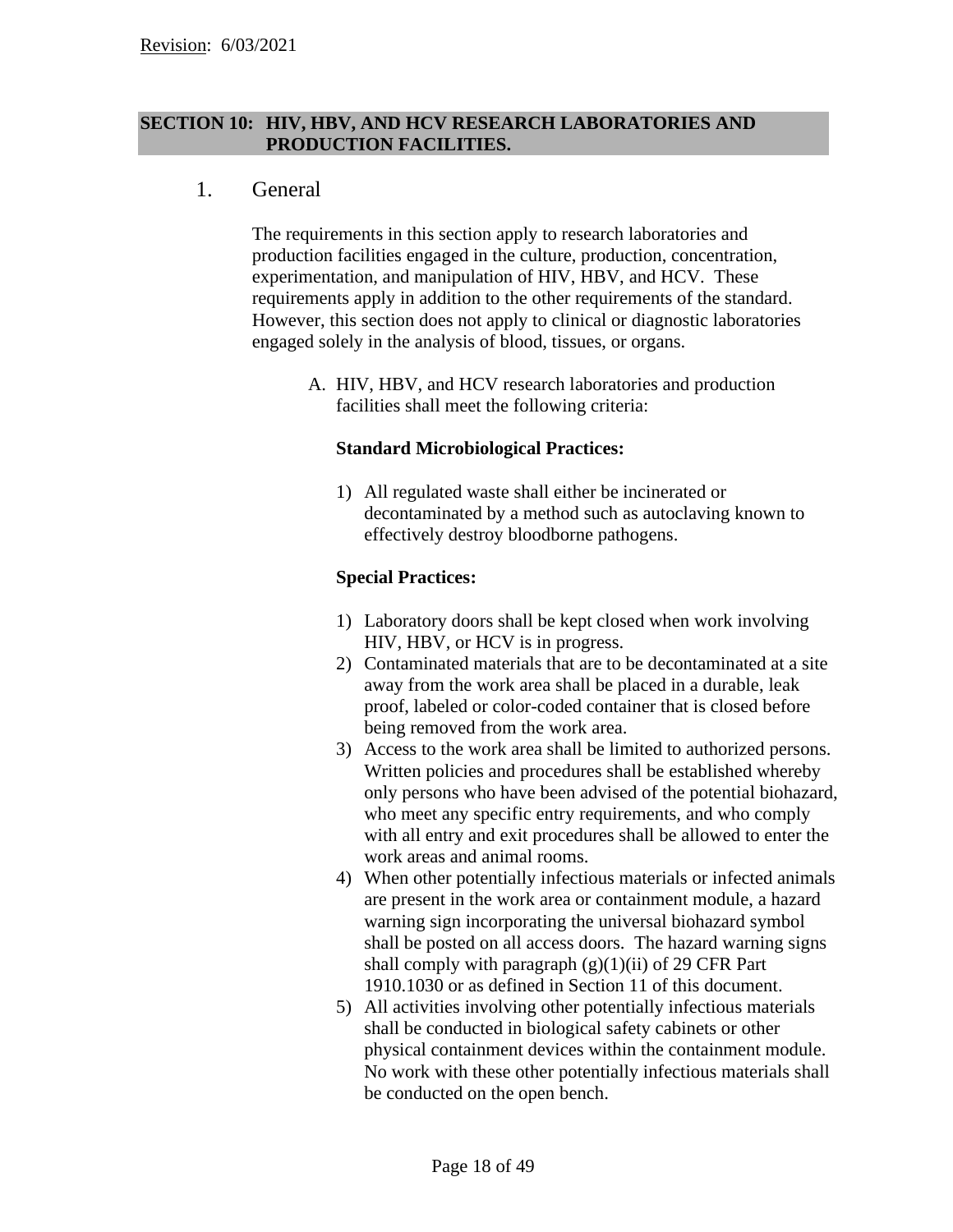- 6) Laboratory coats, gowns, smocks, uniforms, or other appropriate protective clothing shall be used in the work area and animal rooms. Protective clothing shall not be worn outside of the laboratory work area and shall be decontaminated before being laundered.
- 7) Special care shall be taken to avoid skin contact with other potentially infectious materials. Gloves shall be worn when handling infected animals and when making hand contact with other potentially infectious materials is unavoidable.
- 8) Before disposal, all waste from work areas and from animal rooms shall either be incinerated or decontaminated by a method such as autoclaving known to effectively destroy bloodborne pathogens.
- 9) Vacuum lines shall be protected with liquid disinfectant traps and high-efficiency particulate air (HEPA) filters or filters of equivalent or superior efficiency, and which are checked routinely and maintained or replaced as necessary.
- 10) Hypodermic needles and syringes shall be used only for parenteral injection and aspiration of fluids from laboratory animals and diaphragm bottles. Only luer-locking syringes or disposable syringe-needle units (i.e., the needle is integral to the syringe) shall be used for the injection or aspiration of other potentially infectious materials. Extreme caution shall be used when handling needles and syringes. A needle shall not be bent, sheared, recapped in the sheath or guard, or removed from the syringe following use. The needle and syringe shall be promptly placed in a puncture-resistant container and autoclaved or decontaminated before reuse or disposal.
- 11) All spills shall be immediately contained and cleaned up in accordance with the current spill procedure by appropriate professional staff or others properly trained and equipped to work with potentially concentrated infectious materials.
- 12) A spill or accident that results in an exposure incident shall be immediately reported to the laboratory director or other responsible person.
- 13) The supervising Principal Investigator shall prepare or adopt a laboratory specific biosafety manual that shall be periodically reviewed and updated at least annually or more often if necessary. Personnel shall be advised of potential hazards, shall be required to read instructions on practices and procedures, and shall be required to follow them.
- 14) Laboratory doors shall be kept closed when work involving HIV, HBV, or HCV is in progress.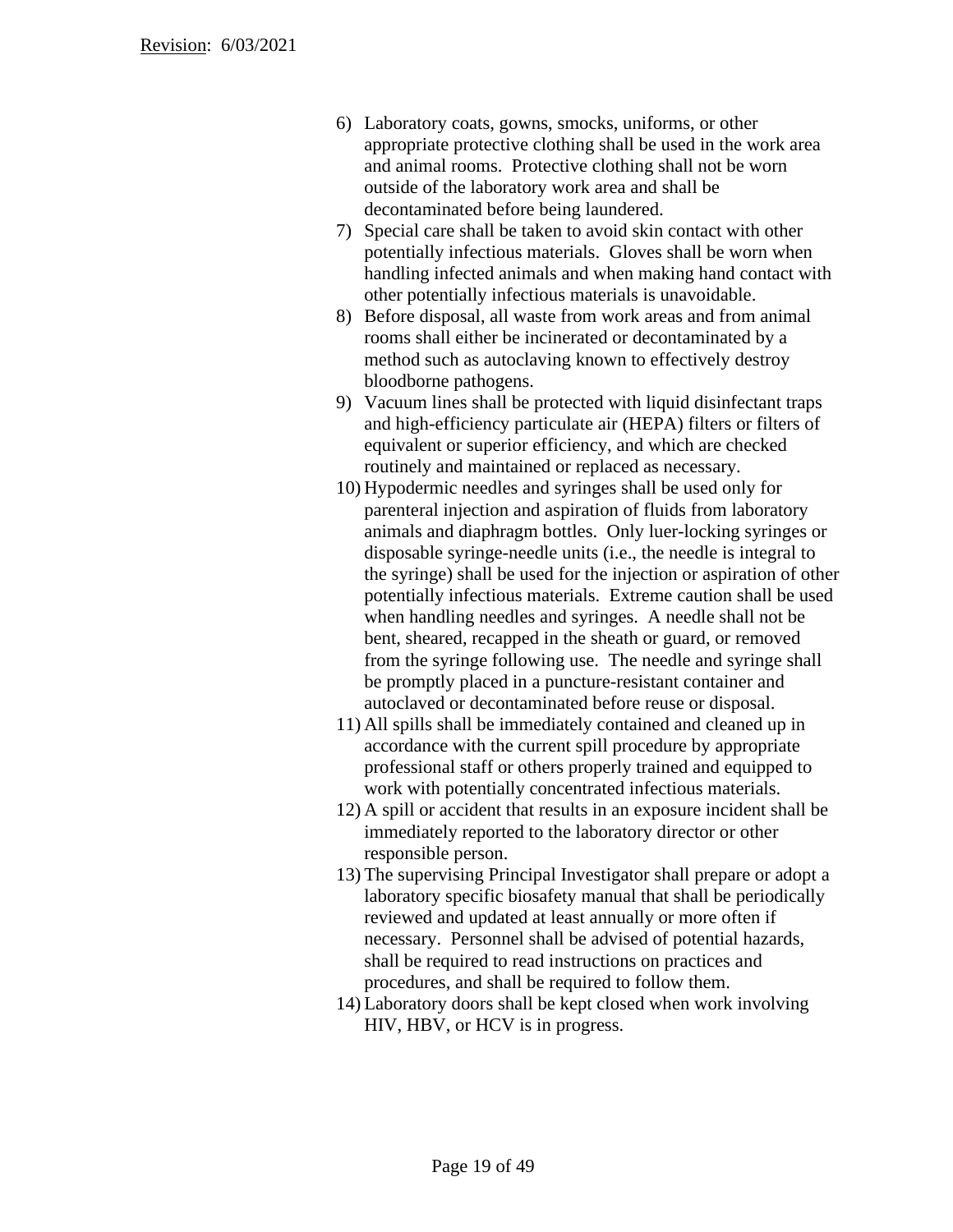## **Containment Equipment:**

- 1) Certified biological safety cabinets (Class I, II, or III) or other appropriate combinations of personal protection or physical containment devices, such as special protective clothing, respirators, centrifuge safety cups, sealed centrifuge rotors, and containment caging for animals, shall be used for all activities with other potentially infectious materials that pose a threat of exposure to droplets, splashes, spills, or aerosols.
- 2) Biological safety cabinets shall be certified when installed, whenever they are moved and at least annually.
- B. HIV, HBV, and HCV research laboratories shall meet the following criteria:

# **Safety Equipment:**

- 1) Each laboratory shall contain a facility for hand washing and an eye wash facility which is readily available within the work area.
- 2) An autoclave for decontamination of regulated waste or an approved regulated waste box that is collected by a third party shall be available.
- C. HIV, HBV, and HCV production facilities shall meet the following criteria:

# **Facility Design:**

- 1) The work areas shall be separated from areas that are open to unrestricted traffic flow within the building. Passage through two sets of doors shall be the basic requirement for entry into the work area from access corridors or other contiguous areas. Physical separation of the high-containment work area from access corridors or other areas or activities may also be provided by a double-doored clothes-change room (showers may be included), airlock, or other access facility that requires passing through two sets of doors before entering the work area.
- 2) The surfaces of doors, walls, floors and ceilings in the work area shall be water resistant so that they can be easily cleaned. Penetrations in these surfaces shall be sealed or capable of being sealed to facilitate decontamination.
- 3) Each work area shall contain a sink for washing hands and a readily available eye wash facility. The sink shall be foot,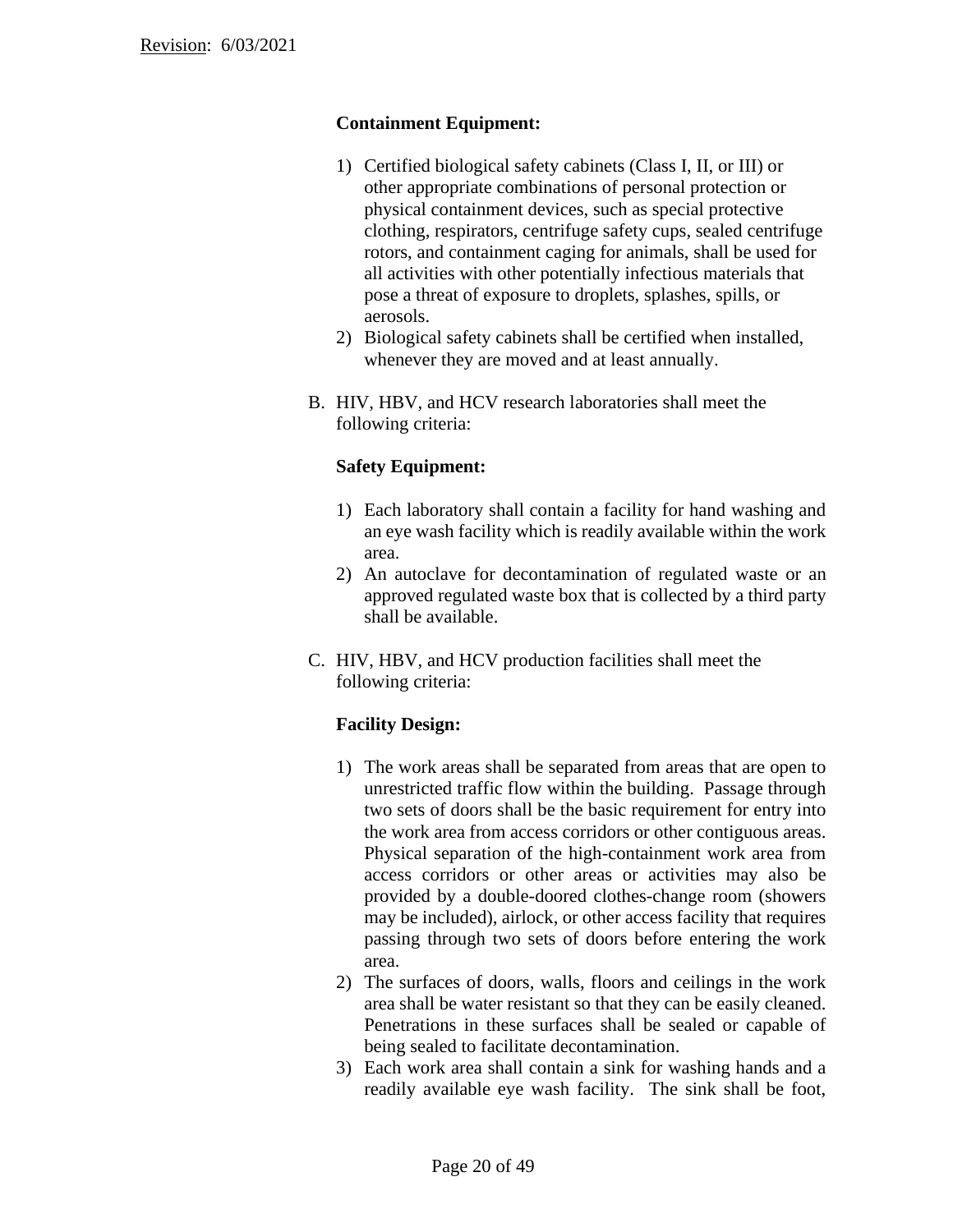elbow, or automatically operated and shall be located near the exit door of the work area.

- 4) An autoclave for decontamination of regulated waste shall be available within or as near as possible to the work area.
- 5) A ducted exhaust-air ventilation system shall be provided. This system shall create directional airflow that draws air into the work area through the entry area. The exhaust air shall not be recirculated to any other area of the building, shall be discharged to the outside, and shall be dispersed away from occupied areas and air intakes. The proper direction of the airflow shall be verified (i.e., into the work area).
- D. Additional training requirements for employees in HIV, HBV, and HCV research laboratories and production facilities are specified below:

## **Training Requirements:**

- 1) Employees in HIV, HBV, and HCV research laboratory or production facilities shall receive the following initial training:
	- a) The Principal Investigator shall assure that employees demonstrate proficiency in standard microbiological practices and techniques and in the practices and operations specific to the facility before being allowed to work with HIV, HBV, or HCV.
	- b) The Principal Investigator shall assure that employees have prior experience in the handling of human pathogens or tissue cultures before working with HIV, HBV, or HCV.
	- c) The Principal Investigator shall provide a training program to employees who have no prior experience in handling human pathogens. Initial work activities shall not include the handling of infectious agents. A progression of work activities shall be assigned as techniques are learned and proficiency is developed.

The Principal Investigator shall assure that employees participate in work activities involving infectious agents only after proficiency has been demonstrated.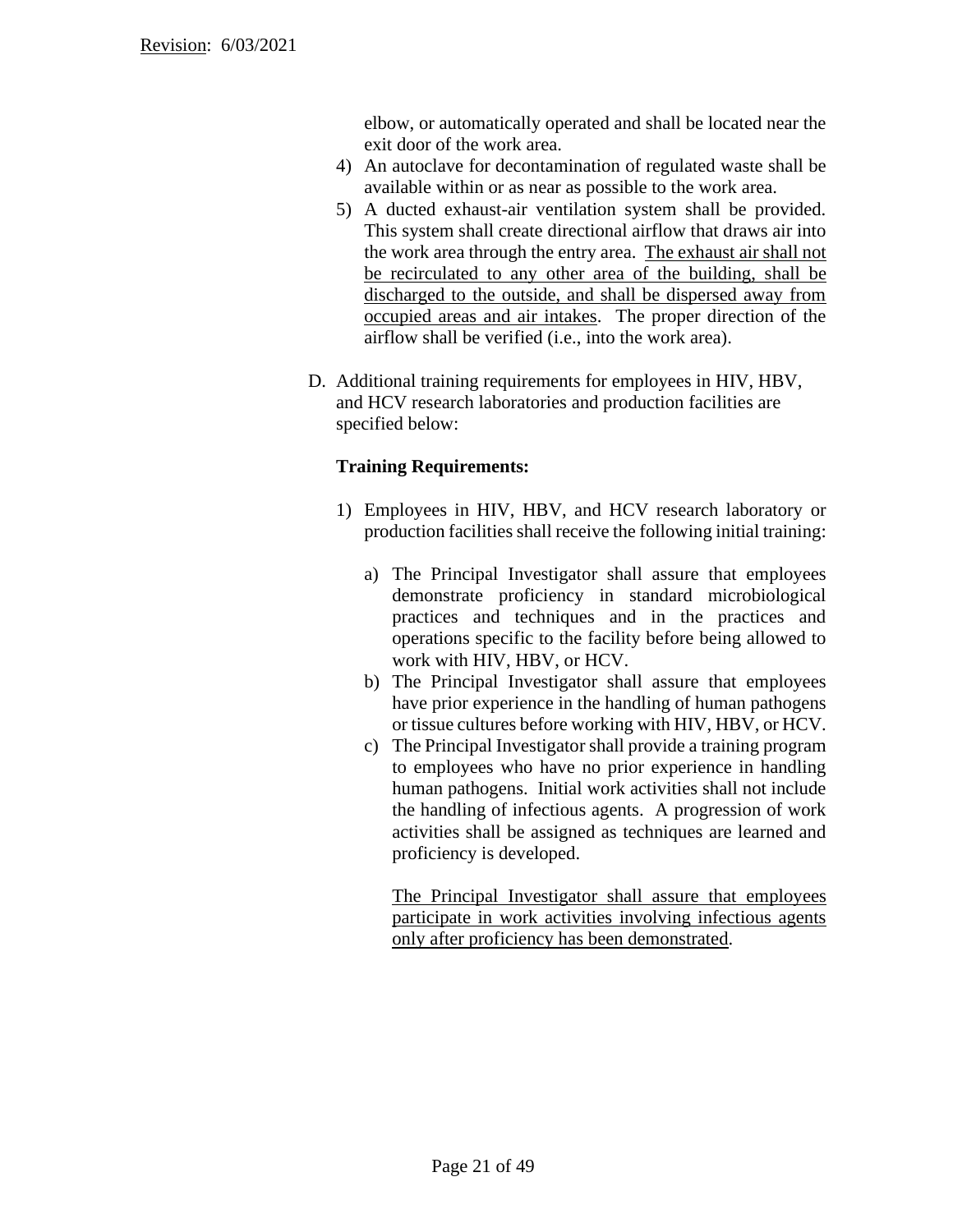## **SECTION 11: HEPATITIS B VACCINATION PROGRAM**

- 1. General
	- A. Saint Louis University will provide training through Skillsoft to at risk employees on Hepatitis B vaccinations, addressing the safety, benefits, efficacy, methods of administration, and availability.
	- B. The Employee Health department (314-257-8400) will provide Hepatitis B vaccination to employees at no cost at the time of pre-placement physical. If an employee initially declines vaccination, the vaccination would still be available should the employee opt for vaccination at a later date.
	- C. This procedure is written to comply with 1910.1030 Occupational Safety and Health Standard – Toxic and Hazardous Substances – Bloodborne Pathogens.

Reference:

CDC. CDC Guidance for Evaluating Health-Care Personnel for Hepatitis B Virus Protection and for Administering Post exposure Management. MMWR 2013: 62(10): 1-19.

Healthcare personnel (HCP) who have documentation of a complete 3 dose HepB vaccine series and subsequent post vaccination anti-HBs > 10 mIU/ml are considered hepatitis B immune.

Testing unvaccinated or incompletely vaccinated HCP for quantitative anti-HBs is not necessary and is potentially misleading. Anti-HBs  $> 10$  mIU/ml as a correlate of vaccine induced protection has only been determined for persons who have completed an approved vaccination series.

One of #1 - #4 must be completed.

- 1. HCP provides documentation of completed three shot series and subsequent post vaccination anti-HB  $\geq 10$ mIU/ml.
- 2. HCP provides documentation of completed three shot series ONLY. Quantitative anti-HBs will be obtained.
- 3. If the HCP is in the process of getting the three-shot series, the series will be completed as appropriate. Subsequent post vaccination quantitative anti-HBs will be obtained.
- 4. If the HCP has not received the vaccine previously, the three-shot series is initiated. Subsequent post vaccination quantitative anti-HBs will be obtained.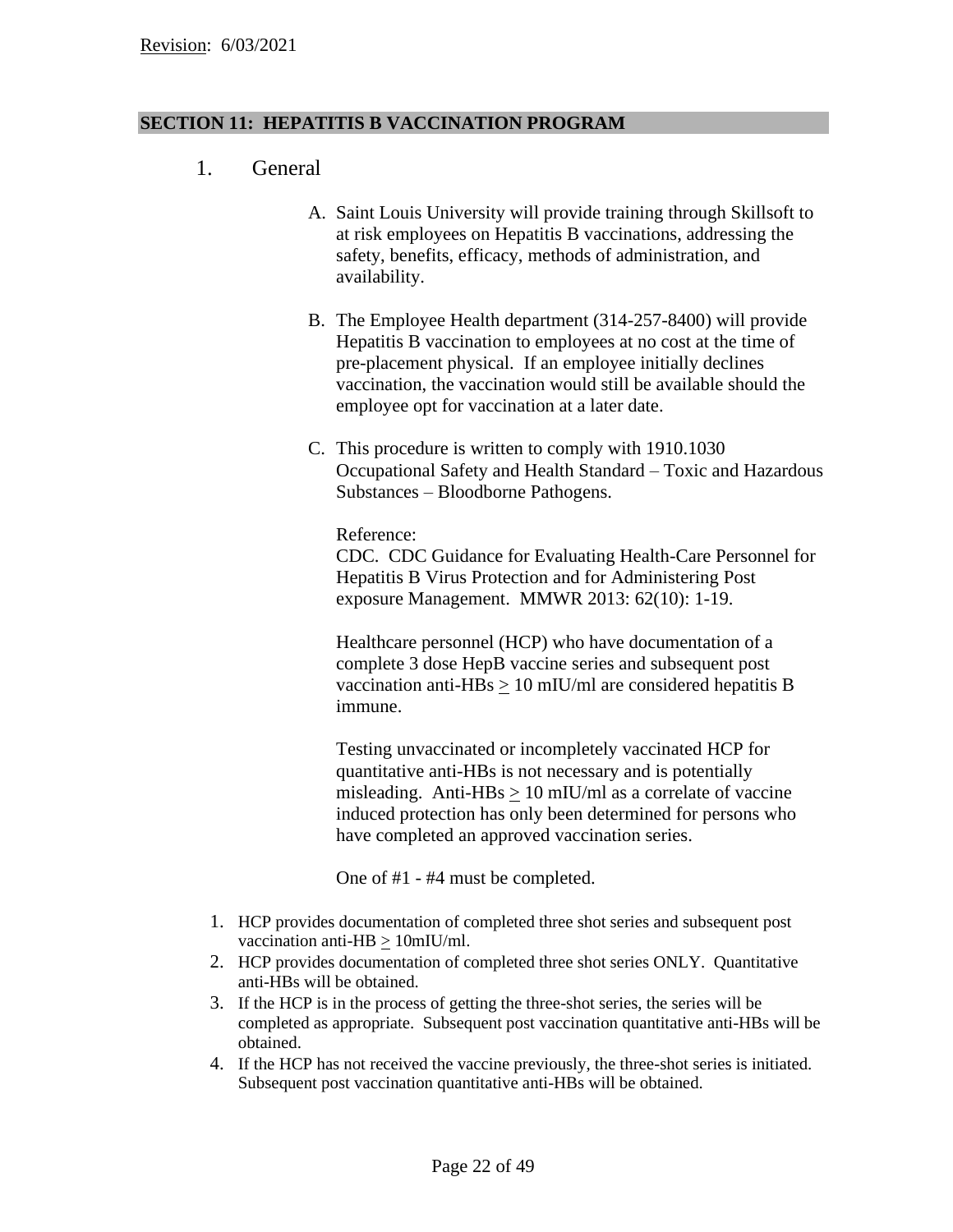- 5. HCP lacking documentation of HepB vaccinations are considered unvaccinated. The three-shot series is initiated. Subsequent post vaccination quantitative anti-HBs will be obtained.
- 6. When documentation for some HepB vaccine doses is lacking, HCP are considered incompletely vaccinated. Additional doses to complete a documented HepB series are provided. Subsequent post vaccination quantitative anti-HBs will be obtained.
- 7. If the HCP does not wish to receive the vaccine, an OSHA Hepatitis B vaccination refusal must be signed. Hepatitis B vaccination is encouraged before refusal is signed.
- 8. Follow up appointments.
- a. One month and six-month vaccinations will be scheduled at Employee Health.
- b. One month to two months following the completion of the three-shot series, quantitative anti-HBs will be scheduled at Employee Health.
	- 1) If quantitative anti-HBs is  $> 10$  mIU/ml, no further action needed.
	- 2) If quantitative anti-HBs is  $< 10$ mIU/ml, a second three shot series is initiated. One month following the completion of the second dose of the three shot series.
		- a) If quantitative anti-HBs is  $\geq 10$ mIU/ml, no further action is needed.
		- b) If quantitative antions is  $\lt$ 10mIU/ml, the HCP is considered a non-responder. HCP will be tested for HBsAg and anti-HBs to determine infection status. The HCP will be counseled regarding precautions to prevent HBV infection and the procedure for post-exposure evaluation in case of exposure to blood or other potentially infectious material. No specific work restrictions are recommended for vaccine non-responders.
- 9. Follow up testing for existing HCPs: Quantitative anti-HBs testing is done following blood borne pathogen exposures if not previously documented in the Employee Health HCP file.
- 10. Records of screening and/or vaccination will be maintained in the Employee Health HCP file.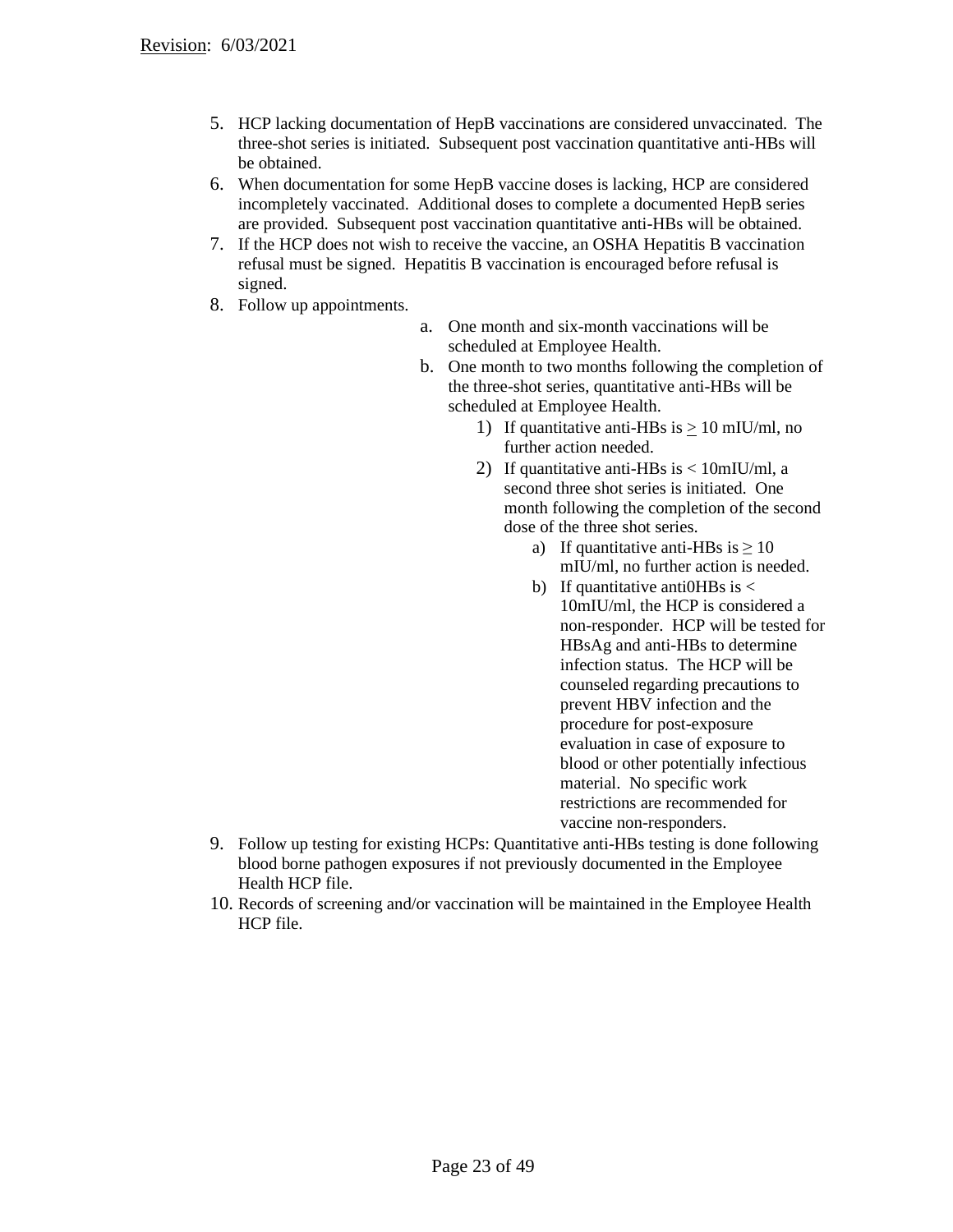## **SECTION 12: POSTEXPOSURE EVALUATION AND PROPHYLAXIS**

# **Post-Exposure Evaluation and Prophylaxis**

**Blood Borne Pathogen Exposure:** An exposure is defined as a percutaneous injury, mucous membrane contact, or non-intact skin contact with of one of the following: amniotic fluid, blood, cerebrospinal fluid, pericardial fluid, peritoneal fluid, pleural fluid, semen, synovial fluid, tissue, vaginal secretions, or other body fluids containing visible blood. Any direct contact without barrier protection to concentrated HIV in a laboratory facility is considered an exposure. Prolonged contact of several minutes with contaminated blood, tissue, or body fluids involving a large area of intact skin is considered an exposure. Percutaneous injuries may include a needlestick or a cut with a sharp object. Non-intact skin is chapped, abraded or afflicted with dermatitis. Human bites and scratches may be included. In the absence of visible blood in the saliva, exposure to saliva from a person infected with HIV is not considered a risk for HIV transmission. Exposure to tears, sweat, non-bloody urine, or non-bloody feces does not require post-exposure follow up.

## **HIV Reference:**

Updated US Public Health Service Guidelines for the Management of Occupational Exposures to Human Immunodeficiency Virus and Recommendations for Postexposure Prophylaxis.

Authors: David T. Kuhar, MD; David K Henderson, MD; Kimberly A. Struble, PharmD; Walid Heneine, PhD; Vasavi Thomas, RPh, MPH; Laura W Cheever, MD, ScM; Ahmed Gomaa, MD, ScD, MSPH; Adelisa L. Panlilio, MD and for the US Public Health Service Working Group.

Source: *Infection Control and Hospital Epidemiology,* Vol. 34, No. 9 (September 2013), pp. 875-892.

## **HBV Reference:**

CDC. CDC Guidance for Evaluating Health-Care Personnel for Hepatitis B Virus Protection and for Administering Postexposure Management. MMWR 2013: 62(10): 1-19.

#### **HCV Reference:**

CDC. Testing and Clinical Management of Health Care Personnel Potentially Exposed to Hepatitis C Virus – CDC Guidance, United States, 2020. MMWR 2020: 69(6):1-8.

## 1. **IMMEDIATE POST-EXPOSURE MEASURES**:

- a. Exposure Site Immediate Care
	- 1) Percutaneous injury:
		- a) Wash the wound with soap and water.
		- b) Antiseptics are not contra-indicated. However, there is no evidence that use of antiseptics for wound care further reduces the risk of HIV/HBV transmission.
		- c) There is no evidence that expressing fluid by squeezing the wound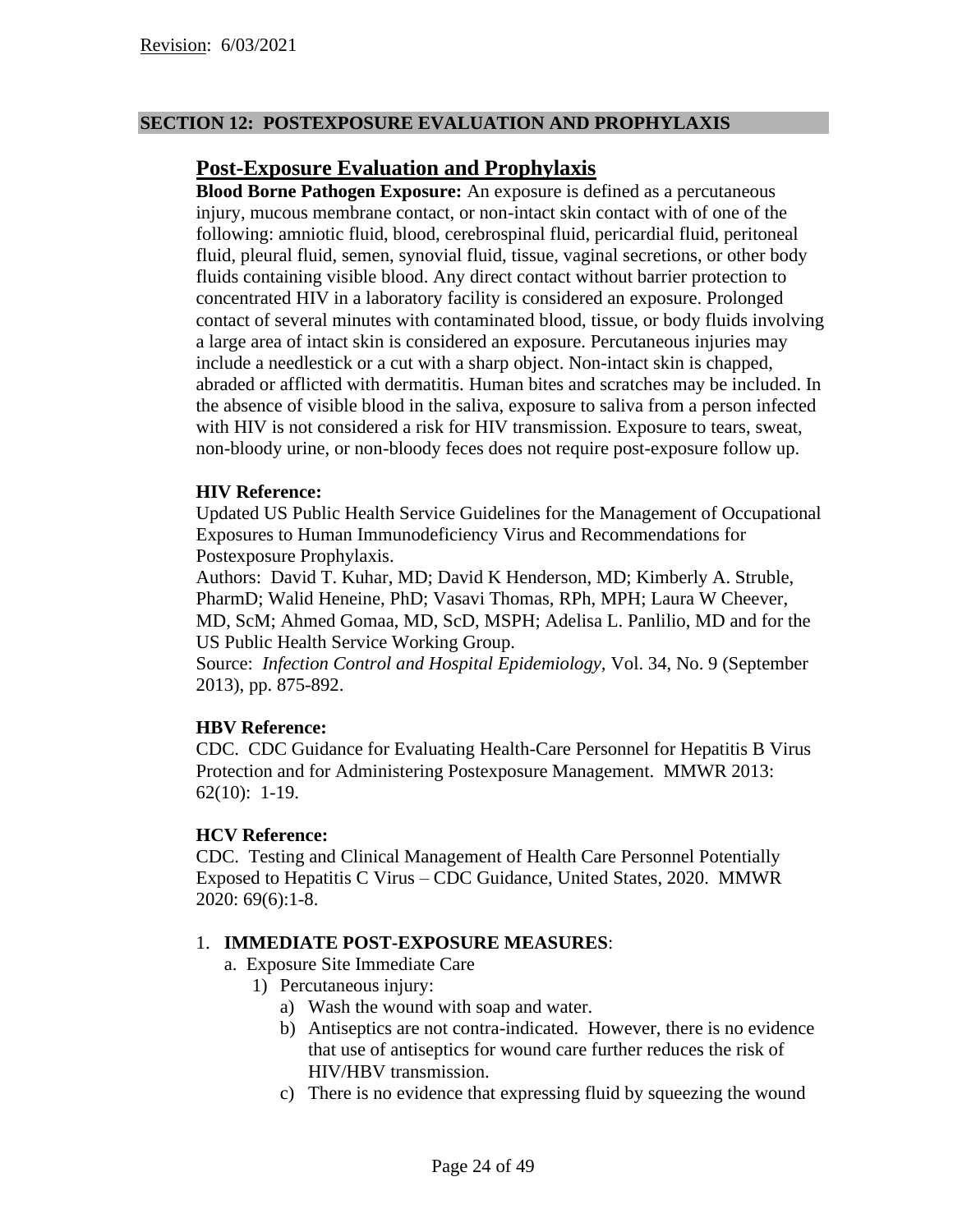further reduces the risk of HIV/HBV transmission.

- d) The application of caustic agents such as bleach is not recommended.
- e) Injection of antiseptics or disinfectants into the wound is not recommended.
- 2) Non-intact skin exposure
	- a) Wash the area immediately with soap and water.
	- b) Antiseptics are not contra-indicated. However, there is no evidence that use of antiseptics for wound care further reduces the risk of HIV/HBV transmission.
	- c) The application of caustic agents such as bleach is not recommended.
	- d) Injection of antiseptics or disinfectants into the wound is not recommended.
- 3) Mucous membrane exposure: Irrigate continuously for 15 minutes using eyewash station, copious tap water, sterile saline, or sterile water.
- b. HCP must notify the supervisor **immediately**. The Employee Report of Injury is completed by both the HCP and the supervisor. The original Employee Report of Injury is to be presented at Employee Health at the time of evaluation. It is not to be left with the staff in the emergency department when the initial evaluation is done in the emergency department.
- c. HCP must report **immediately** to Employee Health during office hours. If the exposure occurs after office hours, the HCP must report **immediately** to SLU Hospital Emergency Department. If initial evaluation takes place in SLU Hospital Emergency Department, the HCP must follow up at Employee Health on the next working day.

# 2. **HIV**

- a. Risk assessment. Physician evaluation of specific exposure must take place. The risk assessment should be explained to the HCP so that it is understood. The circumstances of the exposure are recorded in the HCP's confidential medical record. Relevant information includes:
	- 1) Date and time of exposure.
	- 2) Job duty being performed by the HCP at the time of exposure.
	- 3) Details of the exposure including: amount of fluid, type of fluid or material, severity of exposure.
	- 4) For a percutaneous injury include the depth of the injury and whether fluid was injected.
	- 5) For skin or mucous membrane exposure include the extent and duration of contact and condition of the skin (chapped, abraded, intact).
	- 6) Description of source of exposure including, if known, whether the source material contained HIV, HBV, or HCV.
	- 7) Factors which increase the risk for transmission of HIV from an individual with documented HIV infection:
		- a) A deep injury to the HCP.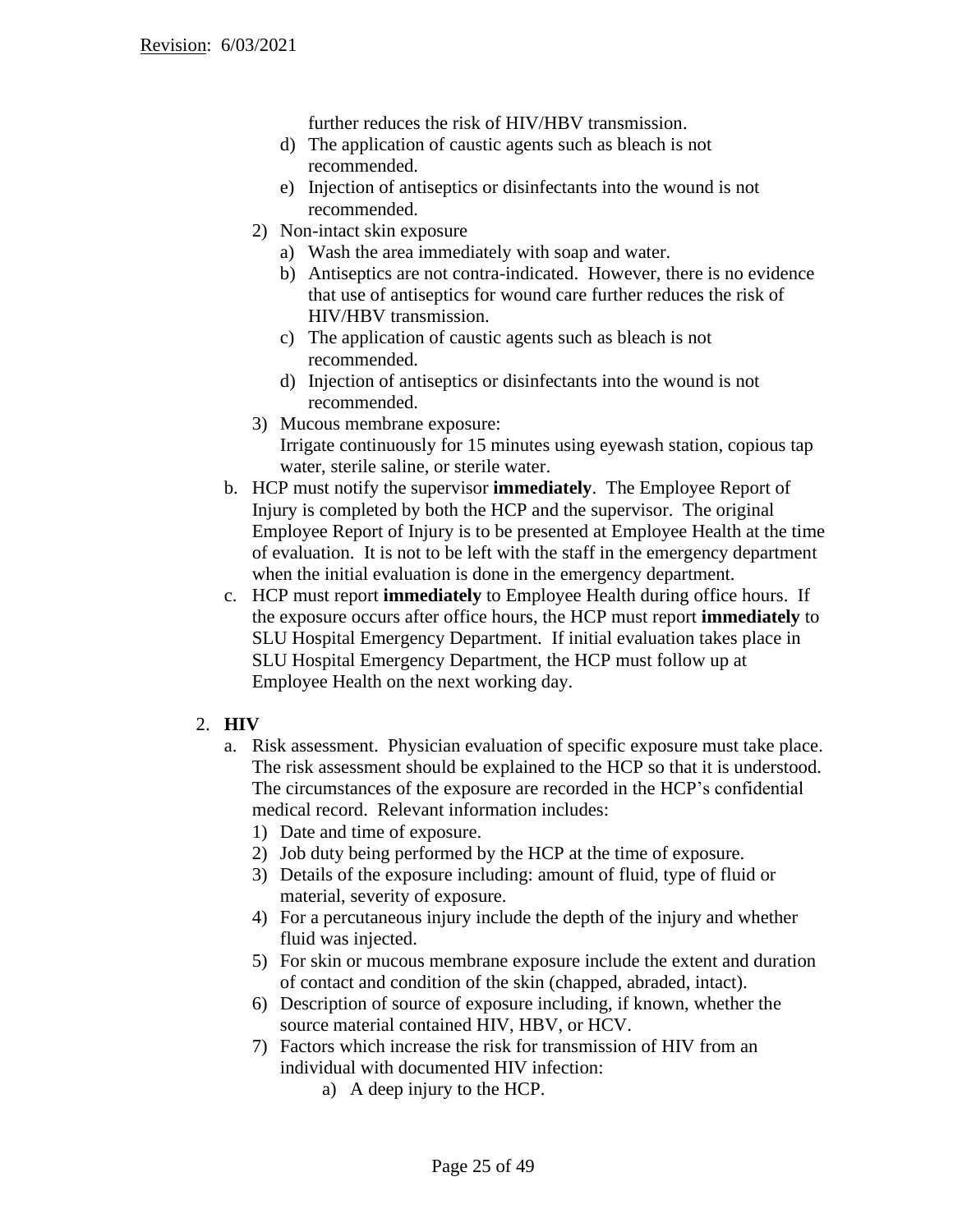- b) Visible blood on the device causing the injury.
- c) A device previously placed in the source patient's vein or artery.
- d) A source patient with end stage Acquired Immune Deficiency (AIDS)
- e) Direct contact with concentrated virus in a research lab.
- b. Post-exposure HIV prophylaxis (PEP)
	- 1) If PEP is being considered, STAT fourth generation HIV (antibody/P24 antigen) lab based testing of the source patient should be done if possible.
	- 2) The physician must provide a risk assessment and information regarding current data on the efficacy and toxicity of post-exposure prophylaxis.
	- 3) The decision must be an informed decision.
	- 4) The exposed HCP must decide to accept or refuse post-exposure HIV prophylaxis.
	- 5) The exposed HCP is informed of the option to decline the post-exposure prophylaxis.
	- 6) Baseline history and physical exam are performed.
	- *7)* Prophylaxis should be started as soon as possible. In general, it is recommended that prophylaxis start within one to two hours after the exposure.
	- 8) If source patient is unknown at the time of exposure, consideration of prophylactic medication will begin after assessing the type and severity of exposure. The setting in which the exposure took place needs to be taken into account.
	- 9) Medication must be available for immediate administration at the site of initial evaluation.
	- 10) For women of childbearing age, a urine pregnancy test will be performed prior to initiation of post-exposure prophylaxis medications.
	- 11) ALL baseline laboratory studies on the exposed HCP are to be drawn in Employee Health. If the initial evaluation is done in the Emergency Department, the exposed HCP must report to Employee Health on the next working day so that baseline laboratory testing can be obtained in a confidential manner.
	- 12) The HCP must sign a consent or refusal regarding post-exposure prophylaxis.
	- 13) Prophylactic regime is recommended as follows: .
		- a) Truvada (Tenofovir 300mg/Emtricitabine 200mg) one tablet daily.
		- b) Isentress (Raltegravir 400mg) one tablet every 12 hours.
	- 14) Alternative regimes may be recommended depending on the circumstances and after consultation with Infectious Disease.
	- 15) Tenofovir has been associated with renal toxicity. Alternative regimes should be sought for HCP who have underlying renal disease in consultation with Infectious Disease.
	- 16) Post-exposure prophylaxis (PEP) should start as soon as possible. PEP administration should not be delayed if a question exists concerning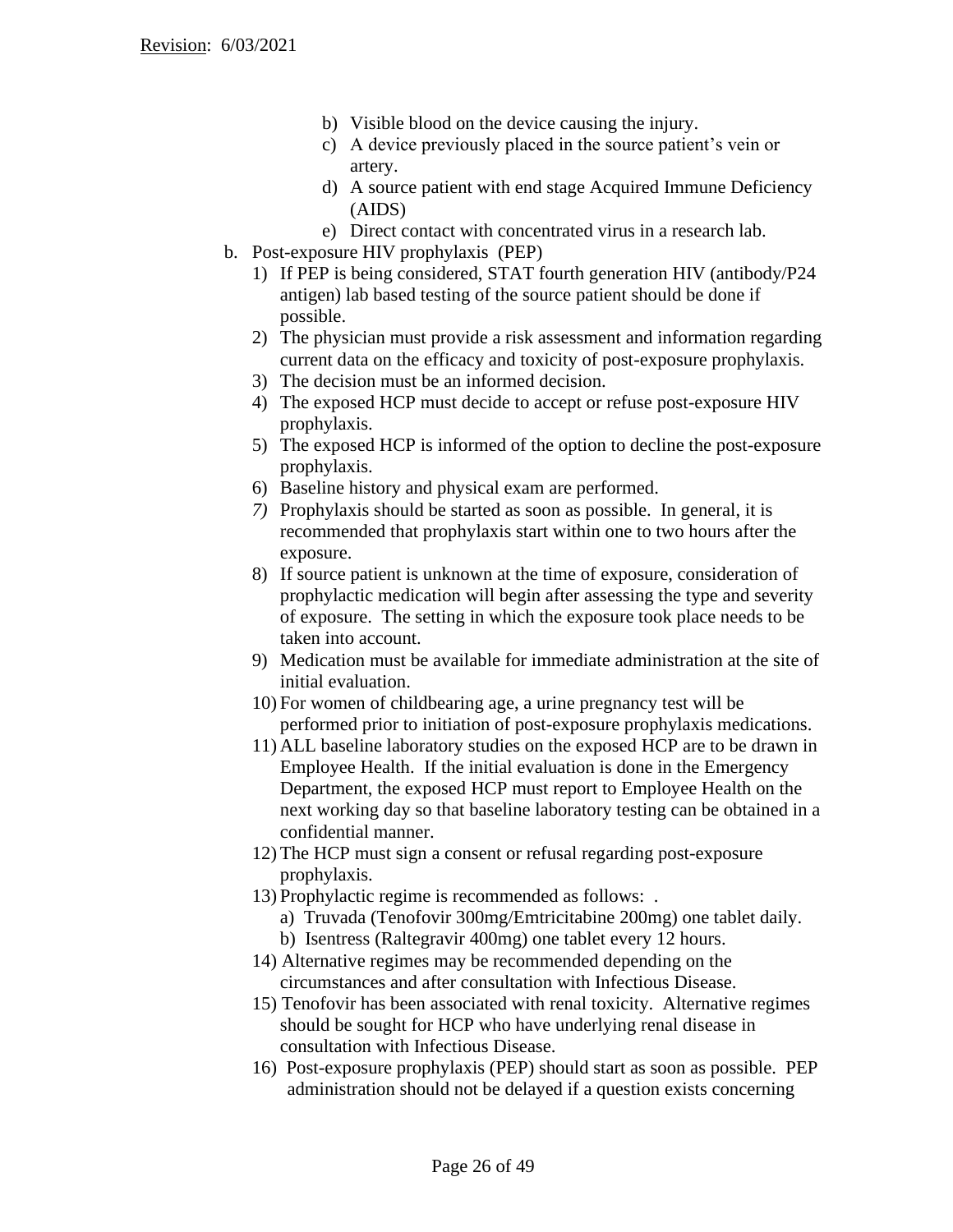which antiretroviral drugs to use.

- 17) If PEP is offered/taken and the source patient is later determined to be HIV negative, PEP should be discontinued and no further HIV follow-up testing is indicated for the exposed HCP.
- c. Baseline testing for HIV:
	- 1) Employee Health will provide pre-test counseling.
	- 2) Informed consent for baseline HIV testing will be obtained.
	- 3) Fourth generation HIV (antibody/P24 antigen) lab-based testing will be used.
	- 4) Results will be reported to the HCP.
	- 5) Employee Health will provide post-test counseling.
- d. Evaluation of source patient
	- 1) Employee Health staff will provide pre-test counseling.
	- 2) Informed consent for HIV testing will be obtained from the source patient or proxy if the source patient is unable to give consent. The consent shall include consent to disclose the results to the exposed HCP.
	- 3) Fourth generation HIV (antibody/P24 antigen) lab-based testing of the source patient should be done if possible.
	- 4) If the source patient refuses to give consent for HIV testing the attending physician will be notified by Employee Health. If the source patient refuses to give consent for HIV testing after discussing the issue with the attending physician, the Infection Control Officer will be notified by Employee Health.
	- 5) Employee Health will notify the source patient's attending physician or designee of laboratory test results for HIV antibody/P24 antigen. The attending physician will advise Employee Health of any known risks. The attending physicians are encouraged to discuss testing with the source patient.
	- 6) Employee Health physician will evaluate the risk of the source patient by HCP's history of the source patient, review of available patient history, and any report from the source patient's physicians.
	- 7) Employee Health staff will provide HIV test results with post-test counseling to the source patient or proxy.
	- 8) Exposed HCP is notified of the source patient results.
- e. **Six week follow up:** Appointment will be scheduled at Employee Health. After informed consent, fourth generation HIV (antibody/P24 antigen) labbased testing will be performed. Employee Health will provide pre-test counseling. Results will be reported to the HCP and post-test counseling will be provided. Appointment compliance is monitored by Employee Health only if the source patient has known HIV infection.
- f. **Four month follow up**: Appointment will be scheduled at Employee Health. After informed consent, fourth generation HIV (antibody/P24 antigen) lab-based testing will be performed. Employee Health will provide pre-test counseling. Results will be reported to the HCP and post-test counseling will be provided. Appointment compliance is monitored by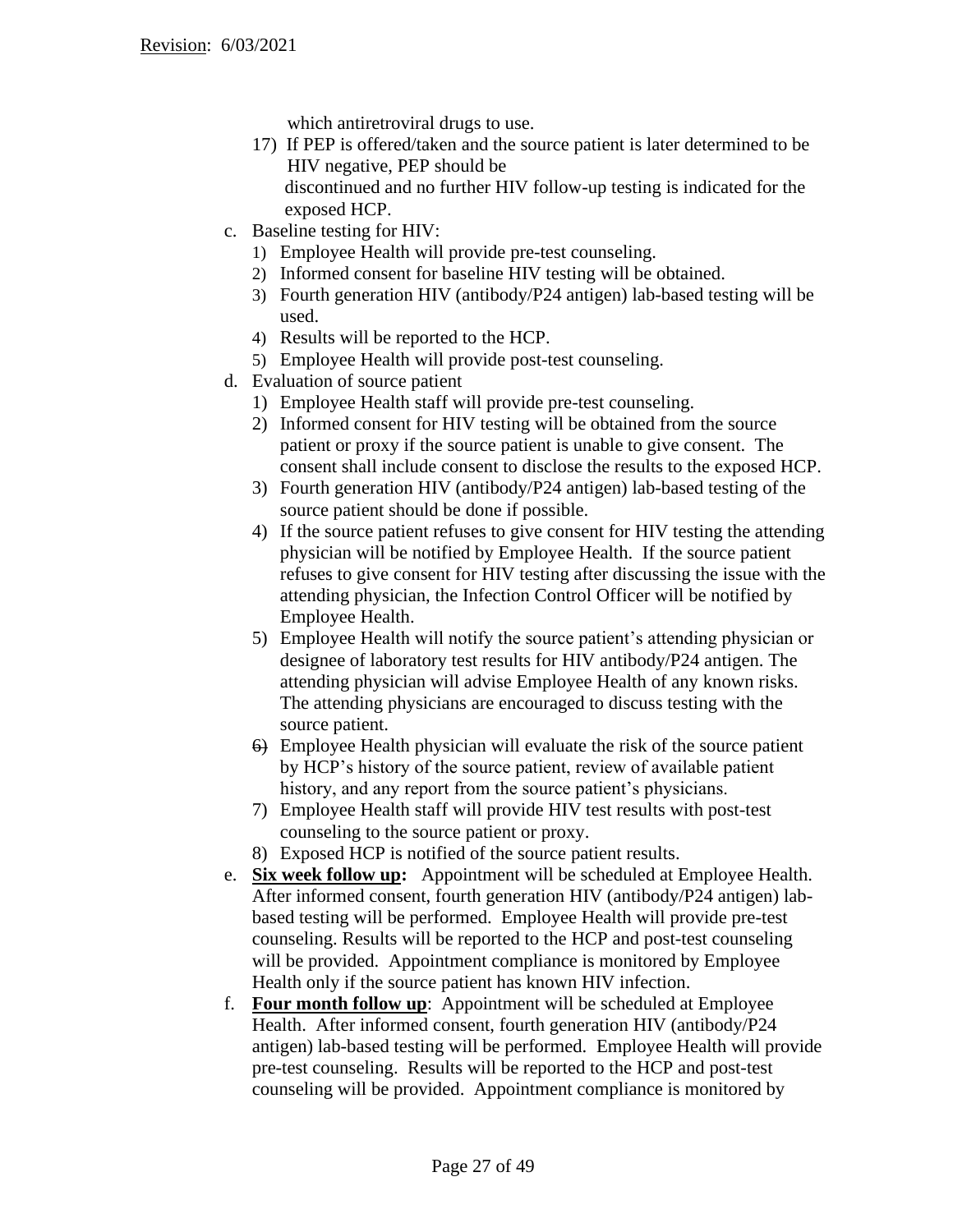Employee Health only if the source patient has known HIV infection.

- g. **12 month follow up:** Appointment will be not routinely scheduled at Employee Health. Twelve-month HIV follow-up will be scheduled for a HCP who becomes infected with HCV following exposure to an exposure source co-infected with HIV and HCV. After informed consent, fourth generation HIV (antibody/P24 antigen) lab-based testing will be performed. Employee Health will provide pre-test counseling. Results will be reported to the HCP and post-test counseling will be provided.
- h. All HCP results are confidential.
- i. All positive HIV results will be reported to the Missouri Department of Health as required by law and to the CDC COPHI coordinator (Cases of Public Health Importance) at 404-639-2050.
- j. All evaluation, treatment, and testing are at no cost to the HCP or to the source patient.
- k. All exposed HCPs are counseled regarding reducing the transmission of HIV after potential exposure. This includes:
	- 1. Avoiding blood donations for one year.
	- 2. Avoiding tissue donation especially during the first  $6 12$  weeks after exposure
	- 3. Use of barrier contraception.
	- 4. Deferring pregnancy.
	- 5. If an exposed woman is breast feeding, she should be counseled about the risk of HIV transmission through breast milk, and discontinuation of breast feeding should be considered, especially for high-risk exposures.
- l. All exposed HCPs are advised of Employee Assistance Program services. These support services are available at the request of the HCP.
- m. Records of the exposure will be maintained in the Employee Health HCP files for duration of employment plus 30 years.

## 2. **Hepatitis B Virus**

- a. Risk assessment -- High risk source patients for Hepatitis B are patients with suspected acute hepatitis, known chronic hepatitis, hematology-oncology patients, dialysis patients, hemophiliacs, and patients with other coagulopathy disorders, those who use illicit intravenous drugs, and other patients based on clinical judgment.
- b. Baseline testing for hepatitis B surface antigen screen and hepatitis B core IgM antibody will be obtained at the time of the post-exposure evaluation. Quantitative anti-HBs will be obtained if not previously documented. Other baseline tests will be obtained as outlined in Table 6.
- c. Evaluation of the source patient
	- 1) Employee Health staff will provide counseling regarding hepatitis B surface antigen screen testing.
	- 2) Hepatitis B surface antigen screen and hepatitis B core IgM antibody will be obtained.
	- 3) Attending physician or designee will be notified of lab results on the source patient.
	- 4) Employee Health physician will evaluate the risk of the source patient by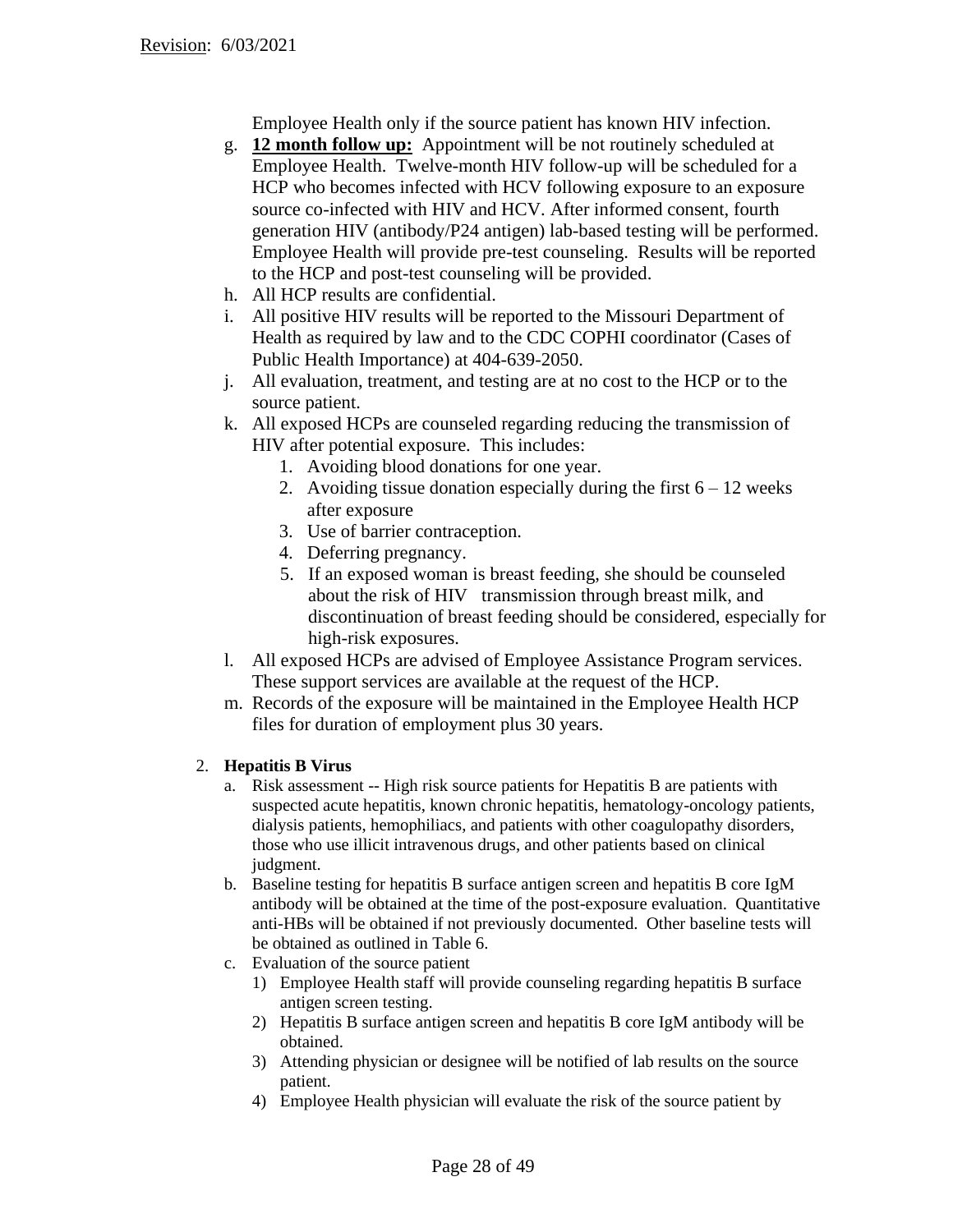HCP's history of the source patient, review of available source patient history, and report from attending physician.

- 5) Exposed HCP will be notified of the source patient results.
- d. Post-Exposure Prophylaxis -- The hepatitis B vaccination status and the vaccineresponse status (if known) of the exposed HCP should be reviewed. A summary of prophylaxis recommendations follows: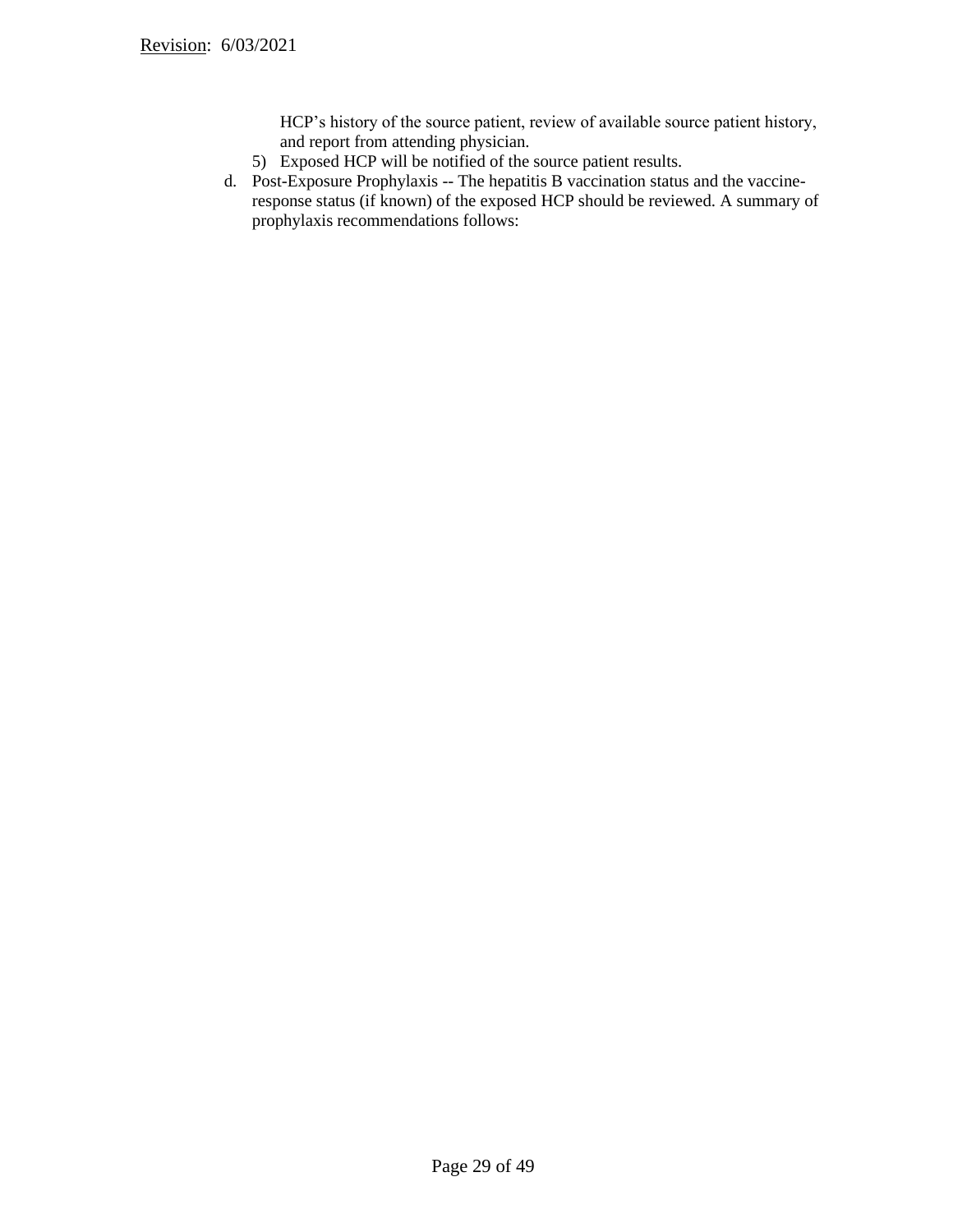**TABLE 1. Postexposure management of health-care personnel after occupational percutaneous and mucosal exposure to blood and body fluids, by health-care personnel HepB vaccination and response status**

| <b>Health-care personnel</b>                                            | <b>Postexposure testing</b>                               |                                    | Postexposure<br>prophylaxis                      |                           | <b>Postvaccination</b>       |
|-------------------------------------------------------------------------|-----------------------------------------------------------|------------------------------------|--------------------------------------------------|---------------------------|------------------------------|
| status                                                                  | <b>Source patient</b><br>(HBsAg)                          | <b>HCP</b> testing<br>$(anti-HBs)$ | HBIG*                                            | <b>Vaccination</b>        | serologic<br><i>testing†</i> |
| Documented responder§<br>after complete series $(\geq)$<br>doses)       | <b>No action needed</b>                                   |                                    |                                                  |                           |                              |
| Documented<br>nonresponder<br>after 6 doses                             | Positive/unknown                                          | $\ast\ast$                         | HBIG x2<br>separated<br>by <sub>1</sub><br>month |                           | No                           |
|                                                                         | Negative                                                  | No action needed                   |                                                  |                           |                              |
| <b>Response unknown after</b>                                           | $Positive/unknown \le 10mIU/mL** \le HBIG x1$<br>Negative | $<$ 10mIU/mL                       | None                                             | Initiate<br>revaccination | Yes                          |
| 3 doses                                                                 | Any result                                                | $\geq$ 10mIU/mL                    | No action needed                                 |                           |                              |
| Unvaccinated/incompletely  Positive/unknown  -<br>vaccinated or vaccine |                                                           | **                                 | HBIG x1                                          | Complete<br>vaccination   | Yes                          |
| refusers                                                                | Negative                                                  |                                    | None                                             | Complete<br>vaccination   | Yes                          |

**Abbreviations:** HCP = health-care personnel;  $HBSAg =$  hepatitis B surface antigen; anti- $HBS =$  antibody to hepatitis B surface antigen;  $H B I G =$  hepatitis B immune globulin.

\* HBIG should be administered intramuscularly as soon as possible after exposure when indicated. The effectiveness of HBIG when administered >7 days after percutaneous, mucosal, or nonintact skin exposures is unknown. HBIG dosage is 0.06 mL/kg.

† Should be performed 1–2 months after the last dose of the HepB vaccine series (and 4–6 months after administration of HBIG to avoid detection of passively administered anti-HBs) using a quantitative method that allows detection of the protective concentration of anti-HBs  $(≥10$  mIU/mL).

§ A responder is defined as a person with anti-HBs  $\geq$ 10 mIU/mL after  $\geq$ 3 doses of HepB vaccine.

¶ A nonresponder is defined as a person with anti-HBs <10 mIU/mL after ≥6 doses of HepB vaccine. \*\* HCP who have anti-HBs <10mIU/mL, or who are unvaccinated or incompletely vaccinated, and sustain an exposure to a source patient who is HBsAg-positive or has unknown HBsAg status, should undergo baseline testing for HBV infection as soon as possible after exposure, and follow-up testing approximately 6 months later. Initial baseline tests consist of total anti-HBc; testing at approximately 6 months consists of HBsAg and total anti-HBc.

- e. **Six month follow up:** Appropriate appointments will be scheduled at Employee Health as outlined in Table 2 above.
- f. All HCP results are confidential.
- f. All evaluation, treatment, and testing are done at no cost to the HCP or the source patient.
- g. All exposed HCPs are counseled regarding reducing the transmission of hepatitis B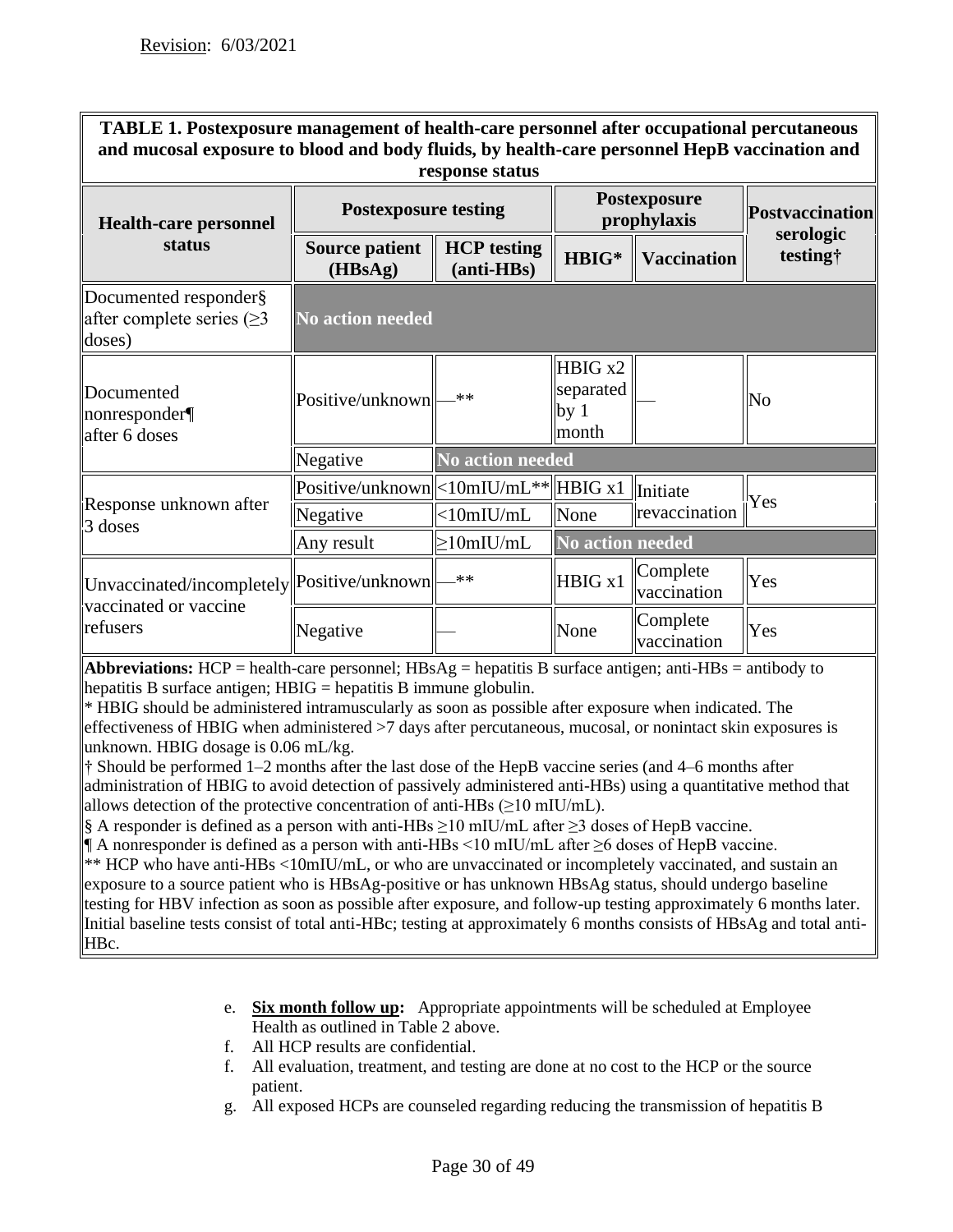virus. They should refrain from donating blood, plasma, organs, tissue, or semen. The exposed person does not need to modify sexual practices or refrain from becoming pregnant. If an exposed woman is breast feeding, she does not need to discontinue.

h. Records of the exposure will be maintained in the Employee Health HCP file.

#### 3. **Hepatitis C Virus**

- a. Risk assessment -- High risk source patients for Hepatitis C are patients with suspected acute hepatitis, known chronic hepatitis, hematology-oncology patients, dialysis patients, hemophiliacs and patients with other coagulopathy disorders, those who use illicit intravenous drugs, patient with blood products administration before 1993, and other patients based on clinical judgment.
- b. Baseline testing for antibody to hepatitis C virus, ALT, and PCR HCV RNA will be obtained at the time of post-exposure evaluation.
- c. Evaluation of the source patient:
	- 1) Employee Health will provide counseling regarding Hepatitis C testing.
	- 2) Antibody to Hepatitis C virus will be obtained.
	- 3) Attending physician or designee will be notified of lab results on the source patient.
	- 4) Employee Health physician will evaluate the risk of the source patient by HCP's history of the source patient, review of available source patient history, and report from attending physician.
	- 5) Exposed HCP will be notified of the source patient's results.
- d. Exposed employee follow up if the source patient antibody to Hepatitis C virus is positive:
	- 1) Two weeks post-exposure follow up:
		- a) PCR HCV RNA
		- b) If the HCP has a positive PCR HCV RNA, the patient is referred to Gastroenterology- Hepatology service for evaluation and possible treatment.
	- 2) Six-month post-exposure follow up: Antibody to Hepatitis C virus and ALT
- e. All HCP results are confidential.
- f. All evaluation, treatment and testing are done at no cost to the HCP or the source patient.
- g. All exposed HCPs are counseled regarding reducing the transmission of hepatitis C virus. They should refrain from donating blood, plasma, organs, tissue, or semen. The exposed person does not need to modify sexual practices or refrain from becoming pregnant. If an exposed woman is breast feeding, she does not need to discontinue.
- h. Records of the exposure will be maintained in the Employee Health HCP file.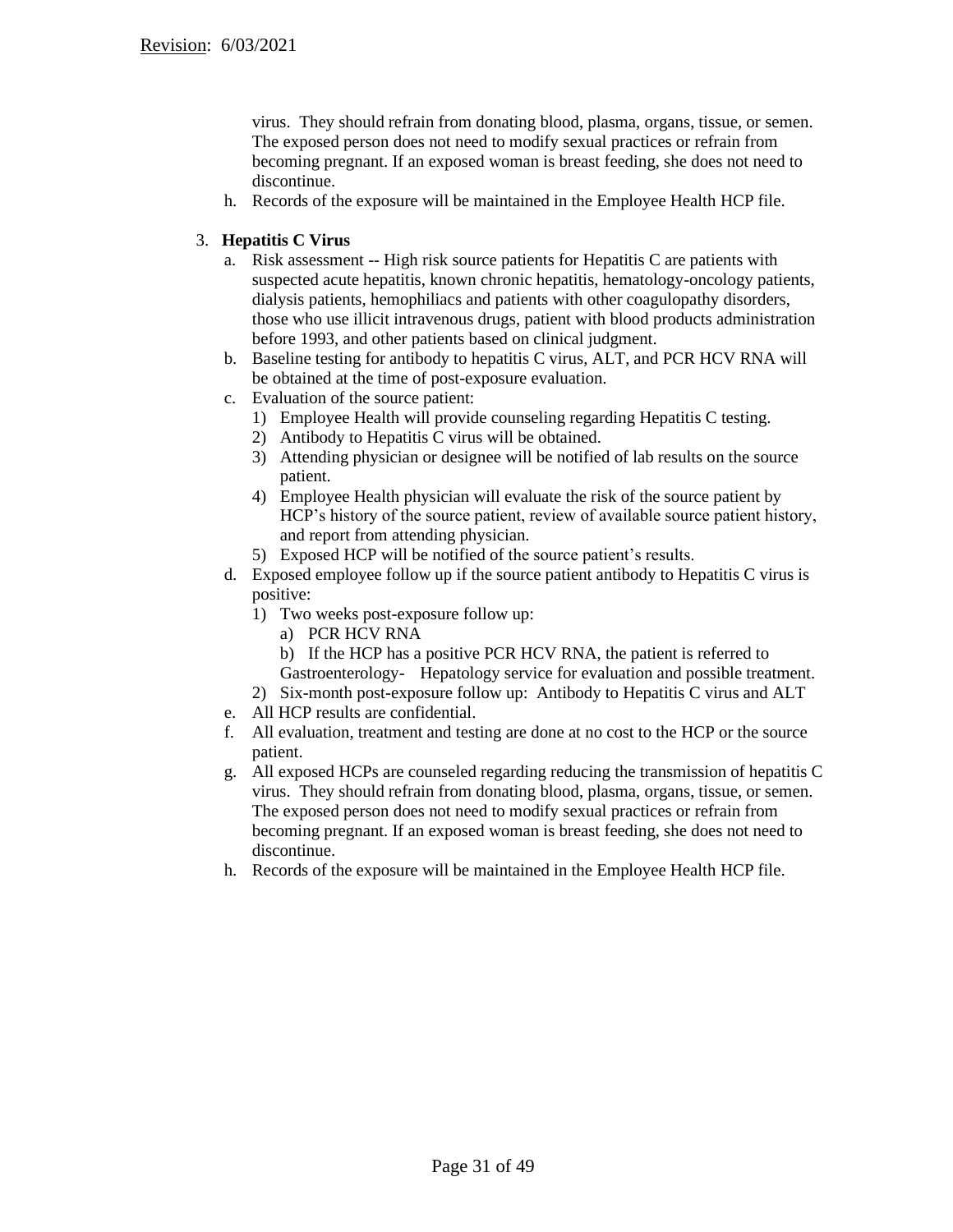## **SECTION 13: COMMUNICATION OF HAZARDS TO AT RISK EMPLOYEES**

1. Labels

Warning labels shall be affixed to containers of regulated waste, refrigerators and freezers containing blood or other potentially infectious materials; and other containers used to store, transport or ship blood or other potentially infectious materials, except as provided below:

- A. Red bags or red containers may be substituted for labels.
- B. Containers of blood, blood components, or blood products that are labeled as to their contents and have been released for transfusion or other clinical use are exempted from the labeling requirements.
- C. Individual containers of blood or other potentially infectious materials that are placed in a labeled container during storage, transport, shipment, or disposal are exempted from the labeling requirement.
- D. Regulated waste that has been decontaminated need not be labeled or color-coded.

Labels required by this plan shall include the following legend:



# **These labels shall be fluorescent orange or orange-red or predominantly so, with lettering and symbols in a contrasting color.**

Labels shall be affixed as close as feasible to the container by string, wire, adhesive, or other method that prevents their loss or unintentional removal.

Employees are to notify the Biological Safety Officer (314-977-6888) if they discover regulated waste containers, refrigerators containing blood or other potentially infectious materials, contaminated equipment, etc. without proper labels. Please note that labels required for contaminated equipment shall be in accordance with this section and shall also state which portions of the equipment remain contaminated.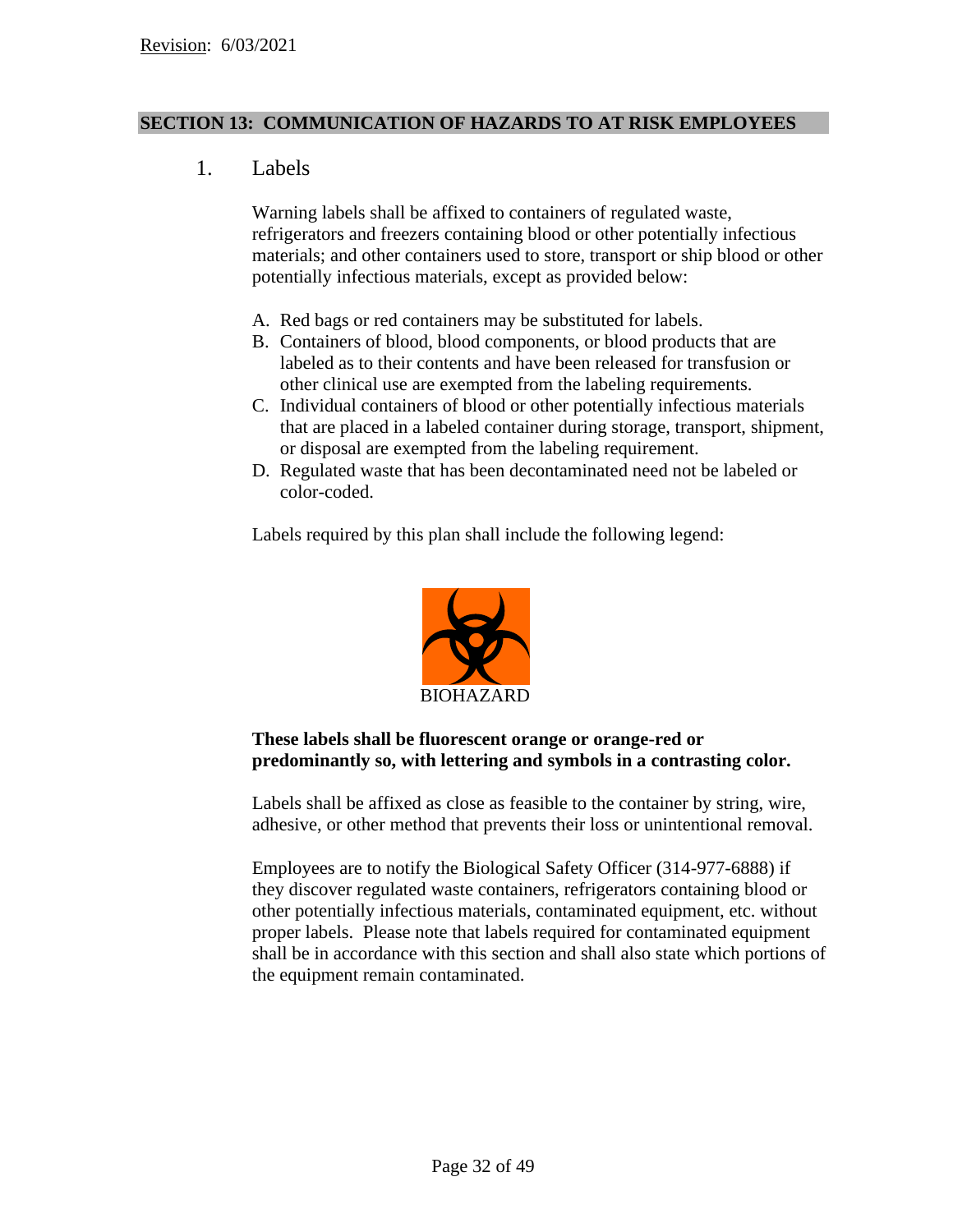2. Signs

The University shall post signs at the entrance to work areas specified as HIV, HBV, and HCV Research Laboratory and Production Facilities, which shall bear the following legend and information as indicated:



- ➢ Name of the Infectious Agent
- $\triangleright$  Special requirements for entering the area
- ➢ Name, telephone number of the laboratory director or other responsible person.

**These signs shall be fluorescent orange or orange-red or predominantly so, with lettering and symbols in a contrasting color.**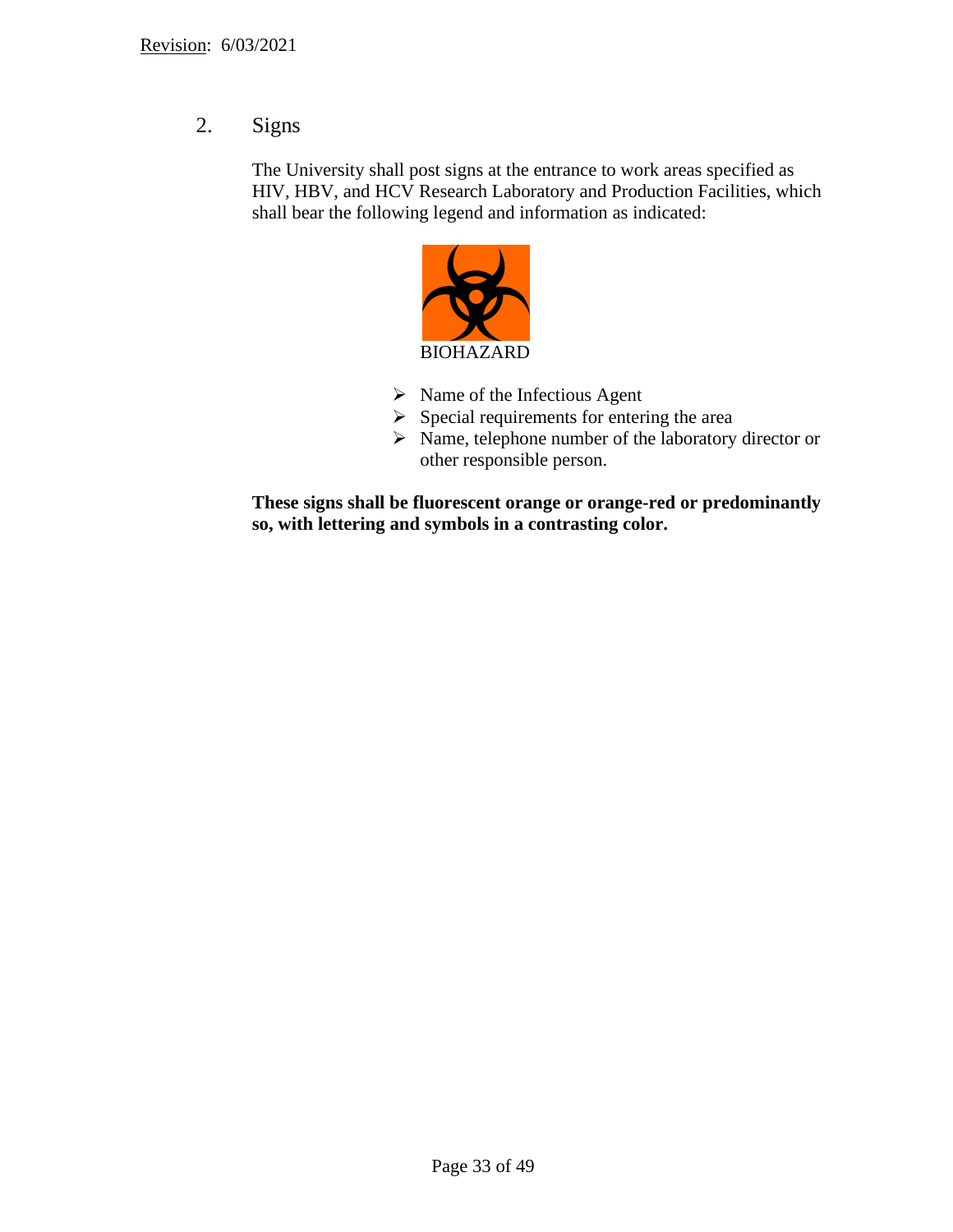## **SECTION 14: INFORMATION AND TRAINING**

- 1. All employees who have occupational exposure to bloodborne pathogens receive general awareness training provided by Saint Louis University – Environmental Health and Safety. This initial training and annual training are provided at no cost to the employee and during working hours. Specific BBP training is completed through Skillsoft.
- 2. All employees have an opportunity to review this plan at any time during their work shifts. The plan is documented within your safety manual and is kept in each department. Environmental Safety may be contacted at 314-977-6795 for details regarding the plan.
- 3. If requested, an employee will receive a copy of this ECP free of charge within 15 days of request.
- 4. Training content includes:
	- A. Explanation of the OSHA standard.
	- B. Explanation of the ECP and how to obtain a copy.
	- C. Explanation of methods to recognize tasks and other activities that may involve exposure to blood and other potentially infectious materials, including what constitutes an exposure incident.
	- D. Explanation of the use and limitations of engineering controls, work practices, and PPE.
	- E. Explanation of the types, uses, location, removal, handling, decontamination, and disposal of PPE.
	- F. Explanation of the basis for PPE selection.
	- G. Information on hepatitis B vaccine: efficacy, safety, method of administration, benefits, and availability at no charge to the employee.
	- H. Information on appropriate actions to take and person to contact in an emergency involving blood or other potentially infectious materials.
	- I. Explanation of procedure to follow if an exposure incident occurs, including the method of reporting the incident and the medical follow up that will be made available.
	- J. Information on the post-exposure evaluation and follow up that the employer is required to provide for the employee following an exposure incident.
	- K. Explanation of the signs and labels and/or color coding required by the OSHA standard and used at this facility.
	- L. Opportunity for interactive questions and answers with the person conducting the training session. See Section 2: Program Administration.
	- M. Training materials are available through Saint Louis University Environmental Health and Safety (314-977-6888).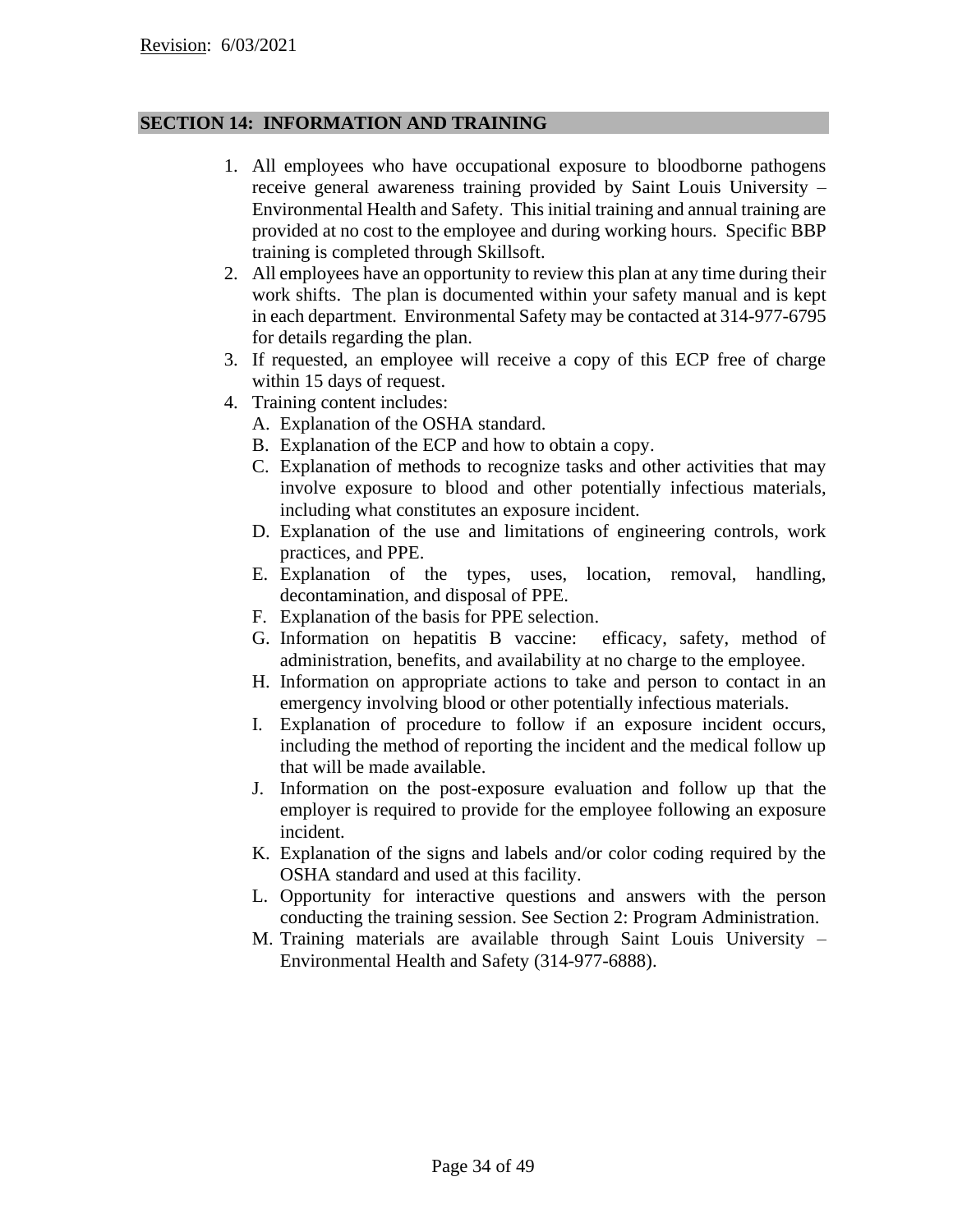# **SECTION 15: RECORD KEEPING**

- 1. Training Records
	- A. Training records are completed for each employee upon completion of training for 30 years past the last date of employment at Saint Louis University – Office of Human Resources (314-977-2360).
	- B. Content of the records:
		- 1) Dates of training sessions.
		- 2) Summary of training session educational content.
		- 3) Name and qualification of person(s) conducting training.
		- 4) Names and job titles of employees attending the training sessions.
	- C. Training records are provided upon request of the employee or the employee authorized representative within 15 working days through Saint Louis University – Office of Human Resources (314-977-2360).
- 2. Medical Records
	- A. Medical records are maintained for each employee with occupational exposure in accordance with 29 CFR 1910.1020, "Access to Employee Exposure and Medical Records."
	- B. Employee Health Medical Director (314-257-8400) is responsible for the maintenance of medical records.
	- C. These confidential records are kept at the Employee Health office/storage for at least the duration of employment plus 30 years.
	- D. Medical records are provided upon request of the employee or the employee authorized representative within 15 working days through Employee Health (314-257-8400).
- 3. OSHA Recordkeeping
	- A. Exposure incidents are evaluated to determine if the case meets OSHA's recordkeeping requirements (29 CFR 1904).
	- B. Determination and recording are done by SLU Risk Management (977- 2633).
- 4. Sharps Injury Log
	- A. In addition to the 29 CFR 1904 recordkeeping requirement, all percutaneous injuries from contaminated sharps are also recorded in the Sharps Injury Log. This is done by SLU Risk Management (314-977-2633)
	- B. Sharps Injury Log content:
		- 1) Date of Injury
		- 2) Type and brand of device
		- 3) Department where the exposure incident occurred
		- 4) Explanation of how the incident occurred
	- C. Sharps Injury Log is reviewed annually as part of the annual evaluation of the program. This is completed by SLU Risk Management.
	- D. Sharps Injury Logs are maintained for 5 years following the end of the calendar year that they cover.
	- E. If the Sharps Injury Log is provided to anyone, the personal identifiers are removed from the report.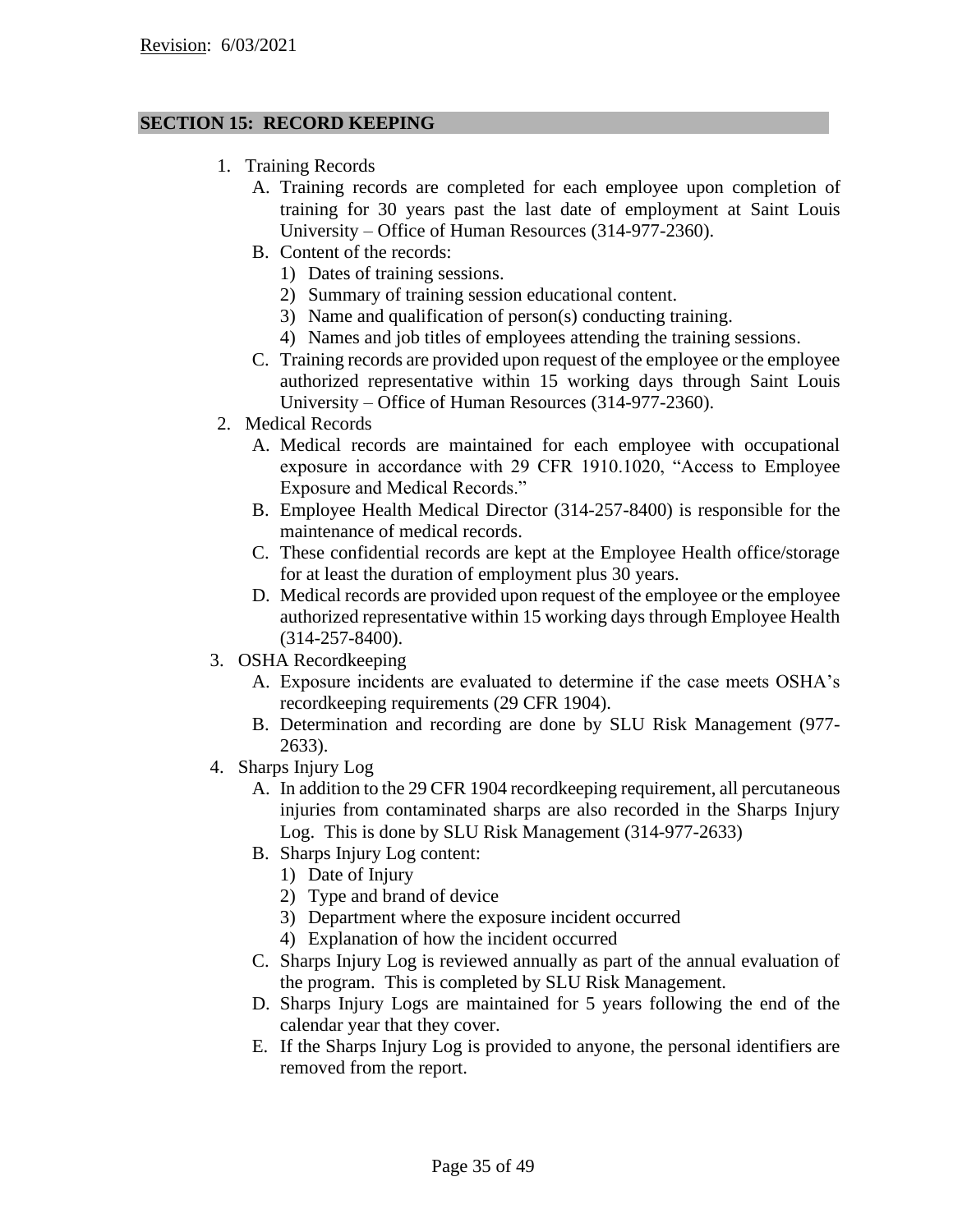## **SECTION 16: PROCEDURES FOR EVALUATING CIRCUMSTANCES OF EXPOSURE INCIDENT**

- 1. Employee Health (314-257-8400) and/or the Biological Safety Officer (314- 977-6888) will review the circumstances of all exposure incidents to determine:
	- A. Engineering controls in use at the time
	- B. Work practices followed
	- C. Description of the device being used (including type and brand)
	- D. Personal protective equipment that was used at the time of the exposure incident
	- E. Location of the incident
	- F. Procedure being performed when the incident occurred
	- G. Employees training
- 2. SLU Risk Management (314-977-2633) will record all percutaneous injuries from contaminated sharps in the Sharps Injury Log.
- 3. The Biological Safety Officer, in conjunction with the Institutional Biosafety Committee (IBC) or the IBC subcommittee on Exposure Control Plan for Bloodborne Pathogens, will ensure that appropriate changes are made to the ECP if it is determined that revisions need to be made.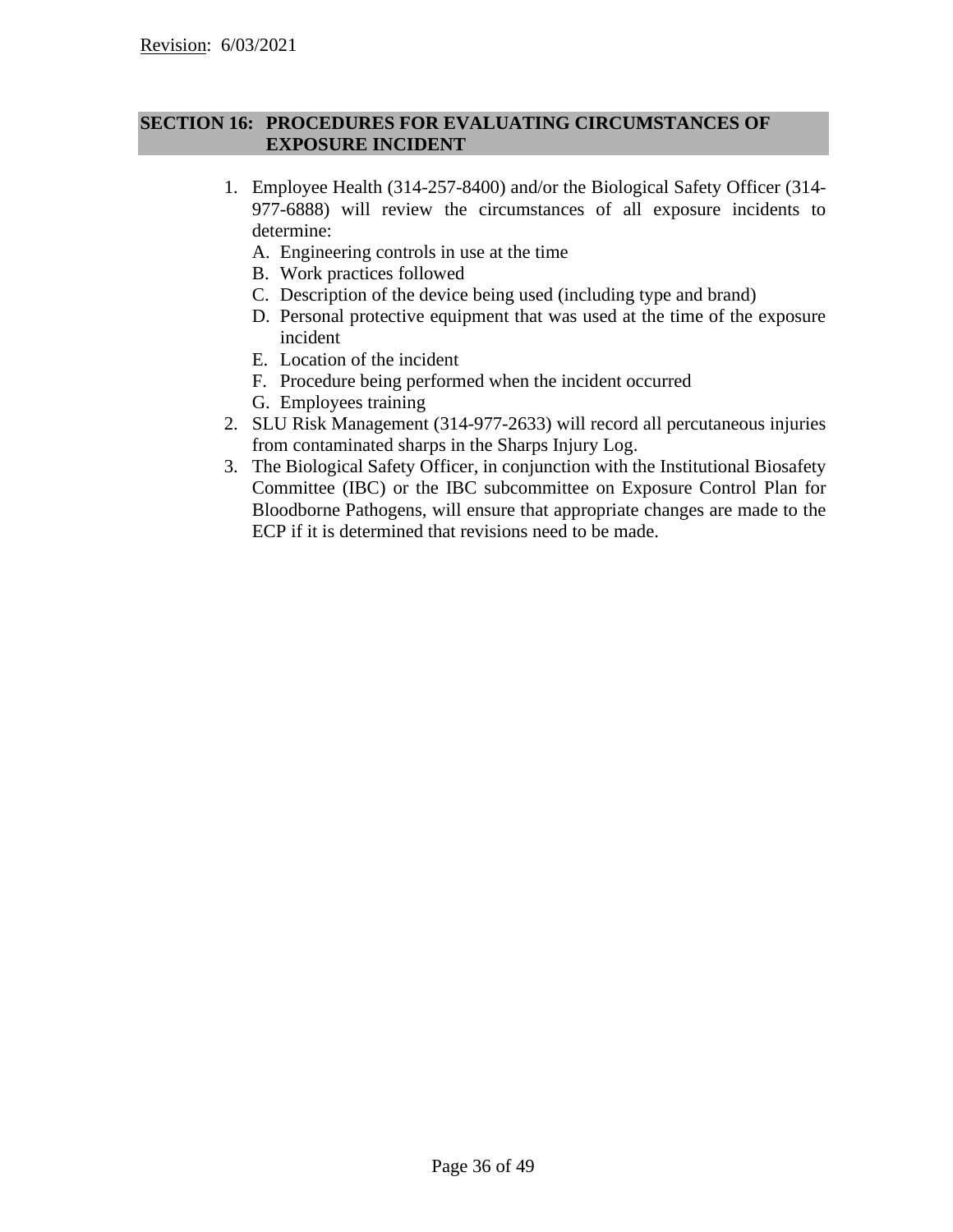# Appendix A: Job classifications in which all employees have exposure to BBPs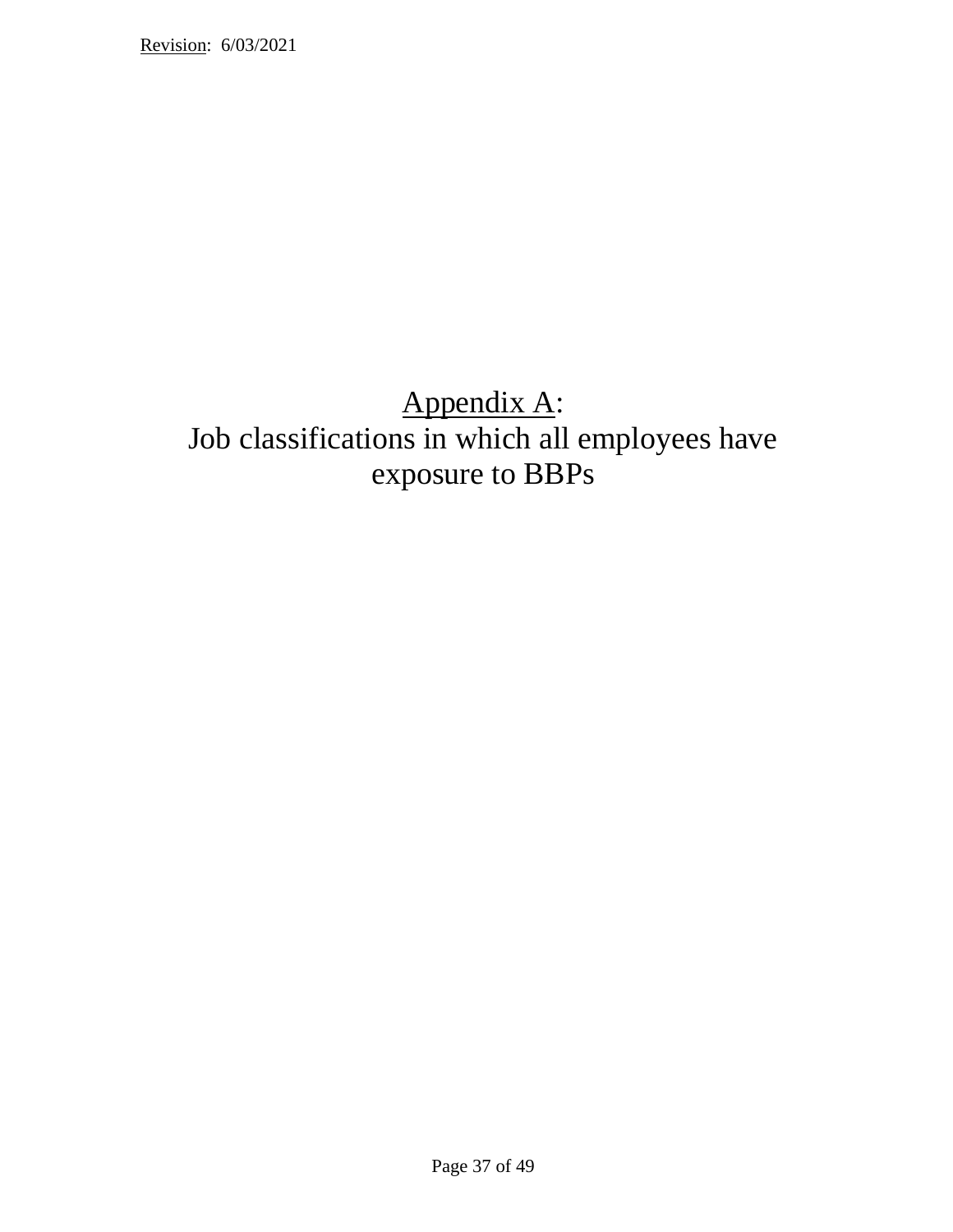| <b>Anatomy Assistant</b>            | <b>Facilities Supervisor</b>          | <b>Ophthalmic Assistant</b>               |
|-------------------------------------|---------------------------------------|-------------------------------------------|
| Anesthesia Assistant                | FT 12 Mo Faculty                      | Optician                                  |
| Anesthesiologist                    | <b>Health Assistant</b>               | <b>Optician Assistant</b>                 |
| <b>Assistant Clinical Lab Supv.</b> | <b>Health Physicist</b>               | Optometrist                               |
| <b>Assistant Supervisor</b>         | <b>Histology Technologist</b>         | <b>Orthopaedic Training</b><br>Specialist |
| <b>Associate Pathologist</b>        | <b>Housestaff Resident</b>            | Orthoptist                                |
| <b>Athletic Trainer</b>             | Immunology Technologist               | Pathologist Assistant                     |
| <b>Behavioral Therapist</b>         | Lab Animal Technician                 | <b>Patient Coordinator</b>                |
| <b>Biological Safety Officer</b>    | Lab Supervisor                        | Patient Coordinator, Sr.                  |
| <b>Biosafety Specialist</b>         | Laboratory Assistant                  | Perfusionist                              |
| <b>Biohazard Coordinator</b>        | Laboratory Technician                 | Pharmacist                                |
| Cert. Ophthalmic Assistant          | Laboratory Technician, Sr.            | <b>Pharmacy Technician</b>                |
| Cert. Ophthalmic Technician         | <b>Low Vision Assistant</b>           | Physician                                 |
| Chemical Hygiene Officer            | <b>LPN</b>                            | Physician Assistant                       |
| <b>Clinic Nurse Manager</b>         | Maintenance A Worker                  | PT Adm/Prf/Tch-Exc                        |
| <b>Clinical Nurse</b>               | <b>Medical Assistant</b>              | PT Adm/Prf/Tch-Pos                        |
| <b>Clinical Nurse Specialist</b>    | Medical Assistant, Non-<br>Registered | <b>Radiation Safety Officer</b>           |
| <b>Clinical Supervisor</b>          | Medical Assistant, Registered         | <b>Radiation Safety Technician</b>        |
| <b>Clinical Technologist</b>        | <b>Medical Director</b>               | Registered Nurse FT & PT                  |
| <b>Communications Officer</b>       | Medical Photographer                  | <b>Research Assistant</b>                 |
| Courier                             | <b>Medical Technologist</b>           | Research Assistant, Sr.                   |
| <b>Custodial Services Manager</b>   | Medicolegal Death Investigator        | <b>Research Coordinator</b>               |
| <b>Custodial Supervisor</b>         | <b>Nuclear Med Technologist</b>       | <b>Research Lab Supervisor</b>            |
| Custodian                           | <b>Nurse Anesthetist CRNA</b>         | <b>Research Nurse</b>                     |
| <b>Dental Assistant</b>             | <b>Nurse Coordinator</b>              | Research Technician                       |
| Dental Hygienist                    | Nurse FT                              | Sr. Radiation Safety Tech                 |
| Dietician                           | Nurse Manager                         | Social Worker-MSW                         |
| Dir-Env Health and Safety           | <b>Nurse Practitioner</b>             | Sonographer, Reg.                         |
| <b>Dir-Perfusion Services</b>       | <b>Nurse Supervisor</b>               | Sr. Pt Coordinator                        |
| E.R. Physician                      | O/P Social Services Dir               | <b>Staff Nurse</b>                        |
| Echo Technician                     |                                       | VA Physician                              |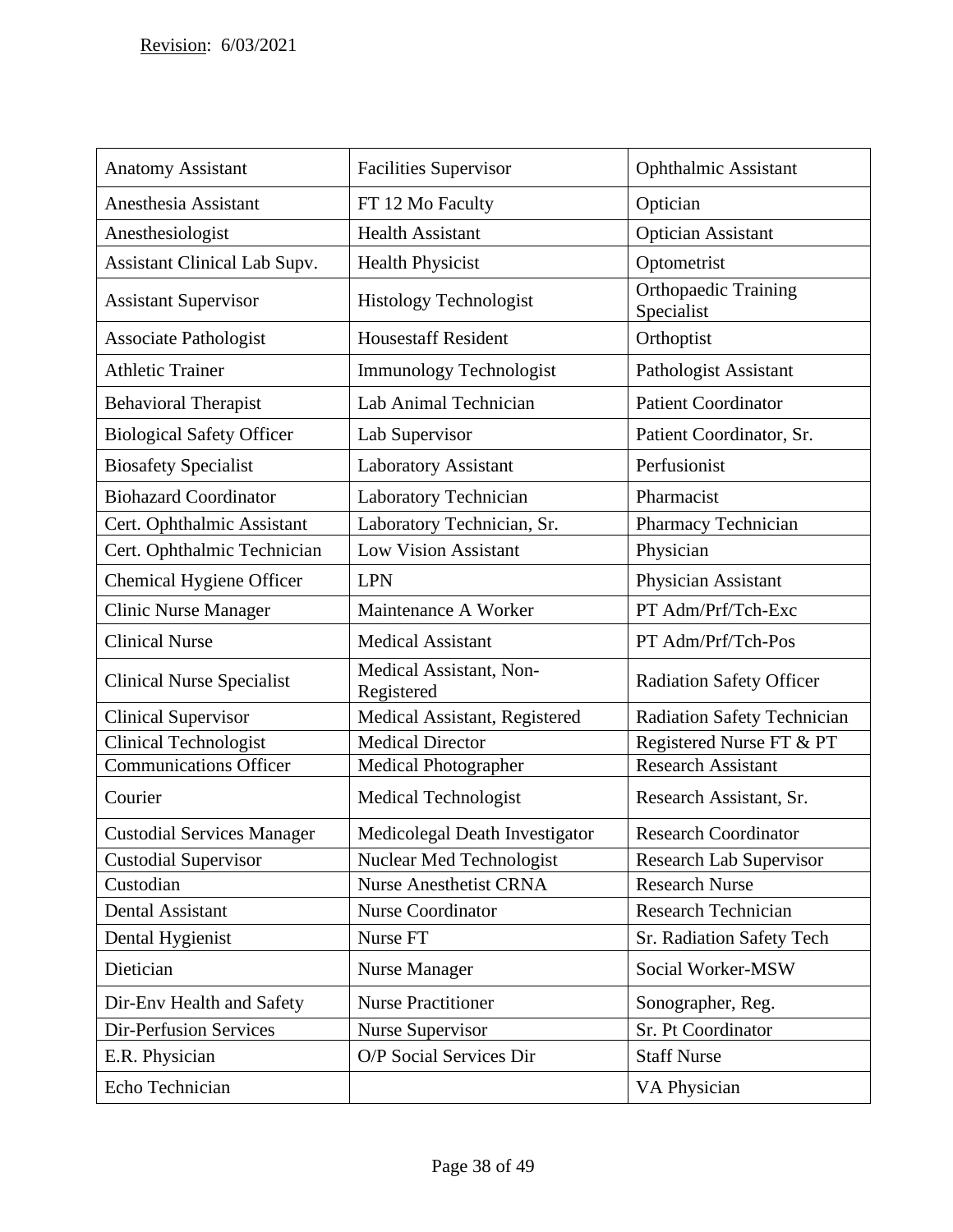# Appendix B: Job classifications in which some employees have exposure to BBPs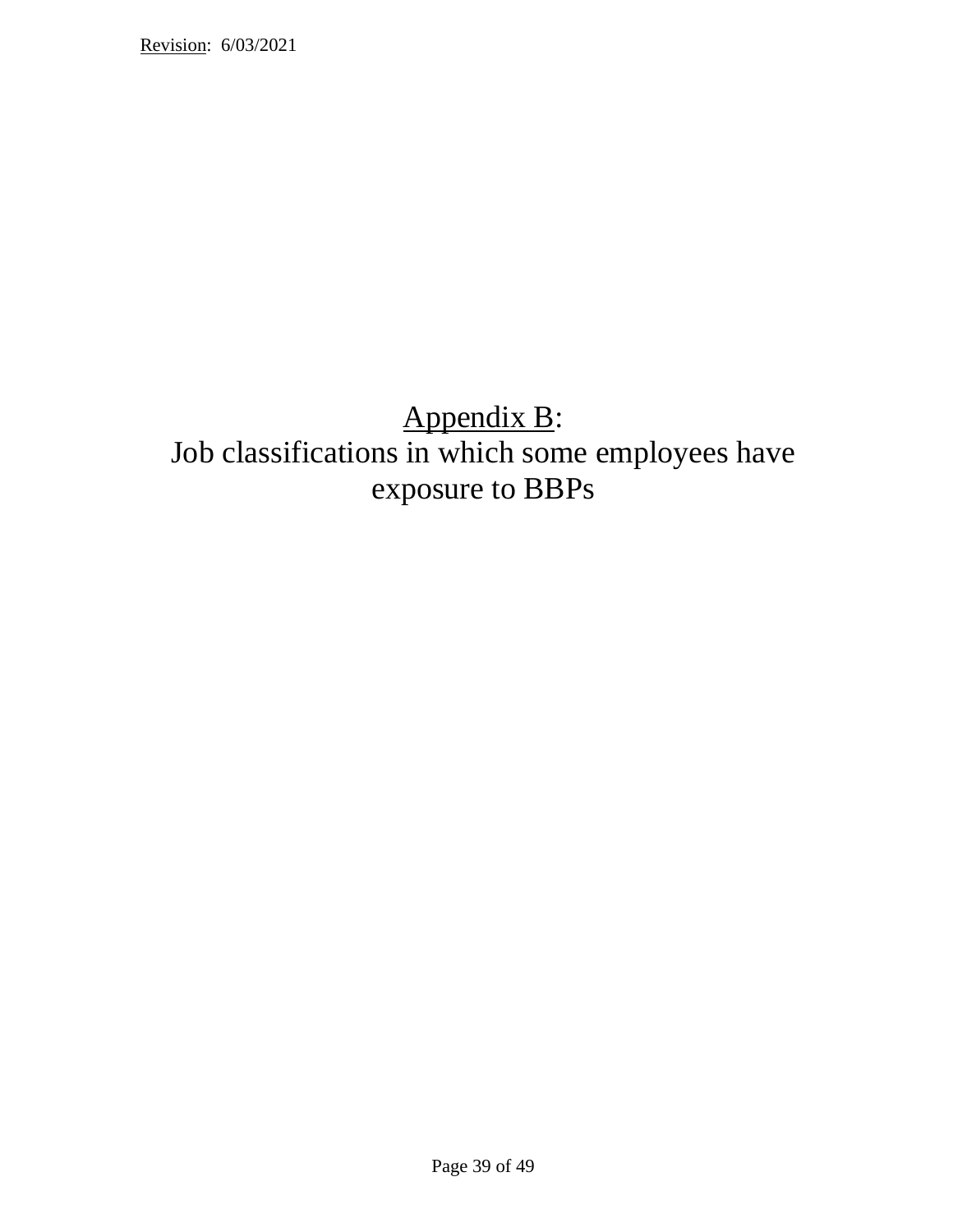| Academic Department Chair            | Research with BBP and OPIM               |
|--------------------------------------|------------------------------------------|
| <b>Administrative Assistant</b>      | Send/Receive packages containing OPIM    |
| <b>Aquatics/Safety Instructor</b>    | Administering First Aid                  |
| <b>Aquatics/Wellness Coordinator</b> | <b>Administering First Aid</b>           |
| Area Coordinator                     | <b>Patient Contact</b>                   |
| <b>Assistant Director</b>            | Patient Contact, Administering First Aid |
| <b>Assistant Vice President</b>      | Administering First Aid                  |
| <b>Associate Dean</b>                | Research with BBP and OPIM               |
| <b>Asst Supervisor</b>               | Administering First Aid                  |
| <b>Billing Coordinator</b>           | <b>Patient Contact</b>                   |
| <b>Billing Representative</b>        | <b>Patient Contact</b>                   |
| <b>Building Maintenance</b>          | Work tasks involve BBP and OPIM          |
| <b>Business Manager</b>              | <b>Patient Contact</b>                   |
| Camp Coordinator                     | Administering First Aid                  |
| <b>Clinical Instructor</b>           | <b>Patient Contact</b>                   |
| <b>Community Development Coord.</b>  | <b>Patient Contact</b>                   |
| Coordinator                          | <b>Patient Contact</b>                   |
| Dept Chairman                        | Research with BBP and OPIM               |
| Dept Director                        | Research with BBP and OPIM               |
| Dietician                            | <b>Patient Contact</b>                   |
| Director                             | <b>Patient Contact</b>                   |
| <b>Field Supervisor</b>              | Administering First Aid                  |
| <b>Financial Coordinator</b>         | <b>Patient Contact</b>                   |
| <b>Fitness Coordinator</b>           | Administering First Aid                  |
| <b>Fitness Instructor</b>            | <b>Administering First Aid</b>           |
| FT 12 Mo Faculty                     | Research with BBP and OPIM               |
| FT 9/11 Mo Faculty                   | Research with BBP and OPIM               |
| <b>Graduate Assistant</b>            | Research with BBP and OPIM               |
| Grant in Aid                         | Research with BBP and OPIM               |
| <b>Grants Development Specialist</b> | Research with BBP and OPIM               |
| Intramural & Sport Club Coordinator  | <b>Administering First Aid</b>           |
| Investigator                         | Administering First Aid                  |
| Laboratory Technician                | Research with BBP and OPIM               |
| Manager                              | Administering First Aid                  |
| Membership & Services Coordinator    | Administering First Aid                  |
| <b>Office Assistant</b>              | Send/Receive packages containing OPIM    |
| <b>Office Manager</b>                | Send/Receive packages containing OPIM    |
| Operations Assistant, Sr.            | Send/Receive packages containing OPIM    |
| <b>Patient Coordinator</b>           | <b>Patient Contact</b>                   |
| Patient Coordinator, Sr.             | <b>Patient Contact</b>                   |
| <b>Post-Doctoral Fellow</b>          | Research with BBP and OPIM               |
| Program Coordinator                  | Administering First Aid                  |
| Protective Services Officer          | <b>Administering First Aid</b>           |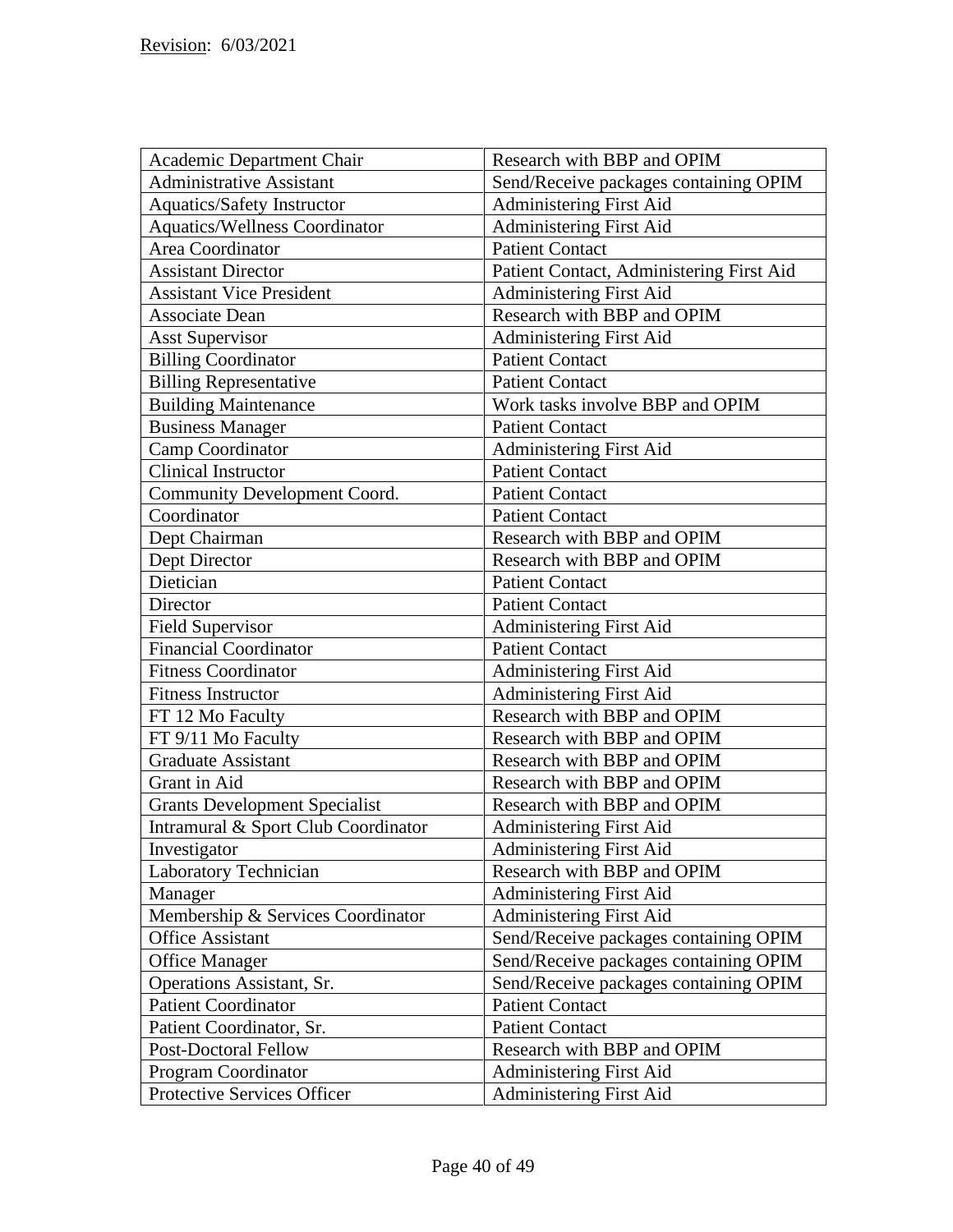| Protective Services Officer BP | Administering First Aid               |
|--------------------------------|---------------------------------------|
| PT 12 Mo Faculty               | Research with BBP and OPIM            |
| <b>PT</b> Faculty              | Research with BBP and OPIM            |
| PT Professional                | Research with BBP and OPIM            |
| PT Spec Assgn Faculty          | Research with BBP and OPIM            |
| PT Support Staff - Pos         | Research with BBP and OPIM            |
| <b>Public Safety Officer</b>   | Administering First Aid               |
| <b>Recreational Instructor</b> | Administering First Aid               |
| <b>Research Nurse</b>          | Research with BBP and OPIM            |
| Research Technician            | Research with BBP and OPIM            |
| Secretary, Administrative      | Send/Receive packages containing OPIM |
| Secretary, Medical             | <b>Patient Contact</b>                |
| <b>Shift Commander</b>         | Administering First Aid               |
| <b>Student Worker</b>          | Research with BBP and OPIM/First Aid  |
| Supervisor                     | Administering First Aid               |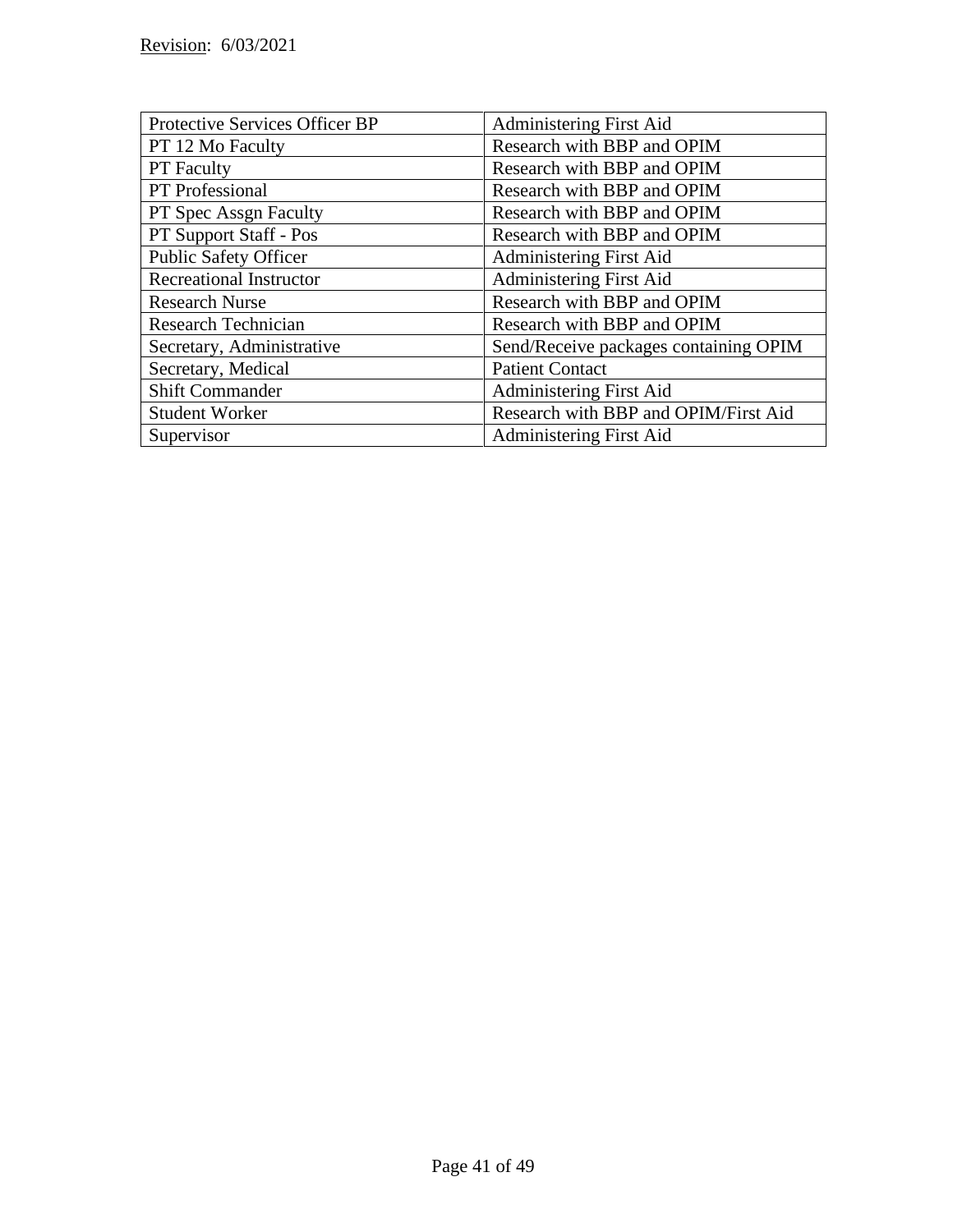# Appendix C: Hepatitis B Vaccine Informed Refusal and Release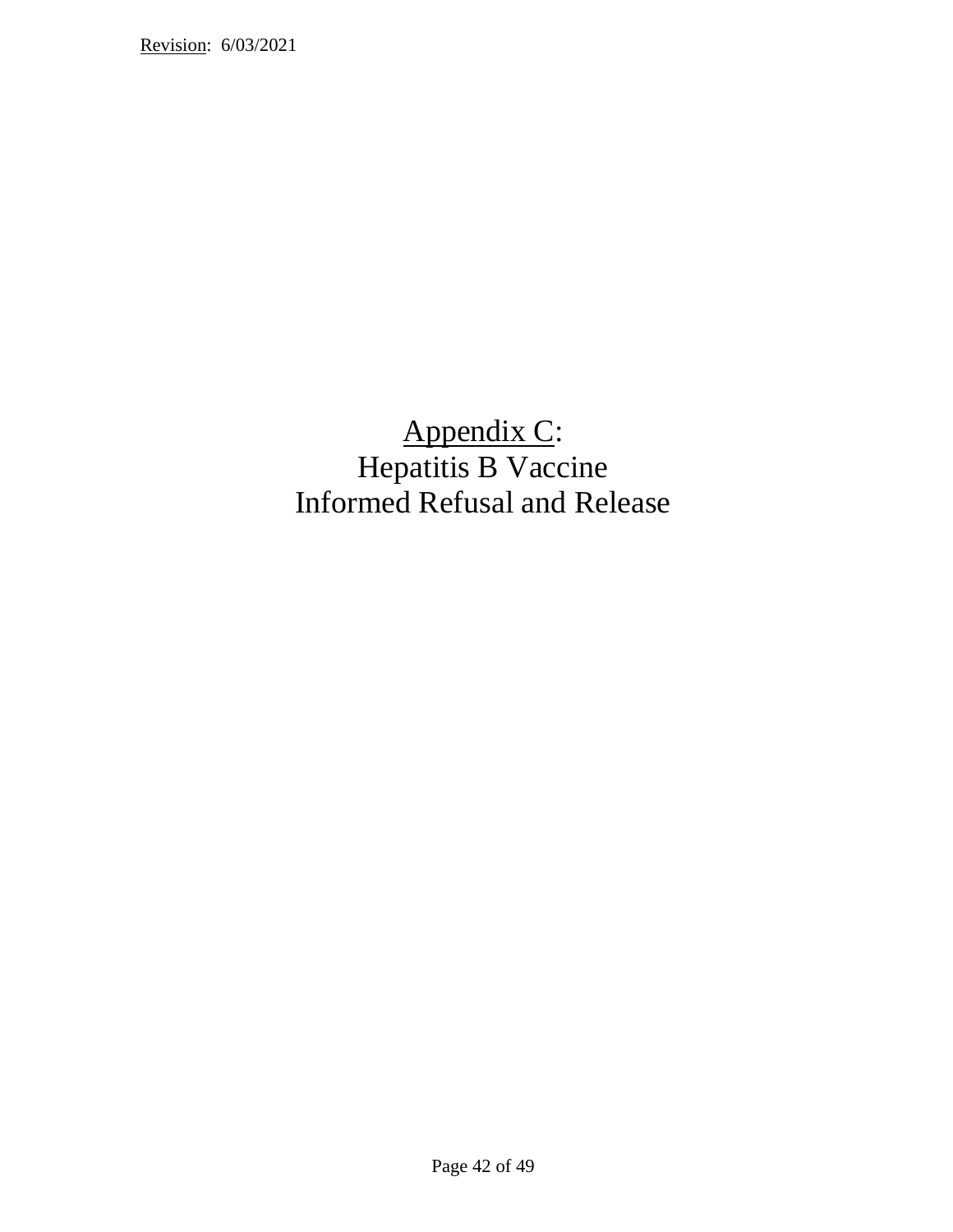# EMPLOYEE HEALTH

providing work related healthcare services for employees of Saint Louis University and SSM Health Saint Louis University Hospital

## **HEPATITIS B VACCINE INFORMED REFUSAL AND RELEASE**

| Employee:<br>Department:<br><u> 1990 - Jan James, maria al II-lea (b. 1980)</u>                                                                                                                                                                                                                                                                                                                                                                                                                                                                                                                                                                                                                     |                  |                                                                    |                                             |
|-----------------------------------------------------------------------------------------------------------------------------------------------------------------------------------------------------------------------------------------------------------------------------------------------------------------------------------------------------------------------------------------------------------------------------------------------------------------------------------------------------------------------------------------------------------------------------------------------------------------------------------------------------------------------------------------------------|------------------|--------------------------------------------------------------------|---------------------------------------------|
| I understand that due to my occupational exposure to blood or other potentially infectious materials I may be<br>at risk of acquiring hepatitis B virus (HBV) infection.<br>I have been given the opportunity to be vaccinated with Hepatitis B vaccine, at no charge to myself.<br>However, I decline Hepatitis B vaccine at this time.<br>I understand that by declining this vaccine, I continue to be at risk of acquiring Hepatitis B, a serious<br>disease.<br>If in the future I continue to have occupational exposure to blood or other potentially infectious materials and<br>I want to be vaccinated with hepatitis B vaccine, I can receive the vaccination series at no charge to me. |                  |                                                                    |                                             |
|                                                                                                                                                                                                                                                                                                                                                                                                                                                                                                                                                                                                                                                                                                     |                  | Date: - - - - -                                                    |                                             |
| Witness: 2008. 2009. 2010. 2010. 2010. 2010. 2010. 2010. 2010. 2010. 2010. 2010. 2010. 2010. 2010. 2010. 2010                                                                                                                                                                                                                                                                                                                                                                                                                                                                                                                                                                                       |                  |                                                                    |                                             |
| <b>SAINT LOUIS</b>                                                                                                                                                                                                                                                                                                                                                                                                                                                                                                                                                                                                                                                                                  |                  | <b>EMPLOYEE HEALTH</b><br>3655 Vista Ave., West Pavilion Suite 116 | St. Louis, MO 63110-2539                    |
| UNIVERSITY.                                                                                                                                                                                                                                                                                                                                                                                                                                                                                                                                                                                                                                                                                         | <b>SSMHealth</b> |                                                                    | p (314) 257-8400<br>$C_1$ (04.4) $Q = 0.40$ |

Saint Louis University Hospital

 $f$  (314) 257-8401

Page 43 of 49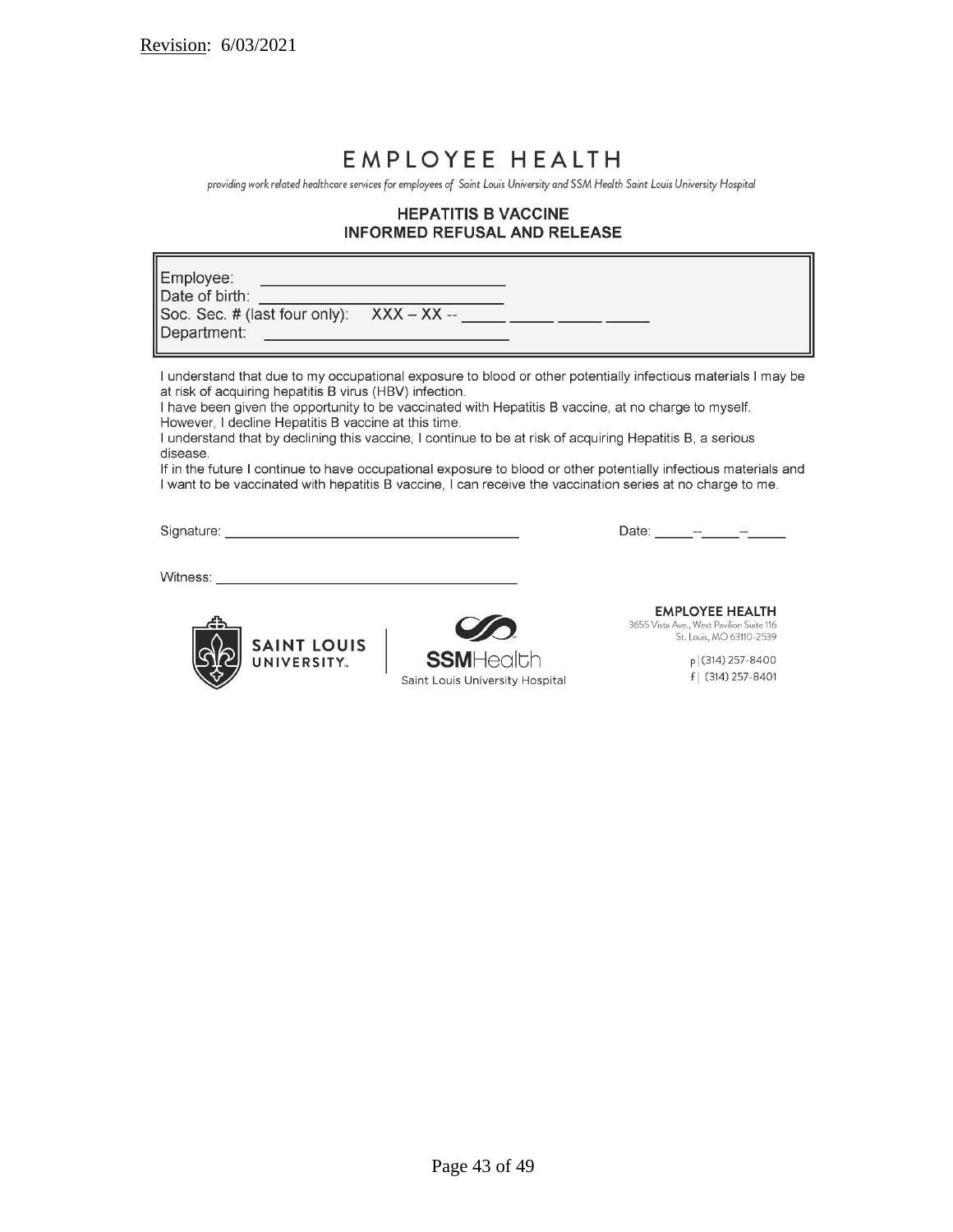# Appendix D: Safety Needle Devices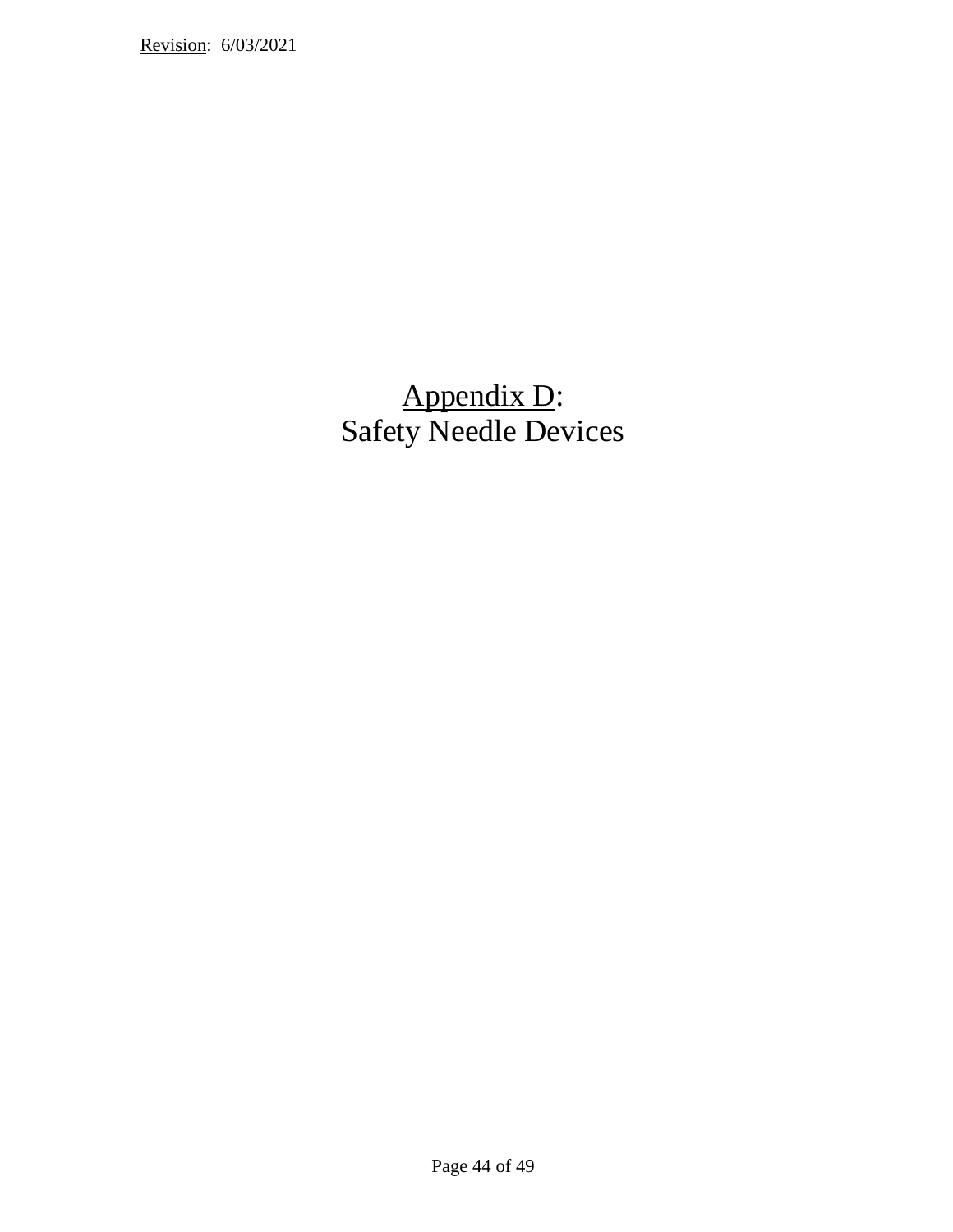| <b>Classification</b>                                 | <b>Device Name</b>                                |
|-------------------------------------------------------|---------------------------------------------------|
| <b>Alternative Skin Closure Devices and Products</b>  |                                                   |
| <b>Segment Sampling Devices</b>                       |                                                   |
| <b>Blood Donor Phlebotomy Devices</b>                 |                                                   |
| <b>Blood Tube Holders</b>                             |                                                   |
| <b>Closed Venous Sampling System</b>                  |                                                   |
| <b>Collection Set with Safety Wing</b>                | Collection Set with Safety Wing 21g x 3/4"        |
| <b>Collection Set with Safety Wing</b>                | Collection Set with Safety Wing 23g x 3/4"        |
| <b>Plastic Blood Collection Tubes</b>                 | <b>BD Vacutainer Plus Plastic Tubes</b>           |
| Microcuvettes for Hemogloben Measurements             | <b>Hemocue Microcuvettes</b>                      |
| Plastic Blood Collection Tubes with Screw Caps        |                                                   |
| <b>Plastic Fingerstick Sampling (Capillary) Blood</b> |                                                   |
| <b>Collection Tubes</b>                               |                                                   |
|                                                       | <b>BD Vacutainer Eclipse Blood Collection</b>     |
| Safety-Engineered Blood Collection Needles            | Needle                                            |
|                                                       | <b>BD Vacutainer Safety-Lock Blood Collection</b> |
| <b>Safety-Engineered Blood Collection Needles</b>     | Set                                               |
|                                                       | <b>BD Vacutainer Safety-Lock Blood Collection</b> |
| Safety-Engineered Blood Collection Needles            | Set 23G                                           |
|                                                       | <b>BD Vacutainer Safety-Lock Blood Collection</b> |
| <b>Safety-Engineered Blood Collection Needles</b>     | Set 21G                                           |
| Safety-Engineered Blood Collection Needles            |                                                   |
| with Tube Holders                                     |                                                   |
| <b>Umbilical Cord Sampling</b>                        |                                                   |
| <b>Winged Steel Needle (Butterfly)</b>                | Portex Saf-T Wing Blood Collection Set            |
| <b>Blood Collection Sets</b>                          |                                                   |
| <b>Bone Marrow Collection System</b>                  |                                                   |
| Catheter, Insyte Winged 24Gx.56"                      | Becton Dickinson #381511                          |
| Catheter, Insyte Winged 22Gx1"                        | Becton Dickinson #381523                          |
| Catheter, Insyte Winged 20Gx1.16"                     | Becton Dickinson #381534                          |
| Needle, Safety 25Gx1"                                 | McKesson MedSurg #102-N251S                       |
| Needle, Safety 25Gx5/8"                               | McKesson MedSurg #102-N2558S                      |
| Needle, Safety 21Gx1"                                 | <b>McKesson</b>                                   |
| Cut- or Puncture-Resistant barrier products           |                                                   |
| <b>Fluid Sampling Devices</b>                         |                                                   |
| <b>Hemodialysis and Apheresis Devices</b>             |                                                   |
| Safety wing infusion set                              |                                                   |
| <b>Hypodermic Needles and Syringes</b>                | <b>BD Eclipse Needles w/Luer lock Syringe</b>     |
| <b>Hypodermic Needles and Syringes</b>                | BD - Monoject 18g-29g                             |
| <b>Hypodermic Needles and Syringes</b>                | BD SafetyGlide Syringe for Insulin                |
| <b>Hypodermic Needles and Syringes</b>                | BD SafetyGlide Syringe for Insulin 29g            |
| <b>Hypodermic Needles and Syringes</b>                | <b>BD SafetyGlide Tuberculin Syringe</b>          |
| <b>Hypodermic Needles and Syringes</b>                | BD Safety-lok syringes and needles                |
| <b>Hypodermic Needles and Syringes</b>                | <b>BD SafetyGlide Injection Needles</b>           |
| <b>Hypodermic Needles and Syringes</b>                | <b>B. Braun Safety Huber Needle</b>               |
| <b>Hypodermic Needles and Syringes</b>                | Terumo Tuberculin Needle/Syringe                  |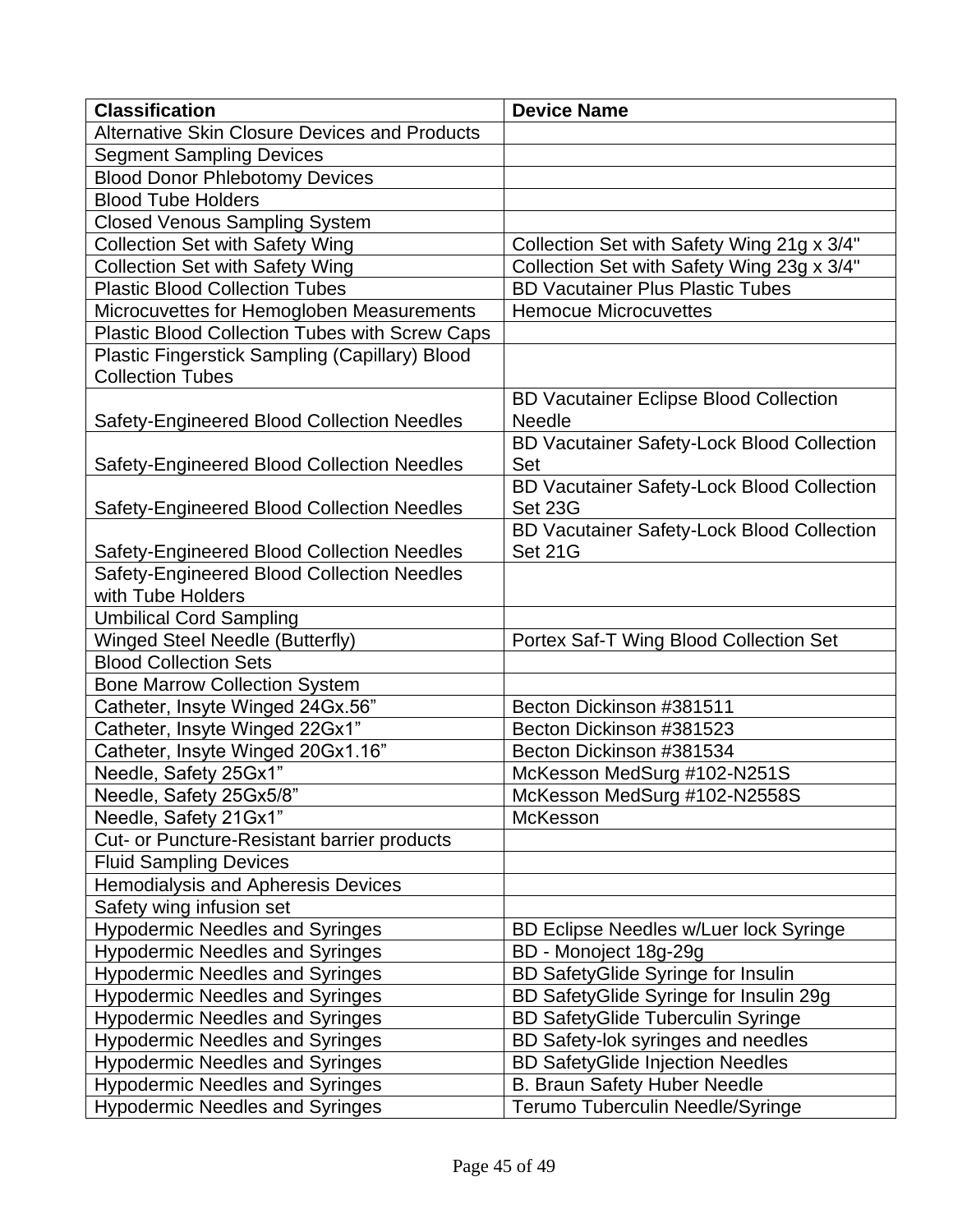|                                                      | Invirosnap syringes, 25g x 5/8, 25g x 1 inch, |
|------------------------------------------------------|-----------------------------------------------|
| <b>Hypodermic Needles and Syringes</b>               | 20 g x 1 1/2 inch.                            |
| <b>Hypodermic Needles and Syringes</b>               | Invirosnap syringes, 25g x 1 inch             |
| Needleless Jet Injection                             | Invirosnap syringes 20 g x 1 1/2 inch.        |
| <b>Retractable Needles and Syringes</b>              | <b>Portex Needle Pro</b>                      |
| <b>Retractable Needles and Syringes</b>              | <b>Portex Needle Protective Device</b>        |
| <b>Retractable Needles and Syringes</b>              | BD-Safety Glide Needle 25G x 1"               |
| Shielded or retracting peripheral IV catheters       | <b>BD Insyte Autogard</b>                     |
| Needle guards for pre-filled medication              |                                               |
| cartridges                                           |                                               |
| Needleless valve/access ports and connectors         | BC IV 23g x 3/4" woth 12" Extension Line      |
| Needleless valve/access ports and connectors         | Saf-T-Intima 24g x 3/4"                       |
| Laboratory Devices: Plastic Capillary Tubes          | Saf-T-Intima 22g x 3/4"                       |
| <b>Plastic Fingerstick Sampling Blood Collection</b> |                                               |
| <b>Tubes</b>                                         |                                               |
| Laboratory Devices: Protected needle for Blood       |                                               |
| <b>Culture Vial Access</b>                           |                                               |
| Laboratory Devices: Slide Preparation Devices        |                                               |
| Laboratory Devices: Vacuum Tube Stopper              |                                               |
| <b>Laboratory Devices: Needles</b>                   | Tyco (Kendall) 20G x 1 1/2                    |
| <b>Laboratory Devices: Needles</b>                   | BD 25G x 5/8 Inch                             |
| <b>Laboratory Devices: Needles</b>                   | BD 25G x 1 1/2 Inch                           |
| <b>Laboratory Devices: Needles</b>                   | Fisher 26G x 3/8Inch 14-826-10                |
| <b>Laboratory Devices: Needles</b>                   | Fisher 23G x 1 Inch 14-826-A                  |
| <b>Laboratory Devices: Needles</b>                   | Fisher 26G x 1 1/2 Inch 14-826-5D             |
| Lancets: Blood sampling                              |                                               |
| <b>Lancets: Laser Lancet</b>                         | BD Microtainer Lancets #366594                |
|                                                      | McKesson (SunMark) Pressure Activated         |
| <b>Pressure Lancet</b>                               | <b>Safety Lancet</b>                          |
| <b>Retracting Lancet</b>                             |                                               |
| Disposable scalpel                                   |                                               |
| <b>Strip Lancet</b>                                  |                                               |
| <b>Medication Vial Adaptors</b>                      |                                               |
| <b>Nuclear Medicine Devices</b>                      |                                               |
| Other Catheter Equipment: Central Venous             |                                               |
| <b>Catheters</b>                                     |                                               |
| <b>Other Catheter Equipment: Guidewire</b>           |                                               |
| <b>Introducers for Venous and Arterial</b>           |                                               |
| <b>Percutaneous Access</b>                           |                                               |
| Other Catheter Equipment: Peripherally Inserted      |                                               |
| <b>Central Catheters</b>                             |                                               |
| <b>Other Catheter Equipment: Radial Artery</b>       |                                               |
| Catheters                                            |                                               |
| <b>Other Safety Products: Catheter Securement</b>    |                                               |
| Products                                             |                                               |
|                                                      | Braun Spinocan Spinal Needle 27 G 3.5in       |
| <b>Spinal Needle</b>                                 | (Vocal Cord Injections)                       |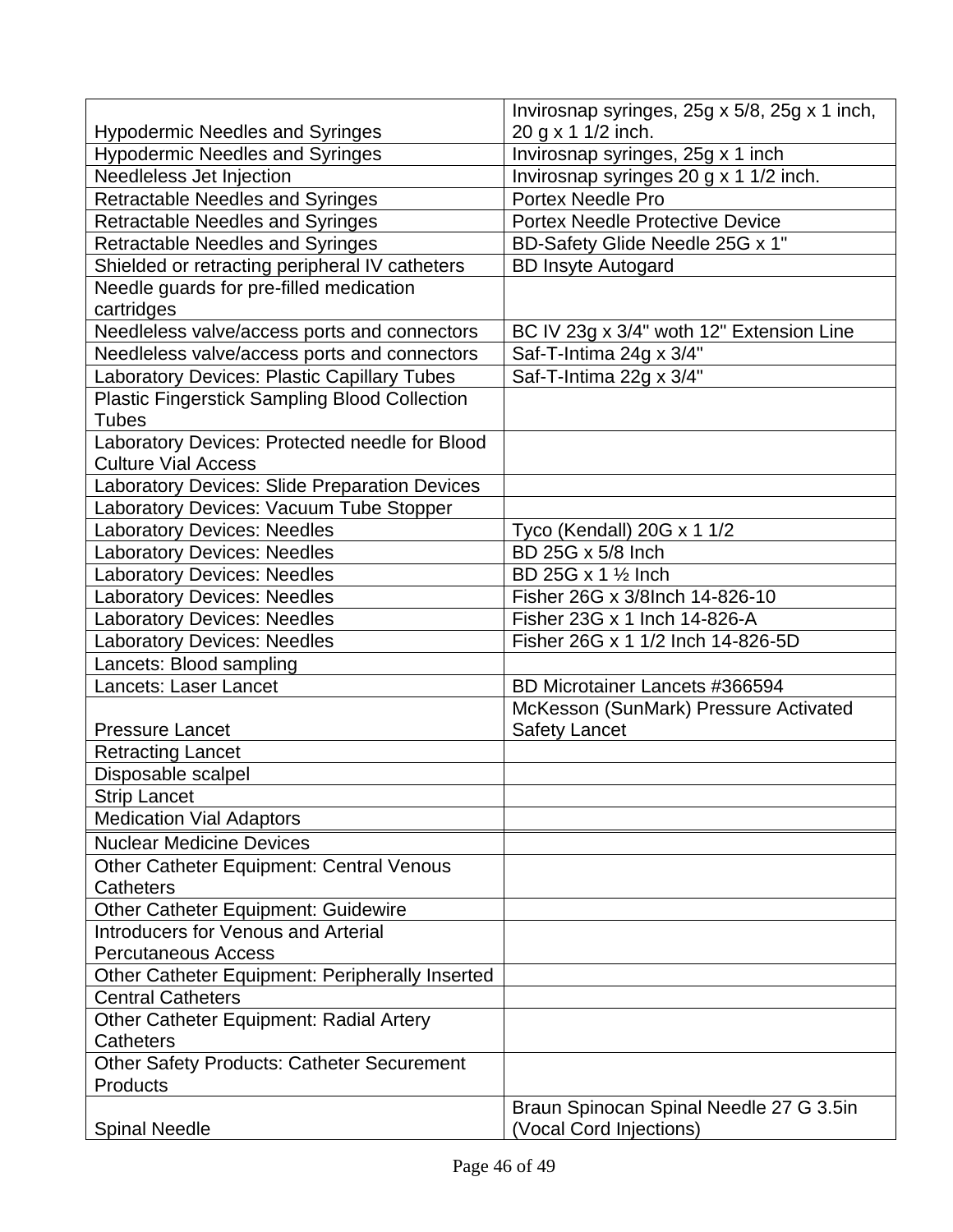| <b>IV Catheter</b>                   | <b>Smith Medical IV Catheter</b> |
|--------------------------------------|----------------------------------|
| <b>IV Medication Delivery System</b> | Needleless valve/access port     |
| Mini Spike dispensing Pin            | <b>Braun</b>                     |
| <b>IV Starter Kits</b>               | Various                          |
| <b>Safety Syringes 3cc</b>           | Various                          |
| <b>Safety Vacutainers</b>            | Various                          |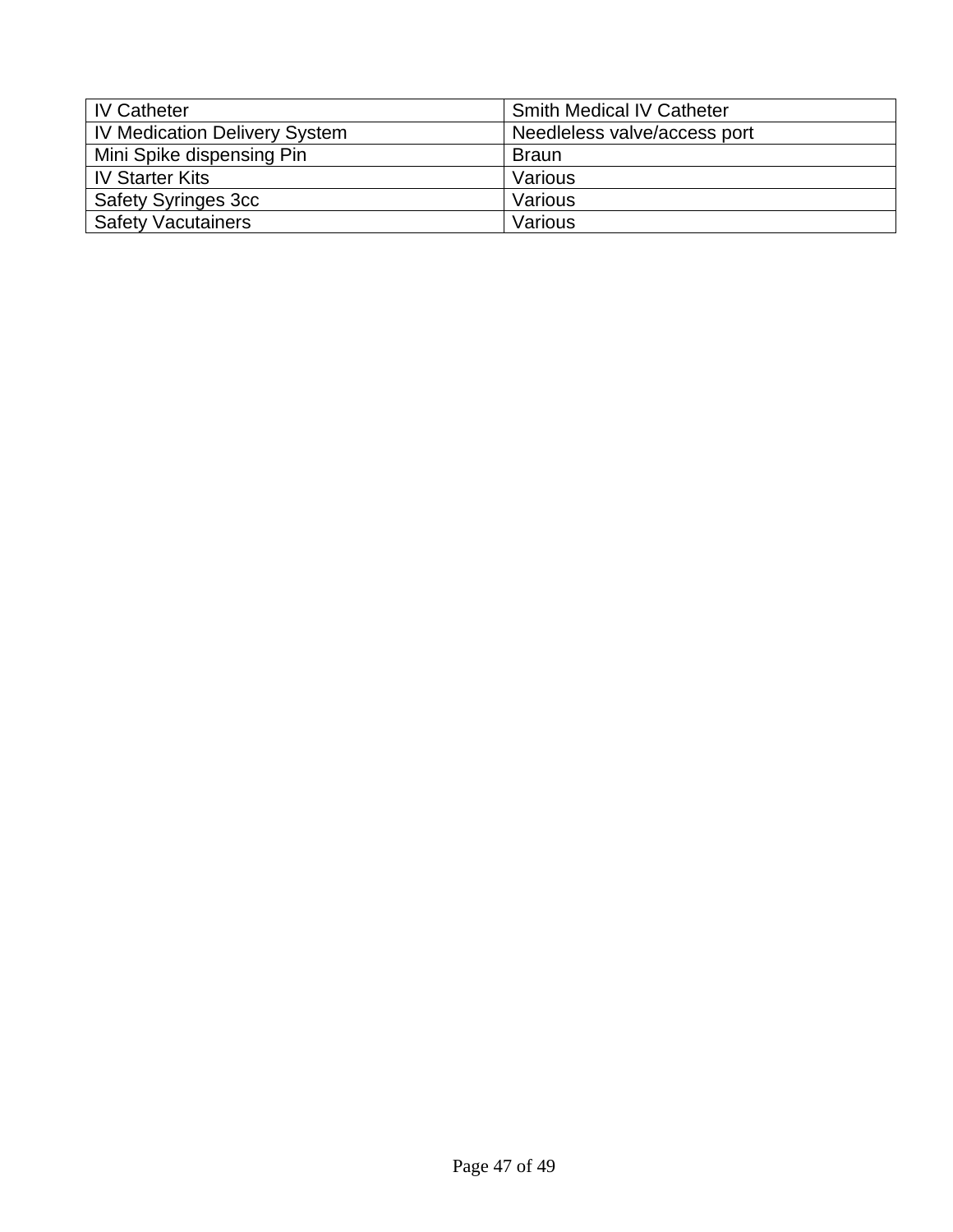Appendix E: Table of Changes